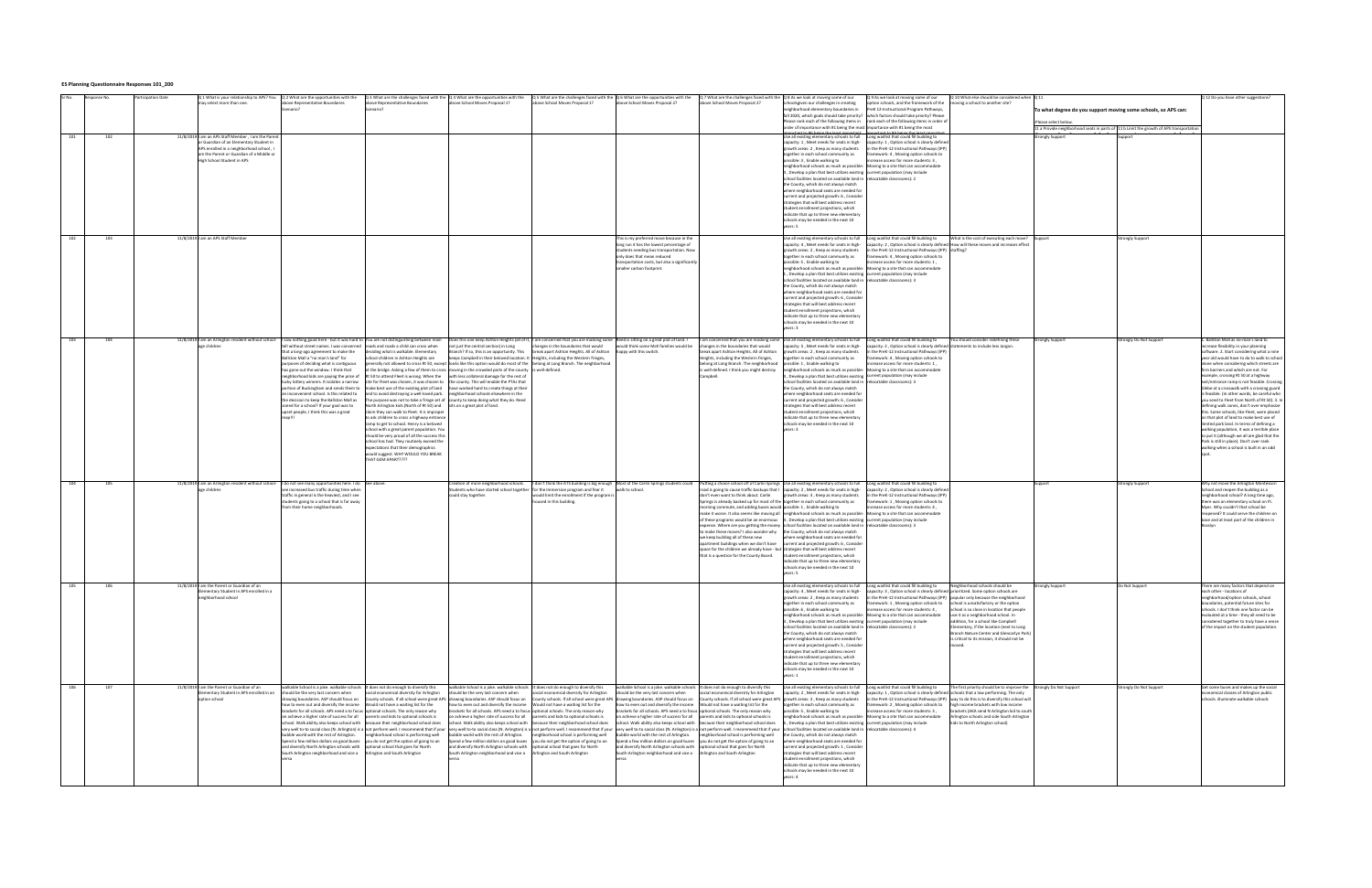|     | 108 | 11/8/2019 I am an APS Staff Member, I am the Parent<br>or Guardian of an Elementary Student in<br>APS enrolled in an option school . I am an<br>Arlington resident without school-age<br>children                                                                                                                                                                                                |                                                                                                                                                                                                                                                                                                                                                                                                                                                                                                                                                                                                                                                                                                                                                                                                                      |                                                                                                                                                                                                                                                                                                                                                                                                                                                                  |                                                                                                                                                                                                                                                                                                                                                                                                                                                                                                                                                                                                                                                                                                                                                                                                                                                                                                                                                                                                                                            |                                                                                                                                                                                                                                                                                                                                                                                        |                                                                                                                                                                                                                                                                                                                                                                                                                                                                                                                                                                                                                                                                                                                                                                                                                                                                                               | Use all existing elementary schools to full Long waitlist that could fill building to<br>capacity: 1, Meet needs for seats in high-<br>growth areas: 2, Keep as many students<br>ogether in each school community as<br>possible: 3, Enable walking to<br>neighborhood schools as much as possible: Moving to a site that can accommodate<br>1, Develop a plan that best utilizes existing current population (may include<br>school facilities located on available land in relocatable classrooms): 4<br>the County, which do not always match<br>where neighborhood seats are needed for<br>current and projected growth: 5, Consider<br>rategies that will best address recent<br>student enrollment projections, which<br>indicate that up to three new elementary<br>schools may be needed in the next 10<br>ears: 6                                                                                                                                        | capacity: 3, Option school is clearly defined<br>in the PreK-12 Instructional Pathways (IPP)<br>ramework: 1, Moving option schools to<br>acrease access for more students: 2,                                              |                                                                                                                                                                                                                                                                                                                                                                                                                                                                                                                                                                                                                                                                                                                   | <b>Strongly Support</b> |  |
|-----|-----|--------------------------------------------------------------------------------------------------------------------------------------------------------------------------------------------------------------------------------------------------------------------------------------------------------------------------------------------------------------------------------------------------|----------------------------------------------------------------------------------------------------------------------------------------------------------------------------------------------------------------------------------------------------------------------------------------------------------------------------------------------------------------------------------------------------------------------------------------------------------------------------------------------------------------------------------------------------------------------------------------------------------------------------------------------------------------------------------------------------------------------------------------------------------------------------------------------------------------------|------------------------------------------------------------------------------------------------------------------------------------------------------------------------------------------------------------------------------------------------------------------------------------------------------------------------------------------------------------------------------------------------------------------------------------------------------------------|--------------------------------------------------------------------------------------------------------------------------------------------------------------------------------------------------------------------------------------------------------------------------------------------------------------------------------------------------------------------------------------------------------------------------------------------------------------------------------------------------------------------------------------------------------------------------------------------------------------------------------------------------------------------------------------------------------------------------------------------------------------------------------------------------------------------------------------------------------------------------------------------------------------------------------------------------------------------------------------------------------------------------------------------|----------------------------------------------------------------------------------------------------------------------------------------------------------------------------------------------------------------------------------------------------------------------------------------------------------------------------------------------------------------------------------------|-----------------------------------------------------------------------------------------------------------------------------------------------------------------------------------------------------------------------------------------------------------------------------------------------------------------------------------------------------------------------------------------------------------------------------------------------------------------------------------------------------------------------------------------------------------------------------------------------------------------------------------------------------------------------------------------------------------------------------------------------------------------------------------------------------------------------------------------------------------------------------------------------|-------------------------------------------------------------------------------------------------------------------------------------------------------------------------------------------------------------------------------------------------------------------------------------------------------------------------------------------------------------------------------------------------------------------------------------------------------------------------------------------------------------------------------------------------------------------------------------------------------------------------------------------------------------------------------------------------------------------------------------------------------------------------------------------------------------------------------------------------------------------------------------------------------------------------------------------------------------------|----------------------------------------------------------------------------------------------------------------------------------------------------------------------------------------------------------------------------|-------------------------------------------------------------------------------------------------------------------------------------------------------------------------------------------------------------------------------------------------------------------------------------------------------------------------------------------------------------------------------------------------------------------------------------------------------------------------------------------------------------------------------------------------------------------------------------------------------------------------------------------------------------------------------------------------------------------|-------------------------|--|
| 108 | 109 | 11/8/2019 I am the Parent or Guardian of an<br>Elementary Student in APS enrolled in a<br>eighborhood school, I am the Parent or<br>Guardian of a Child(ren) not yet in PreK                                                                                                                                                                                                                     |                                                                                                                                                                                                                                                                                                                                                                                                                                                                                                                                                                                                                                                                                                                                                                                                                      |                                                                                                                                                                                                                                                                                                                                                                                                                                                                  |                                                                                                                                                                                                                                                                                                                                                                                                                                                                                                                                                                                                                                                                                                                                                                                                                                                                                                                                                                                                                                            |                                                                                                                                                                                                                                                                                                                                                                                        |                                                                                                                                                                                                                                                                                                                                                                                                                                                                                                                                                                                                                                                                                                                                                                                                                                                                                               |                                                                                                                                                                                                                                                                                                                                                                                                                                                                                                                                                                                                                                                                                                                                                                                                                                                                                                                                                                   |                                                                                                                                                                                                                            |                                                                                                                                                                                                                                                                                                                                                                                                                                                                                                                                                                                                                                                                                                                   |                         |  |
| 109 | 110 | 11/8/2019 I am the Parent or Guardian of an<br>don't see opportunities with moving<br>lementary Student in APS enrolled in a<br>eighborhood school<br>uilding up.                                                                                                                                                                                                                                | It's disruptive. If Arlington demands we<br>tudents around like it's a shell game. Start embrace density, when we're already<br>ercrowded, then we need to start<br>building our schools vertically, and we need<br>to start now.                                                                                                                                                                                                                                                                                                                                                                                                                                                                                                                                                                                    | I don't see opportunities with moving<br>students around like it's a shell game. Start embrace density, when we're already<br>building up.                                                                                                                                                                                                                                                                                                                       | It's disruptive. If Arlington demands we<br>rcrowded, then we need to start<br>building our schools vertically, and we need<br>to start now.                                                                                                                                                                                                                                                                                                                                                                                                                                                                                                                                                                                                                                                                                                                                                                                                                                                                                               | I don't see opportunities with moving<br>students around like it's a shell game. Start embrace density, when we're already<br>building up.                                                                                                                                                                                                                                             | It's disruptive. If Arlington demands we<br>ercrowded, then we need to start<br>puilding our schools vertically, and we need together in each school community as<br>o start now.                                                                                                                                                                                                                                                                                                                                                                                                                                                                                                                                                                                                                                                                                                             | Use all existing elementary schools to full  Long waitlist that could fill building to<br>owth areas: 4, Keep as many students<br>possible: 3, Enable walking to<br>eighborhood schools as much as possible: Moving to a site that can accommodate<br>Develop a plan that best utilizes existing current population (may include<br>school facilities located on available land in relocatable classrooms): 3<br>the County, which do not always match<br>where neighborhood seats are needed for<br>current and projected growth: 5, Consider<br>rategies that will best address recent<br>student enrollment projections, which<br>ndicate that up to three new elementary<br>chools may be needed in the next 10                                                                                                                                                                                                                                               | capacity: 2. Meet needs for seats in high- capacity: 4. Ontion school is clearly defined<br>in the PreK-12 Instructional Pathways (IPP)<br>framework: 2, Moving option schools to<br>increase access for more students: 1, | trongly Do Not Support                                                                                                                                                                                                                                                                                                                                                                                                                                                                                                                                                                                                                                                                                            | trongly Do Not Support  |  |
| 110 | 111 | 11/8/2019 I am the Parent or Guardian of an<br>I dislike the representative boundary<br>Elementary Student in APS enrolled in a<br>eighborhood school . I am the Parent or<br>Suardian of an Elementary Student in APS<br>prolled in an ontion school. Lam the<br>Parent or Guardian of a Child(ren) not yet<br>n PreK, I am the Parent or Guardian of a<br>Middle or High School Student in APS | disruptive to existing school communities. accessible location and creates an                                                                                                                                                                                                                                                                                                                                                                                                                                                                                                                                                                                                                                                                                                                                        | Bus routes would be too long, it is too    like that it moves immersion to a more    think there will be push back from<br>opportunity to grow ats.                                                                                                                                                                                                                                                                                                              | mckinley about moving. This is silly though accessible location and creates an<br>effected by reed opening -- this is an<br>to the new school rather than go through a county due to its location.<br>divisive boundary process.                                                                                                                                                                                                                                                                                                                                                                                                                                                                                                                                                                                                                                                                                                                                                                                                           | I like that it moves immersion to a more I think there will be push back from<br>since their community was among the most opportunity to grow ats. i also like that it<br>makes campbell a more accessible option --<br>opportunity for them to move as a school right now it is not accessible to most of the opportunity for them to move as a school possible: 2, Enable walking to | effected by reed opening -- this is an<br>divisive boundary process.                                                                                                                                                                                                                                                                                                                                                                                                                                                                                                                                                                                                                                                                                                                                                                                                                          | Use all existing elementary schools to full Long waitlist that could fill building to<br>nckinley about moving. This is silly though capacity: 3, Meet needs for seats in high- capacity: 1, Option school is clearly defined<br>since their community was among the most growth areas: 1, Keep as many students<br>together in each school community as<br>to the new school rather than go through a neighborhood schools as much as possible: Moving to a site that can accommodate<br>Develop a plan that best utilizes existing current population (may include<br>chool facilities located on available land in relocatable classrooms): 3<br>he County, which do not always match<br>where neighborhood seats are needed for<br>current and projected growth: 6, Consider<br>rategies that will best address recent<br>udent enrollment projections, which<br>indicate that up to three new elementary<br>schools may be needed in the next 10<br>rears: 4 | in the PreK-12 Instructional Pathways (IPP)<br>ramework: 4, Moving option schools to<br>crease access for more students: 2.                                                                                                | <b>Strongly Support</b>                                                                                                                                                                                                                                                                                                                                                                                                                                                                                                                                                                                                                                                                                           | <b>Strongly Support</b> |  |
| 111 | 112 | 11/8/2019 I am the Parent or Guardian of an<br>lementary Student in APS enrolled in a<br>eighborhood school                                                                                                                                                                                                                                                                                      | you are trying to illicit. Obviously Key needs<br>to move. This type of map is one that<br>hould never be implemented.                                                                                                                                                                                                                                                                                                                                                                                                                                                                                                                                                                                                                                                                                               | don't really understand what feedback This is probably the best option-just do it. change is hard                                                                                                                                                                                                                                                                                                                                                                |                                                                                                                                                                                                                                                                                                                                                                                                                                                                                                                                                                                                                                                                                                                                                                                                                                                                                                                                                                                                                                            |                                                                                                                                                                                                                                                                                                                                                                                        |                                                                                                                                                                                                                                                                                                                                                                                                                                                                                                                                                                                                                                                                                                                                                                                                                                                                                               | Jse all existing elementary schools to full Long waitlist that could fill building to<br>capacity: 1, Meet needs for seats in high-<br>growth areas: 2, Keep as many students<br>ogether in each school community as<br>ossible: 5, Enable walking to<br>eighborhood schools as much as possible: Moving to a site that can accommodate<br>, Develop a plan that best utilizes existing current population (may include<br>school facilities located on available land in relocatable classrooms): 2<br>he County, which do not always match<br>where neighborhood seats are needed for<br>current and projected growth: 3, Consider<br>strategies that will best address recent<br>student enrollment projections, which<br>ndicate that up to three new elementary<br>chools may be needed in the next 10<br>ears: 4                                                                                                                                            | in the PreK-12 Instructional Pathways (IPP) think about is this-- Option schools are<br>framework: 1, Moving option schools to optional. If people are going to option<br>crease access for more students: 4,              | I'm not clear on what each of those things Strongly Support<br>capacity: 3, Option school is clearly defined above mean. The most important thing to<br>chools because of their convenient<br>location, those same people could be<br>served through neighborhood schools.<br>Option schools need to move when the<br>needs of APS change.                                                                                                                                                                                                                                                                                                                                                                        | trongly Support         |  |
| 112 | 113 | 11/8/2019 am the Parent or Guardian of an<br>lementary Student in APS enrolled in an<br>option school                                                                                                                                                                                                                                                                                            | First off. I believe the representation<br>oundaries scenario is misleading. These<br>makes certain neighborhood schools look   model and approach. ATS is the rare<br>etter ways to draw these boundaries.<br>Secondly, I believe that boundary changes rich with diversity. ATS has consistently<br>hit the pause button on this process and gap between black and white students.<br>done in a comprehensive manner, rather students -- see below.<br>than doing it piecemeal. The School Board<br>should delay making sweeping decisions<br>until APS conducts a holistic, transparent<br>data-driven process that includes: . school<br>moves . neighborhood boundary changes .<br>and acknowledges the likely need for<br>tweaks subsequent to Fall 2021, based on<br>the latest and best available enrollment | oundaries seem to be drawn in a way that take advantage of ATS's award-winning central location. However, the proposal<br>cannot be considered in isolation of capital outperformed other schools (along with the bus to get to ATS from our South<br>improvements. I strongly encourage APS to Randolph) in narrowing the opportunity Arlington location. Moving our school to<br>h it in a way that is commensurate. That is why it needs to stay in a central | The biggest opportunity is being able to As mentioned above, proposal 1 counts as Same opportunities as with Proposal 1.<br>offer 100 more students the opportunity to a strength that an immersion school is in a<br>moves ATS out of its central location,<br>particularly distorting. Surely, there are elementary school in Arlington that offers where it is currently more accessible to ALL<br>students a top-notch education in a school   Arlington elementary school students. My<br>sons already have to spend 40 minutes on<br>McKinley would make this unbearably long<br>ror young students who aiready have ver<br>with the challenge. This process should be   location and be accessible to all Arlington   long days. In addition, for ATS's traditional<br>model to work, there have to be certain<br>facilities -- a large multipurpose room for<br>the weekly assemblies, music and art<br>spaces, etc. It is not clear to me that, while<br>McKinley is a lovely school, ATS's model<br>would work in that facility. |                                                                                                                                                                                                                                                                                                                                                                                        | In addition to the challenges mentioned<br>with Proposal 1, Proposal 2 creates a ton of<br>disruption to Arlington families and<br>students without a clear vision for where<br>this is all going. APS owes Arlington<br>esidents a thoughtful, comprehensive,<br>data-driven, and transparent process to<br>figure out how we are going to<br>accommodate unrelenting capacity issues. the County, which do not always match<br>nspire any confidence that there is a long- current and projected growth: 6, Consid<br>term plan. Therefore, I fear that there will strategies that will best address recent<br>be a done of stress, anxiety, and disruption student enrollment projections, which<br>with very little guarantees that we won't be indicate that up to three new elementary<br>in the same situation a year, two, or three schools may be needed in the next 10<br>from now. | Use all existing elementary schools to full Long waitlist that could fill building to<br>capacity: 3, Meet needs for seats in high-<br>growth areas: 2, Keep as many students<br>together in each school community as<br>possible: 4, Enable walking to<br>eighborhood schools as much as possible: Moving to a site that can accommodate<br>5, Develop a plan that best utilizes existing current population (may include<br>school facilities located on available land in relocatable classrooms): 3<br>Neither of these proposals - in isolation -- where neighborhood seats are needed for<br>rears: 1                                                                                                                                                                                                                                                                                                                                                       | capacity: 1, Option school is clearly defined schools/systems/approaches that are<br>framework: 4, Moving option schools to also about the type and quality of<br>increase access for more students: 2,                    | APS should try to limit the discuptions to Support<br>in the PreK-12 Instructional Pathways (IPP) working. It is not just about capacity -- it is<br>instruction. ATS has an award-winning<br>model that has proven to help all students<br>succeed. The School Board should be<br>keeping achievement, diversity, equity, and<br>access at the forefront of their planning. I<br>don't see that evident in these proposals.<br>iy proposals to move ATS -- and othe<br>option schools -- should ensure that the<br>proposed facilities work for that<br>school/model and that it remains<br>accessible to the families that want to avail<br>themselves of the type of instruction<br>offered by option schools. | Strongly Do Not Support |  |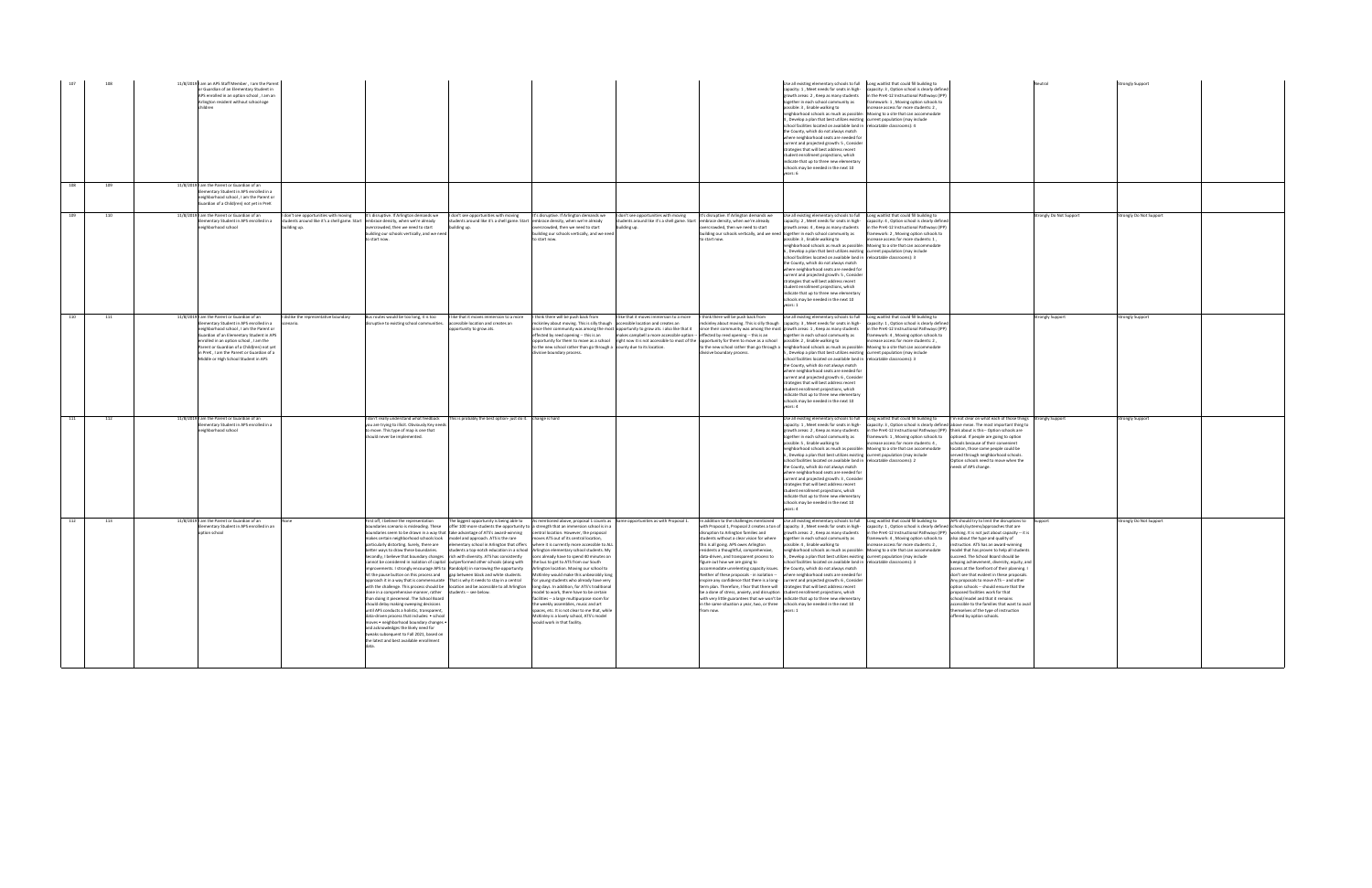| 113 | 114 | 11/8/2019 I am the Parent or Guardian of an<br>mentary Student in APS enrolled in a<br>Suardian of a Middle or High School<br>tudent in APS | This representative scenario is deceptive This data is biased and misleading.<br>and misleading. it creates the impression<br>neighborhood school, I am the Parent or that this is the only option. You should shut<br>down this survey immediately because it's<br>nherently biased. If the county would just<br>onsider year-round multi-tracked<br>schooling you could create 2000<br>ementary school seats with a fraction of<br>the cost of what you're talking about. | inherently considered its status as a<br>eighborhood school. I sat in countless<br>McK's unique qualities such as its art<br>lanning on the part of APS. | I am opposed to school moves as a strategy Arlington applied for and received a grant This question is based on faulty<br>for dealing with capacity issues. Schools for Safe Routes to Schools, which is<br>board. Communities and parents invest walkable. The construction on McKinley<br>time, money, and energy in not just school Road, including much needed crosswalks<br>orograms but the school buildings as well. and bump-outs, was just completely<br>You should engage in much longer, more literally a month or two ago. The paint is<br>open processes before even considering a still fresh on the street. This shows poor<br>school move. Further, the McKinley school   planning on the part of the county. Why<br>was just renovated, including with \$70,000 would you renovate a street to<br>of additional resources contributed by the accommodation more walkers when you<br>McK PTA. It was a design process that are planning to make it a choice school and<br>just bring in more buses? Also, I would like<br>o add that you have "keep McKinley<br>anning meetings for parents to contribute students together" as a big goal. I'm not<br>to ideas that would take into account all of sure where this came from. We all knew all<br>along that McKinley was crowded. We were<br>program. We adjusted plans for the parking crowded when we renovated, we still had<br>lot to protect trees with the assumption of trailers when we opened. We supported<br>ewer buses because it's such a walkable the Reed school project BECAUSE we knew<br>school. Putting McKinley on the table as an it would relieve some of our overcrowding.<br>option school is disrespectful to the years There was never an expectation to keep<br>of planning and hard work and shows poor that group of EIGHT HUNDRED STUDENTS | sumptions and incorrect data. School<br>and children are not little pieces on a chess designed for efforts to make schools more moves should not even be on the table.                                                                         | teaching staff? We have a hard enough<br>moving the program will not help. Doesn't possible: 6, Enable walking to<br>Campbell have special facilities specific to<br>its learning model? Further, we think we<br>know more high-density construction is<br>coming, for example, that could put all this years: 5<br>construction to a halt or change residential<br>patterns. Committing to something as<br>serious as moving a school program is an<br>nflexible option that could leave us<br>without the flexibility to adjust to our<br>needs. Please put this proposal to a halt<br>mmediately and consider other non-capital<br>olutions. | chool program? How about the impact on capacity: 2, Meet needs for seats in high- capacity: 3, Option school is clearly defined be an option at all. This is a biased and<br>growth areas: 3, Keep as many students in the PreK-12 Instructional Pathways (IPP) misleading question. These answers don't<br>time recruiting and retaining staff at Key, together in each school community as<br>neighborhood schools as much as possible: Moving to a site that can accommodate<br>1, Develop a plan that best utilizes existing current population (may include<br>know that there are more students coming school facilities located on available land in relocatable classrooms): 4<br>rom Rosslyn but APS staff have said that the County, which do not always match<br>we just don't know yet how many and that where neighborhood seats are needed for<br>the data have not yet borne that out. We current and projected growth: 4, Consider<br>strategies that will best address recent<br>coming but we don't know for sure that it student enrollment projections, which<br>will be families that will stay. We also don't indicate that up to three new elementary<br>know if there is a big economic downturn schools may be needed in the next 10 | framework: 1, Moving option schools to even make sense.<br>increase access for more students: 2,                                                                                                                                                                                                                                                                                         | Have you calculated the costs of moving a Use all existing elementary schools to full Long waitlist that could fill building to I don't think moving option schools should Strongly Do Not Support                                                                                                                                                                                                                                                                                                                                                                                                                                                                                                                                                                                                                                                            |                  | Strongly Do Not Support | Stop the building madness. Explore year-<br>round multi-tracked schooling which could<br>bring 2000 additional seats with NO moving<br>and NO new construction. Stop adding<br>millions to our debt service budget every<br>ear. Look at the Master Planning process<br>vou did 5 vears ago where vou looked at<br>the role virtual schooling could play in<br>commodating students. Think outside the<br>box. If you need to, go to a district wide<br>ottery with preference for neighborhood<br>walkability and let individuals sort out what<br>they want. It would probably be easier than<br>the process of redefining boundaries every<br>ear. You can solve this problem with the<br>resources you have and without moving<br>programs that don't want to move. |
|-----|-----|---------------------------------------------------------------------------------------------------------------------------------------------|-----------------------------------------------------------------------------------------------------------------------------------------------------------------------------------------------------------------------------------------------------------------------------------------------------------------------------------------------------------------------------------------------------------------------------------------------------------------------------|----------------------------------------------------------------------------------------------------------------------------------------------------------|-------------------------------------------------------------------------------------------------------------------------------------------------------------------------------------------------------------------------------------------------------------------------------------------------------------------------------------------------------------------------------------------------------------------------------------------------------------------------------------------------------------------------------------------------------------------------------------------------------------------------------------------------------------------------------------------------------------------------------------------------------------------------------------------------------------------------------------------------------------------------------------------------------------------------------------------------------------------------------------------------------------------------------------------------------------------------------------------------------------------------------------------------------------------------------------------------------------------------------------------------------------------------------------------------------------------------------------------------------------------------------------------------------------------------------------------------------------------------------------------------------------------------------------------------------------------------------------------------------------------------------------------------------------------------------------------------------------------------------------------------------------------------------------------------------------------------------------------|------------------------------------------------------------------------------------------------------------------------------------------------------------------------------------------------------------------------------------------------|-------------------------------------------------------------------------------------------------------------------------------------------------------------------------------------------------------------------------------------------------------------------------------------------------------------------------------------------------------------------------------------------------------------------------------------------------------------------------------------------------------------------------------------------------------------------------------------------------------------------------------------------------|---------------------------------------------------------------------------------------------------------------------------------------------------------------------------------------------------------------------------------------------------------------------------------------------------------------------------------------------------------------------------------------------------------------------------------------------------------------------------------------------------------------------------------------------------------------------------------------------------------------------------------------------------------------------------------------------------------------------------------------------------------------------------------------------------------------------------------------------------------------------------------------------------------------------------------------------------------------------------------------------------------------------------------------------------------------------------------------------------------------------------------------------------------------------------------------------------------------------------------------------------------------|------------------------------------------------------------------------------------------------------------------------------------------------------------------------------------------------------------------------------------------------------------------------------------------------------------------------------------------------------------------------------------------|---------------------------------------------------------------------------------------------------------------------------------------------------------------------------------------------------------------------------------------------------------------------------------------------------------------------------------------------------------------------------------------------------------------------------------------------------------------------------------------------------------------------------------------------------------------------------------------------------------------------------------------------------------------------------------------------------------------------------------------------------------------------------------------------------------------------------------------------------------------|------------------|-------------------------|-------------------------------------------------------------------------------------------------------------------------------------------------------------------------------------------------------------------------------------------------------------------------------------------------------------------------------------------------------------------------------------------------------------------------------------------------------------------------------------------------------------------------------------------------------------------------------------------------------------------------------------------------------------------------------------------------------------------------------------------------------------------------|
| 114 | 115 | 11/8/2019   am an APS Staff Member                                                                                                          |                                                                                                                                                                                                                                                                                                                                                                                                                                                                             |                                                                                                                                                          |                                                                                                                                                                                                                                                                                                                                                                                                                                                                                                                                                                                                                                                                                                                                                                                                                                                                                                                                                                                                                                                                                                                                                                                                                                                                                                                                                                                                                                                                                                                                                                                                                                                                                                                                                                                                                                           | This is the better proposal. It seems to have<br>nore moving parts, but it moves fewer<br>tudents overall and it allows more<br>tudents to be in a safe walking zone to                                                                        |                                                                                                                                                                                                                                                                                                                                                                                                                                                                                                                                                                                                                                                 | Use all existing elementary schools to full Long waitlist that could fill building to<br>ogether in each school community as<br>possible: 6 . Enable walking to<br>neighborhood schools as much as possible: Moving to a site that can accommodate<br>, Develop a plan that best utilizes existing current population (may include<br>school facilities located on available land in relocatable classrooms): 2<br>the County, which do not always match<br>where neighborhood seats are needed for<br>current and projected growth: 5, Consider<br>trategies that will best address recent<br>tudent enrollment projections, which<br>ndicate that up to three new elementary<br>chools may be needed in the next 10<br>ears: 4                                                                                                                                                                                                                                                                                                                                                                                                                                                                                                                              | capacity: 1, Meet needs for seats in high- capacity: 1, Option school is clearly defined<br>growth areas: 3, Keep as many students in the PreK-12 Instructional Pathways (IPP)<br>framework: 3, Moving option schools to<br>increase access for more students: 4.                                                                                                                        |                                                                                                                                                                                                                                                                                                                                                                                                                                                                                                                                                                                                                                                                                                                                                                                                                                                               | upport           | upport                  |                                                                                                                                                                                                                                                                                                                                                                                                                                                                                                                                                                                                                                                                                                                                                                         |
| 115 | 116 | 11/8/2019 I am the Parent or Guardian of an<br>ementary Student in APS enrolled in a<br>eighborhood school                                  | Too many boundaries are very wide.<br>and potentially expensive                                                                                                                                                                                                                                                                                                                                                                                                             | Fransportation will be extremely difficult,<br>many of the kids that you do move<br>anning units. Moves immersion to better here                         | together in large groups, rather than a few lt'd be helpful to compare that to the 18% thrive to be at Carlin Springs?                                                                                                                                                                                                                                                                                                                                                                                                                                                                                                                                                                                                                                                                                                                                                                                                                                                                                                                                                                                                                                                                                                                                                                                                                                                                                                                                                                                                                                                                                                                                                                                                                                                                                                                    | Does not move as many students. Keeps What are the bus percentages under the Not sure if there are many differences from Worried about whether Campbell can<br>option where you don't move any schools? the above plan? Does it help immersion | effective pursue its EL program at that                                                                                                                                                                                                                                                                                                                                                                                                                                                                                                                                                                                                         | Use all existing elementary schools to full Long waitlist that could fill building to<br>capacity: 1, Meet needs for seats in high-<br>growth areas: 5, Keep as many students<br>together in each school community as<br>ossible: 2, Enable walking to<br>neighborhood schools as much as possible: Moving to a site that can accommodate<br>3, Develop a plan that best utilizes existing current population (may include<br>school facilities located on available land in relocatable classrooms): 3<br>the County, which do not always match<br>where neighborhood seats are needed for<br>current and projected growth: 4, Consider<br>trategies that will best address recent<br>tudent enrollment projections, which<br>ndicate that up to three new elementary<br>schools may be needed in the next 10<br>rears: 6                                                                                                                                                                                                                                                                                                                                                                                                                                    | capacity: 1, Option school is clearly defined<br>in the PreK-12 Instructional Pathways (IPP)<br>framework: 4 . Moving option schools to<br>crease access for more students: 2,                                                                                                                                                                                                           |                                                                                                                                                                                                                                                                                                                                                                                                                                                                                                                                                                                                                                                                                                                                                                                                                                                               | Strongly Support | trongly Support         | Overall both options seem like good plans.<br>The planning from APS on this is greatly<br>mproved, as has the transparency. I hope<br>that one of these plans is approved, given<br>e amount of thought and effort that ha<br>gone into them. Please make sure that<br>meetings you have with school groups are<br>open to the public to allow for continued<br>transparency in the process. Thank you!                                                                                                                                                                                                                                                                                                                                                                 |
| 116 | 117 | 11/8/2019 I am an APS Staff Member, I am the Parent<br>r Guardian of a Middle or High School<br>tudent in APS                               |                                                                                                                                                                                                                                                                                                                                                                                                                                                                             |                                                                                                                                                          |                                                                                                                                                                                                                                                                                                                                                                                                                                                                                                                                                                                                                                                                                                                                                                                                                                                                                                                                                                                                                                                                                                                                                                                                                                                                                                                                                                                                                                                                                                                                                                                                                                                                                                                                                                                                                                           |                                                                                                                                                                                                                                                |                                                                                                                                                                                                                                                                                                                                                                                                                                                                                                                                                                                                                                                 | Jse all existing elementary schools to full Long waitlist that could fill building to<br>capacity: 1, Meet needs for seats in high-<br>growth areas: 2, Keep as many students<br>together in each school community as<br>ossible: 4, Enable walking to<br>eighborhood schools as much as possible:<br>3, Develop a plan that best utilizes existing current population (may include<br>school facilities located on available land in relocatable classrooms): 2<br>the County, which do not always match<br>where neighborhood seats are needed for<br>current and projected growth: 6, Conside<br>trategies that will best address recent<br>student enrollment projections, which<br>ndicate that up to three new elementary<br>chools may be needed in the next 10                                                                                                                                                                                                                                                                                                                                                                                                                                                                                        | capacity: 4, Option school is clearly defined<br>in the PreK-12 Instructional Pathways (IPP)<br>framework: 3, Moving option schools to<br>increase access for more students: 1,<br>Moving to a site that can accommodate                                                                                                                                                                 |                                                                                                                                                                                                                                                                                                                                                                                                                                                                                                                                                                                                                                                                                                                                                                                                                                                               | trongly Support  | rongly Support          |                                                                                                                                                                                                                                                                                                                                                                                                                                                                                                                                                                                                                                                                                                                                                                         |
| 117 | 119 | 11/8/2019 I am the Parent or Guardian of a Child(ren) NONE<br>PreK in APS                                                                   | POLLUTION. TOO MUCH MORE<br>RIDING SCHOOL BUS                                                                                                                                                                                                                                                                                                                                                                                                                               | TOO MANY BUSES TO ADD. TOO MUCH THIS ONE IS THE BEST IT MAKES MOST<br>CONGESTION FOR COMMUTERS, TOO<br>MUCH TIME WASTED KIDS WAITING AND                 |                                                                                                                                                                                                                                                                                                                                                                                                                                                                                                                                                                                                                                                                                                                                                                                                                                                                                                                                                                                                                                                                                                                                                                                                                                                                                                                                                                                                                                                                                                                                                                                                                                                                                                                                                                                                                                           |                                                                                                                                                                                                                                                | MAY NOT LIKE IT IF THEIR SCHOOLS ARE<br>MOVED BUT IT'LL BE OK ONCE THEY GET<br>OVER IT                                                                                                                                                                                                                                                                                                                                                                                                                                                                                                                                                          | T'S OK, NOT THE BEST BUT ACCEPTABLE PARENTS CURRENTLY AT OPTION SCHOOLS  Use all existing elementary schools to full  Long waitlist that could fill building to MOVING OPTION SCHOOLS IS A SHORT<br>growth areas: 6, Keep as many students<br>together in each school community as<br>possible: 2, Enable walking to<br>, Develop a plan that best utilizes existing current population (may include<br>school facilities located on available land in relocatable classrooms): 4<br>the County, which do not always match<br>where neighborhood seats are needed for<br>current and projected growth: 3. Consider<br>strategies that will best address recent<br>student enrollment projections, which<br>indicate that up to three new elementary<br>schools may be needed in the next 10<br>ears: 5                                                                                                                                                                                                                                                                                                                                                                                                                                                        | capacity: 4, Meet needs for seats in high- capacity: 2, Option school is clearly defined TERM PAIN BUT IT IS GOOD IN THE LONG<br>in the PreK-12 Instructional Pathways (IPP) TERM<br>framework: 3, Moving option schools to<br>increase access for more students: 1,<br>ood schools as much as possible:   IMoving to a site that can accommodate                                        |                                                                                                                                                                                                                                                                                                                                                                                                                                                                                                                                                                                                                                                                                                                                                                                                                                                               | Support          | trongly Support         |                                                                                                                                                                                                                                                                                                                                                                                                                                                                                                                                                                                                                                                                                                                                                                         |
| 118 | 120 | 11/8/2019 I am the Parent or Guardian of a Middle or<br>High School Student in APS                                                          |                                                                                                                                                                                                                                                                                                                                                                                                                                                                             |                                                                                                                                                          |                                                                                                                                                                                                                                                                                                                                                                                                                                                                                                                                                                                                                                                                                                                                                                                                                                                                                                                                                                                                                                                                                                                                                                                                                                                                                                                                                                                                                                                                                                                                                                                                                                                                                                                                                                                                                                           |                                                                                                                                                                                                                                                |                                                                                                                                                                                                                                                                                                                                                                                                                                                                                                                                                                                                                                                 | together in each school community as<br>possible: 4 . Enable walking to<br>2, Develop a plan that best utilizes existing current population (may include<br>school facilities located on available land in relocatable classrooms): 2<br>the County, which do not always match<br>where neighborhood seats are needed for<br>current and projected growth: 5, Consider<br>strategies that will best address recent<br>student enrollment projections, which<br>indicate that up to three new elementary<br>schools may be needed in the next 10<br>years: 6                                                                                                                                                                                                                                                                                                                                                                                                                                                                                                                                                                                                                                                                                                   | capacity: 1, Meet needs for seats in high- capacity: 3, Option school is clearly defined unhappy, but it is clear that the Key<br>growth areas: 3, Keep as many students   in the PreK-12 Instructional Pathways (IPP)   building needs to be a neighborhood<br>increase access for more students: 1.<br>neighborhood schools as much as possible: Moving to a site that can accommodate | Use all existing elementary schools to full Long waitlist that could fill building to Moving schools is going to make everyone Strongly Support<br>framework: 4, Moving option schools to school. Could you build another school or<br>Key grounds? I think I saw that as an<br>opportunity in one presentation. That could<br>put the Key bilingual school and a<br>neighborhood school on the same site. Also<br>why on earth isn't Reed opening as an<br>option school? I know the BD of Ed made<br>that promise when they decided to build a<br>school there, but maybe that decision can<br>be reopened for a vote? It seems to be a lot<br>of people would now rather Reed be an<br>option school rather than moving McKinley<br>to Reed and McKinley being the option<br>school. It seems that it would be cheaper<br>and easier on everyone involved. |                  | <b>Strongly Support</b> |                                                                                                                                                                                                                                                                                                                                                                                                                                                                                                                                                                                                                                                                                                                                                                         |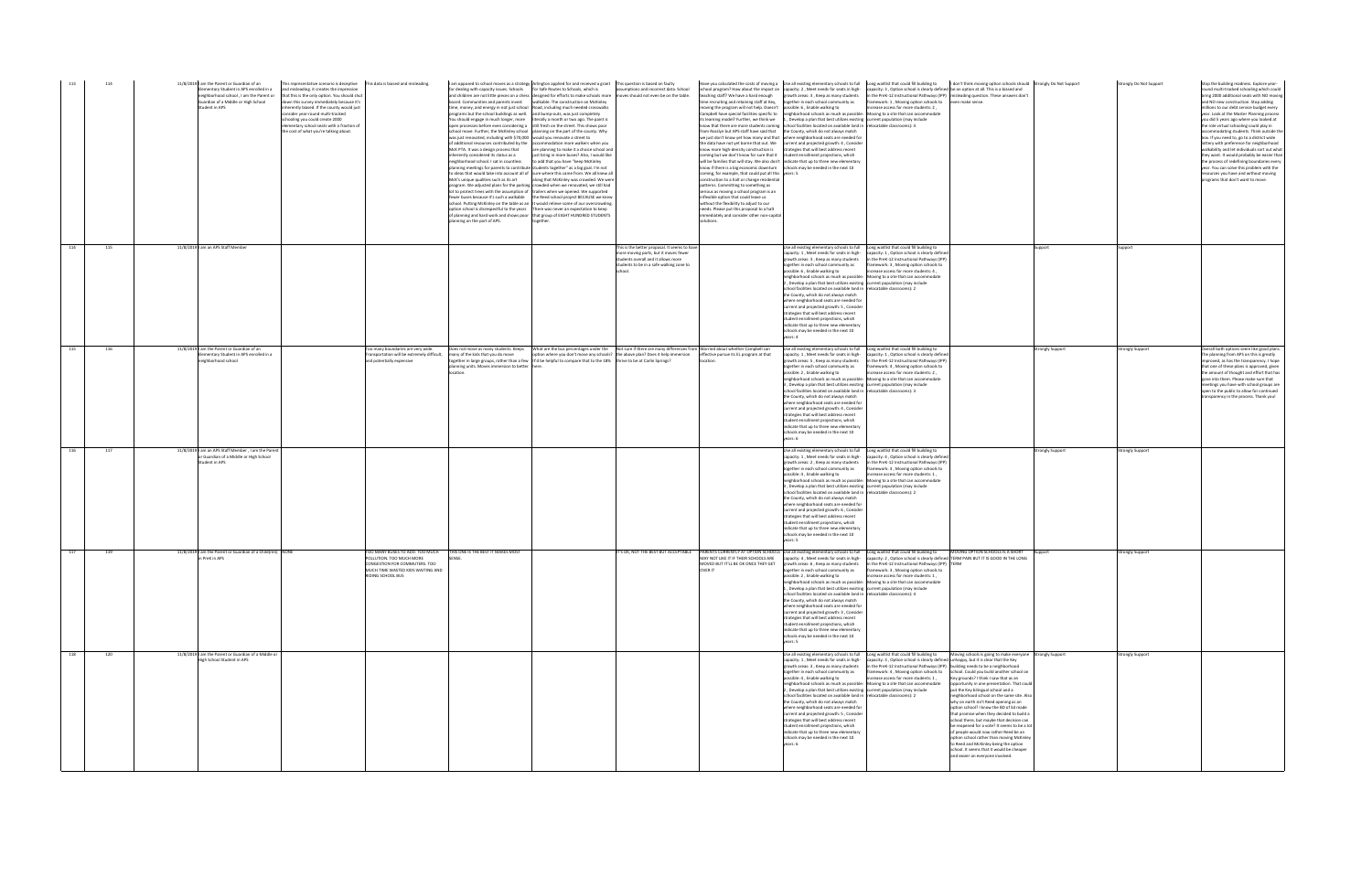|     |     | next year                                                                                                                                                                    | child who will enroll in APS Kindergarten options for school attendance, making less move many options further away from the space is good. Another neighborhood<br>verse schools more inclusive/diverse.<br>losslyn/Courthouse/Clarendon area to the school in the Rosslyn/Courthouse area<br>dges of the county, favoring two growth would also be helpful as Taylor covers a<br>areas over the other. For example, anyone large geographic area. The boundaries<br>for even longer, and if they work, will need<br>to drive through more traffic to pick them<br>up at the end of the day. Other lottery<br>schools are even further away. The school<br>oundaries for ASFS are also supposed to<br>be part of this plan, but they look like they<br>will not change. Taylor is in trailers and<br>ncompasses a huge geographic area -<br>some of those neighborhoods are actually<br>nuch closer to ASFS. This should also be<br>taken into account along with the building<br>swap, particularly if they are relocated to<br>Key, For example, the neighborhoods<br>etween Lee Highway and the GW Parkway<br>north of Spout Run are arbitrary split<br>etween Taylor and AFS. They should all be<br>in ASF - it is the much closer school. | 11/8/2019 Other (Please specify) : I am a parent of a Giving children in the growth areas more In general the two proposals seems to Given the popularity of ATS, having more ATS will be even far away from some of the I sup<br>high growth zones. What will be the<br>undaries of the new neighborhood<br>school at Key? Will it take some pressure<br>off of the Taylor and other nearby schools? lottery school options, which seem to be<br>who wants the option to lottery into Key or should be redrawn for this new school with Will it have a specific emphasis like ASF or mainly moved further away.<br>ATS will now have their children on buses diversity in income/race/ethnicity in mind. by broader? Can you be more specific<br>about which students will be moved? Do<br>these numbers encompass incoming<br>students or only current students?                                                                                                                                                                                                                                                                                     | eighborhood school in<br>sslyn/Courthouse but would like an<br>approach that retains some proximity to                                                                                                                                                                                                                                                                               | these moves. Why move Campbell? Both growth areas: 2, Keep as many students<br>tions move ATS to McKinley. Are there<br>other options beside this one that keeps it possible: 5, Enable walking to<br>nore centrally located but gives it more<br>space? Why is moving ASF to the Key<br>puilding off the table? Campbell is a lottery school facilities located on available land in relocatable classrooms): 4<br>school - does this assume it becomes a<br>neighborhood school? Three lottery<br>schools will be moved - that seems like a lot current and projected growth: 6, Consider<br>and two of these will be moved further<br>away from the<br>Rosslyn/Courthouse/Clarendon high<br>growth area, which seems unfair. What will schools may be needed in the next 10<br>the new neighborhood school boundaries years: 1<br>look like in the current Key location? Please<br>consider students in the area across Lee<br>Highway that are physically much closer to<br>the Key location than they are to Taylor. | This involves a lot more disruption and Use all existing elementary schools to full Long waitlist that could fill building to<br>hange without clear justification for some capacity: 3, Meet needs for seats in high- capacity: 2, Option school is clearly defined to income and race/ethnicity; giving<br>in the PreK-12 Instructional Pathways (IPP) students in main growth areas multiple<br>together in each school community as<br>ramework: 3, Moving option schools to<br>increase access for more students: 1,<br>neighborhood schools as much as possible: Moving to a site that can accommodate<br>, Develop a plan that best utilizes existing current population (may include<br>the County, which do not always match<br>where neighborhood seats are needed for<br>trategies that will best address recent<br>tudent enrollment projections, which<br>indicate that up to three new elementary                                                                                                                                                    | equity and inclusion - diversity with regard Support<br>options (neighborhood + lottery schools)<br>within a reasonable geographic distance;<br>favoring areas not flagged for future capital<br>vestments in the relocation decisions;<br>visiting the boundaries of neighborhood<br>chool such as Taylor and ASF when<br>creating a new neighborhood school to<br>favor proximity (e.g. in neighborhoods<br>etween Lee Highway and GW Parkway<br>north of Spout Run) and diversity. |                  |                                                                                                                                                   |
|-----|-----|------------------------------------------------------------------------------------------------------------------------------------------------------------------------------|-------------------------------------------------------------------------------------------------------------------------------------------------------------------------------------------------------------------------------------------------------------------------------------------------------------------------------------------------------------------------------------------------------------------------------------------------------------------------------------------------------------------------------------------------------------------------------------------------------------------------------------------------------------------------------------------------------------------------------------------------------------------------------------------------------------------------------------------------------------------------------------------------------------------------------------------------------------------------------------------------------------------------------------------------------------------------------------------------------------------------------------------------------------------------------------------------------------------------------------------------|--------------------------------------------------------------------------------------------------------------------------------------------------------------------------------------------------------------------------------------------------------------------------------------------------------------------------------------------------------------------------------------------------------------------------------------------------------------------------------------------------------------------------------------------------------------------------------------------------------------------------------------------------------------------------------------------------------------------------------------------------------------------------------------------------------------------------------------------------------------------------------------------------------------------------------------------------------------------------------------------------------------------------------------------------------------------------------------------------------------------------------------------------------|--------------------------------------------------------------------------------------------------------------------------------------------------------------------------------------------------------------------------------------------------------------------------------------------------------------------------------------------------------------------------------------|---------------------------------------------------------------------------------------------------------------------------------------------------------------------------------------------------------------------------------------------------------------------------------------------------------------------------------------------------------------------------------------------------------------------------------------------------------------------------------------------------------------------------------------------------------------------------------------------------------------------------------------------------------------------------------------------------------------------------------------------------------------------------------------------------------------------------------------------------------------------------------------------------------------------------------------------------------------------------------------------------------------------------|--------------------------------------------------------------------------------------------------------------------------------------------------------------------------------------------------------------------------------------------------------------------------------------------------------------------------------------------------------------------------------------------------------------------------------------------------------------------------------------------------------------------------------------------------------------------------------------------------------------------------------------------------------------------------------------------------------------------------------------------------------------------------------------------------------------------------------------------------------------------------------------------------------------------------------------------------------------------------------------------------------------------------------------------------------------------|---------------------------------------------------------------------------------------------------------------------------------------------------------------------------------------------------------------------------------------------------------------------------------------------------------------------------------------------------------------------------------------------------------------------------------------------------------------------------------------|------------------|---------------------------------------------------------------------------------------------------------------------------------------------------|
| 120 | 122 | 11/8/2019 I am the Parent or Guardian of an<br>Elementary Student in APS enrolled in a<br>eighborhood school                                                                 |                                                                                                                                                                                                                                                                                                                                                                                                                                                                                                                                                                                                                                                                                                                                                                                                                                                                                                                                                                                                                                                                                                                                                                                                                                                 | Why doesn't the Key school move into to<br>Tuckahoe, and Tuckahoe students can go to<br>McKinley, Reed, Jamestown, or<br>Nottingham. That would solve the under-<br>enrollment in Tuckahoe and Nottingham,<br>and moving of Key. Most kids in McKinley<br>and ATS then don't have to move.                                                                                                                                                                                                                                                                                                                                                                                                                                                                                                                                                                                                                                                                                                                                                                                                                                                             |                                                                                                                                                                                                                                                                                                                                                                                      | possible: 1. Enable walking to<br>rears: 2                                                                                                                                                                                                                                                                                                                                                                                                                                                                                                                                                                                                                                                                                                                                                                                                                                                                                                                                                                                | Use all existing elementary schools to full Long waitlist that could fill building to Emphasize neighborhood school. Choice Strongly Support<br>:apacity: 4 , Meet needs for seats in high- capacity: 3 , Option school is clearly defined Schools should not trump neighborhood<br>growth areas: 5, Keep as many students<br>in the PreK-12 Instructional Pathways (IPP) schools.<br>ogether in each school community as<br>ramework: 1, Moving option schools to<br>increase access for more students: 4,<br>neighborhood schools as much as possible: Moving to a site that can accommodate<br>, Develop a plan that best utilizes existing current population (may include<br>school facilities located on available land in relocatable classrooms): 2<br>the County, which do not always match<br>where neighborhood seats are needed for<br>current and projected growth: 6, Consider<br>trategies that will best address recent<br>tudent enrollment projections, which<br>indicate that un to three new elementary<br>chools may be needed in the next 10 |                                                                                                                                                                                                                                                                                                                                                                                                                                                                                       | Strongly Support |                                                                                                                                                   |
| 121 | 123 | 11/8/2019 am the Parent or Guardian of an<br>lementary Student in APS enrolled in a<br>neighborhood school                                                                   | Inder this scenario, students in the<br>ourthouse/Rosslyn area live quite far from<br>their "neighborhood" school (Taylor). Can<br>the ASFS boundary extend further east and<br>ome of the neighborhoods on the<br>northern ASFS boundary be assigned to<br>Taylor instead?                                                                                                                                                                                                                                                                                                                                                                                                                                                                                                                                                                                                                                                                                                                                                                                                                                                                                                                                                                     | How can good quality be assured for the<br>new neighborhood school in the Key<br>building? Would some staff and teachers<br>from existing schools move there or would<br>it all be new staff?                                                                                                                                                                                                                                                                                                                                                                                                                                                                                                                                                                                                                                                                                                                                                                                                                                                                                                                                                          |                                                                                                                                                                                                                                                                                                                                                                                      | ossible: 4, Enable walking to                                                                                                                                                                                                                                                                                                                                                                                                                                                                                                                                                                                                                                                                                                                                                                                                                                                                                                                                                                                             | Use all existing elementary schools to full Long waitlist that could fill building to<br>capacity: 6, Meet needs for seats in high-<br>capacity: 4, Option school is clearly defined<br>growth areas: 1, Keep as many students in the PreK-12 Instructional Pathways (IPP)<br>ogether in each school community as<br>framework: 3 . Moving option schools to<br>crease access for more students: 2,<br>reighborhood schools as much as possible:<br>Moving to a site that can accommodate<br>3, Develop a plan that best utilizes existing current population (may include<br>chool facilities located on available land in relocatable classrooms): 1<br>the County, which do not always match<br>where neighborhood seats are needed for<br>current and projected growth: 5, Consider<br>trategies that will best address recent<br>tudent enrollment projections, which<br>ndicate that up to three new elementary<br>chools may be needed in the next 10                                                                                                       | itrongly Support                                                                                                                                                                                                                                                                                                                                                                                                                                                                      |                  |                                                                                                                                                   |
| 122 | 124 | 11/8/2019 I am the Parent or Guardian of an<br>lementary Student in APS enrolled in a<br>eighborhood school, I am the Parent or<br>Guardian of a Child(ren) not yet in PreK  | eeping all neighborhood schools as<br>oddly shaped boundaries for several<br>neighborhood schools, accessible to those<br>elementary schools which provides less of a together and allowing focus to be spent<br>who live closest to them.<br>eighborhood feel and is hard for the<br>hildren/families who live on the smaller<br>arts of those boundaries since their<br>travel delays Many students move from become McKinley? You could keep the<br>their existing school which is hard and<br>inpopular changes to make.                                                                                                                                                                                                                                                                                                                                                                                                                                                                                                                                                                                                                                                                                                                    | Keeping most of McKinley community<br>Loss of McKinley as a neighborhood school Less neighborhood school students to be<br>would be hard for children/families who<br>where it is needed. Less children will be<br>live closest to McKinley who would now be would need to take the bus. All the above<br>reassigned than if no schools move. School eligible to bus to Reed since they would<br>boundaries would be less long and varied. need to cross 66 and Washington BLVD.<br>losest neighbors may not attend the same ATS would get a newly remodeled building Those are the same neighbors who lived<br>chool. Also long bus rides and potential that would be nice for them. Would Reed through the construction/expansion of<br>McKinley and oversaw the growth plan<br>name since it is on McKinley Road?<br>would now have to drive past the closest to happen and allow focus to be on growth McKinley and oversaw the growth plan<br>current staff at those schools affected.<br>would they all be invited to make the<br>move? Many, especially the Principal at<br>McKinley are beloved and the community<br>would be sad to lose them | assigned and less neighborhood kids<br>points about McKinley community are<br>valid, keeping more kids together is a good eligible to bus to Reed since they would<br>ing. Perhaps this would be a radical<br>change all at once but would limit the<br>amount of future movement that needed<br>hool to get to Reed site. What about the in the regions that will need extra seats. | of McKinley as a neighborhood school<br>would be hard for children/families who<br>ive closest to McKinley who would now be together in each school community as<br>possible: 1. Enable walking to<br>eed to cross 66 and Washington BLVD.<br>hose are the same neighbors who lived<br>through the construction/expansion of<br>would now have to drive past the closest<br>school to get to Reed site. What about the current and projected growth: 6, Consider<br>current staff at those schools affected,<br>would they all be invited to make the<br>nove? Many, especially the Principal at<br>McKinley are beloved and the community<br>vould be sad to lose them.<br>ears: 3                                                                                                                                                                                                                                                                                                                                       | Lots of movement of school buildings. Loss Use all existing elementary schools to full Long waitlist that could fill building to<br>capacity: 4, Meet needs for seats in high-<br>growth areas: 5, Keep as many students<br>in the PreK-12 Instructional Pathways (IPP) neighborhood school and have to bus.<br>ramework: 4, Moving option schools to<br>ncrease access for more students: 2,<br>eighborhood schools as much as possible:<br>Moving to a site that can accommodate<br>, Develop a plan that best utilizes existing current population (may include<br>school facilities located on available land in relocatable classrooms): 1<br>the County, which do not always match<br>where neighborhood seats are needed for<br>strategies that will best address recent<br>student enrollment projections, which<br>indicate that up to three new elementary<br>schools may be needed in the next 10                                                                                                                                                       | Cost of busing, traffic in neighborhood, how Support<br>capacity: 3, Option school is clearly defined many students will be displaced from their                                                                                                                                                                                                                                                                                                                                      | trongly Support  |                                                                                                                                                   |
| 123 | 125 | 11/8/2019 I am the Parent or Guardian of an<br>Elementary Student in APS enrolled in a<br>neighborhood school, I am the Parent or<br>uardian of a Child(ren) not yet in PreK | Move option schools<br>More transportation                                                                                                                                                                                                                                                                                                                                                                                                                                                                                                                                                                                                                                                                                                                                                                                                                                                                                                                                                                                                                                                                                                                                                                                                      | Better use of space and better walk zone. Change is hard<br>Key school is still near major public<br>transportation lines and ATS is accessible<br>off major roads.                                                                                                                                                                                                                                                                                                                                                                                                                                                                                                                                                                                                                                                                                                                                                                                                                                                                                                                                                                                    |                                                                                                                                                                                                                                                                                                                                                                                      | hange is hard<br>possible: 6, Enable walking to<br>rears: 3                                                                                                                                                                                                                                                                                                                                                                                                                                                                                                                                                                                                                                                                                                                                                                                                                                                                                                                                                               | Use all existing elementary schools to full Long waitlist that could fill building to<br>capacity: 4, Meet needs for seats in high- capacity: 1, Option school is clearly defined<br>growth areas: 5, Keep as many students in the PreK-12 Instructional Pathways (IPP)<br>eether in each school community as<br>framework: 3, Moving option schools to<br>increase access for more students: 2,<br>neighborhood schools as much as possible: Moving to a site that can accommodate<br>1, Develop a plan that best utilizes existing current population (may include<br>school facilities located on available land in relocatable classrooms): 4<br>the County, which do not always match<br>where neighborhood seats are needed for<br>current and projected growth: 2, Consider<br>strategies that will best address recent<br>student enrollment projections, which<br>ndicate that up to three new elementary<br>schools may be needed in the next 10                                                                                                         | trongly Support                                                                                                                                                                                                                                                                                                                                                                                                                                                                       | trongly Support  |                                                                                                                                                   |
| 124 | 126 | 11/8/2019 I am the Parent or Guardian of a Child(ren)<br>in PreK in APS                                                                                                      |                                                                                                                                                                                                                                                                                                                                                                                                                                                                                                                                                                                                                                                                                                                                                                                                                                                                                                                                                                                                                                                                                                                                                                                                                                                 |                                                                                                                                                                                                                                                                                                                                                                                                                                                                                                                                                                                                                                                                                                                                                                                                                                                                                                                                                                                                                                                                                                                                                        |                                                                                                                                                                                                                                                                                                                                                                                      | possible: 4 . Enable walking to<br>ers: 2                                                                                                                                                                                                                                                                                                                                                                                                                                                                                                                                                                                                                                                                                                                                                                                                                                                                                                                                                                                 | Use all existing elementary schools to full Long waitlist that could fill building to<br>capacity: 5, Meet needs for seats in high-<br>capacity: 2, Option school is clearly defined socio-economically. School integration is<br>growth areas: 3, Keep as many students in the PreK-12 Instructional Pathways (IPP) the best way to improve outcomes for all<br>together in each school community as<br>increase access for more students: 1,<br>neighborhood schools as much as possible: Moving to a site that can accommodate<br>1, Develop a plan that best utilizes existing current population (may include<br>school facilities located on available land in relocatable classrooms): 4<br>the County, which do not always match<br>where neighborhood seats are needed for<br>current and projected growth: 6, Conside<br>strategies that will best address recent<br>student enrollment projections, which<br>indicate that up to three new elementary<br>chools may be needed in the next 10                                                            | Schools should be integrated racially and Support<br>framework: 3, Moving option schools to students. Walking to school is also nice, but<br>disrupting segregation should be the top<br>priority, in order to maintain (what I feel, so<br>far) the diverse and integrates nature of<br>APS (I live in Hoffman Boston zone and my<br>child attends Fleet).                                                                                                                           | Neutral          | Although I love the idea of walking to<br>school, if transportation is necessary to<br>support better outcomes for all students, I<br>welcome it. |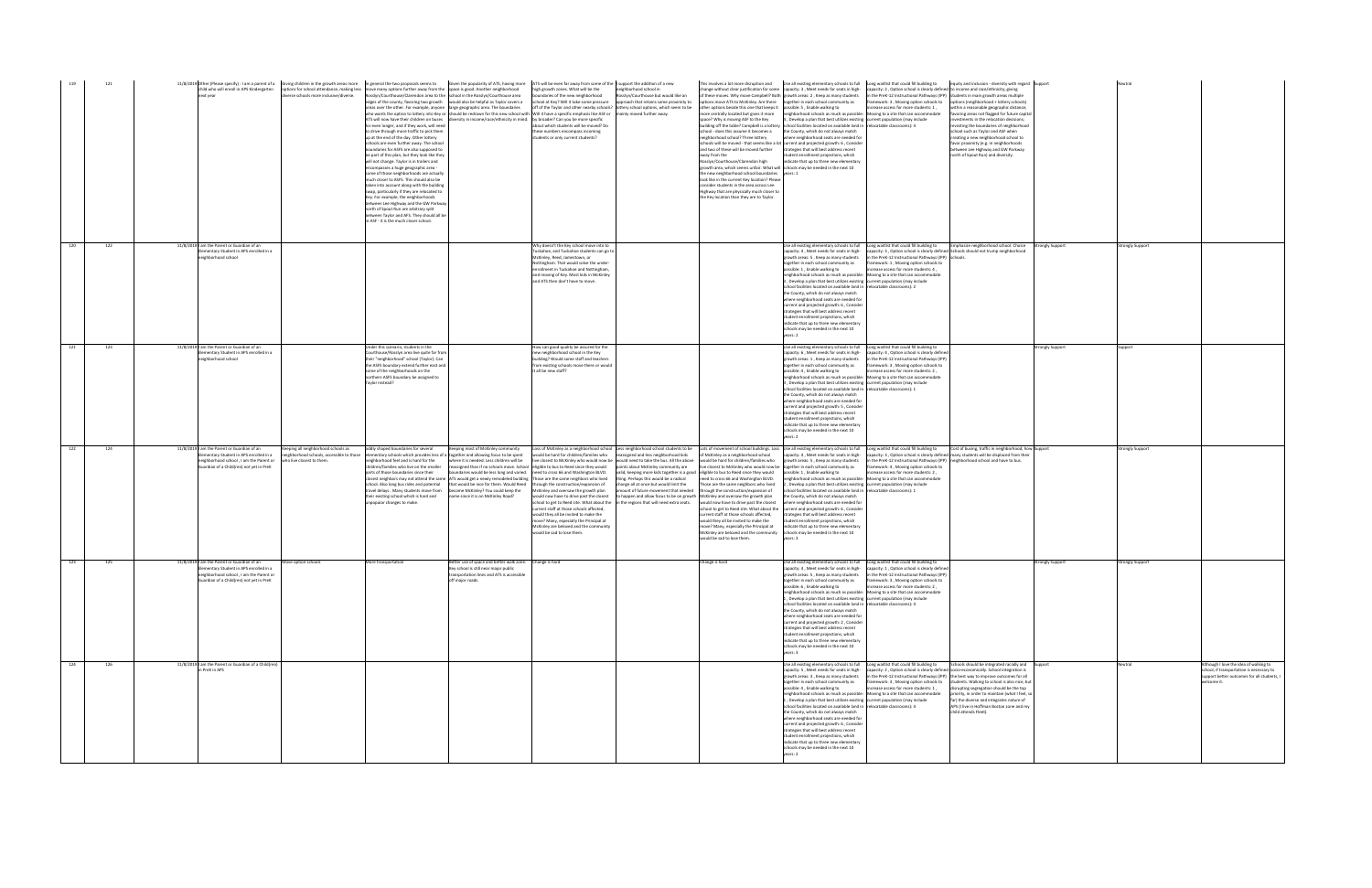| 125 | 127 | 11/8/2019 am the Parent or Guardian of an<br>ementary Student in APS enrolled in a<br>eighborhood school, I am the Parent or<br><b>Guardian of a Middle or High School</b><br>Student in APS                     |                                                                                                                                                                                                                                                                                                                                                                                                                                                                                                                                                                                                                                                                                                                                                                                                                                                                                                                                                                                                                                                                       |                                                                                                                                                                                                                                                                                                                                                                                                                                                                                                                                                                                                                                                                                                                                                                                          |                                                                                                                           | possible: 4, Enable walking to                                                                                                                                                                                                                                                                                                                                                                                                                                                                                                                                                                                                                                                                                                                                                                                                                                                                                                                                                              | capacity: 6, Meet needs for seats in high-<br>growth areas: 3, Keep as many students<br>together in each school community as<br>5, Develop a plan that best utilizes existing current population (may include<br>school facilities located on available land in relocatable classrooms): 3<br>the County, which do not always match<br>where neighborhood seats are needed for<br>current and projected growth: 2, Consider<br>rategies that will best address recent<br>student enrollment projections, which<br>indicate that up to three new elementary<br>chools may be needed in the next 10                                  | Use all existing elementary schools to full Long waitlist that could fill building to What do the students currently at that site Support<br>capacity: 2, Option school is clearly defined do? Do they get preference to stay at the<br>n the PreK-12 Instructional Pathways (IPP) site in the new school? Or do they have to<br>amework: 4, Moving option schools to move?<br>errease access for more students: 1,<br>heighborhood schools as much as possible: Moving to a site that can accommodate |         |                 | If you're building a new school, build in<br>extra capacity!! Plan for 10-20 years for<br>now. Add capacity to existing schools -- add<br>another floor to an already existing school.<br>If you build with enough forward vision,<br>you shouldn't need to re-do this every few<br>years. Our neighborhood just moved<br>schools 3 years ago, and may likely need to<br>move again                     |
|-----|-----|------------------------------------------------------------------------------------------------------------------------------------------------------------------------------------------------------------------|-----------------------------------------------------------------------------------------------------------------------------------------------------------------------------------------------------------------------------------------------------------------------------------------------------------------------------------------------------------------------------------------------------------------------------------------------------------------------------------------------------------------------------------------------------------------------------------------------------------------------------------------------------------------------------------------------------------------------------------------------------------------------------------------------------------------------------------------------------------------------------------------------------------------------------------------------------------------------------------------------------------------------------------------------------------------------|------------------------------------------------------------------------------------------------------------------------------------------------------------------------------------------------------------------------------------------------------------------------------------------------------------------------------------------------------------------------------------------------------------------------------------------------------------------------------------------------------------------------------------------------------------------------------------------------------------------------------------------------------------------------------------------------------------------------------------------------------------------------------------------|---------------------------------------------------------------------------------------------------------------------------|---------------------------------------------------------------------------------------------------------------------------------------------------------------------------------------------------------------------------------------------------------------------------------------------------------------------------------------------------------------------------------------------------------------------------------------------------------------------------------------------------------------------------------------------------------------------------------------------------------------------------------------------------------------------------------------------------------------------------------------------------------------------------------------------------------------------------------------------------------------------------------------------------------------------------------------------------------------------------------------------|------------------------------------------------------------------------------------------------------------------------------------------------------------------------------------------------------------------------------------------------------------------------------------------------------------------------------------------------------------------------------------------------------------------------------------------------------------------------------------------------------------------------------------------------------------------------------------------------------------------------------------|--------------------------------------------------------------------------------------------------------------------------------------------------------------------------------------------------------------------------------------------------------------------------------------------------------------------------------------------------------------------------------------------------------------------------------------------------------------------------------------------------------|---------|-----------------|---------------------------------------------------------------------------------------------------------------------------------------------------------------------------------------------------------------------------------------------------------------------------------------------------------------------------------------------------------------------------------------------------------|
| 126 | 128 | 11/8/2019 I am the Parent or Guardian of an<br>Elementary Student in APS enrolled in a<br>eighborhood school, I am the Parent or<br>Guardian of a Child(ren) not yet in PreK                                     |                                                                                                                                                                                                                                                                                                                                                                                                                                                                                                                                                                                                                                                                                                                                                                                                                                                                                                                                                                                                                                                                       | A new neighborhood school at key. Less Much disruption for McKinley families,<br>boundary adjustments needed countywide especially those who can currently walk to campbell. Much less boundary adjustments Especially a lot of disruption to McKinley<br>McKinley and would now have to bus to<br>ater on.<br>Reed. Could APS consider modifying this<br>proposal so that ATS moves to the new<br>Reed location instead? It seems there<br>would still be all the same benefits, and not<br>the disruption to McKinley. McKinkey could<br>stay a neighborhood school, which fits it<br>well since it is surrounded by houses and<br>walkers. And Reed seems like a good option<br>school location with its proximity to<br>Washington blvd which makes it easy to get<br>to countywide. | needed later.                                                                                                             | New neighborhood schools at key and A good bit of disruption to current schools. Use all existing elementary schools to full Long waitlist that could fill building to<br>and the loss of a neighborhood school that growth areas: 4, Keep as many students<br>fits the criteria for being a neighborhood<br>school so well, as it is surrounded by<br>possible: 1, Enable walking to<br>houses and walkers. One suggestion - could neighborhood schools as much as possible: Moving to a site that can accommodate<br>ATS be moved to Reed instead, and<br>McKinley stay a neighborhood school? This school facilities located on available land in relocatable classrooms): 4<br>would yield all the same benefits to this<br>proposal, and less disruption. Plus Reed<br>seems like a good option school location, as current and projected growth: 6, Consider<br>it is near a main road Washington blvd and strategies that will best address recent<br>is an easy to get to location. | capacity: 3, Meet needs for seats in high-<br>together in each school community as<br>2, Develop a plan that best utilizes existing current population (may include<br>the County, which do not always match<br>where neighborhood seats are needed for<br>student enrollment projections, which<br>indicate that up to three new elementary<br>schools may be needed in the next 10                                                                                                                                                                                                                                               | capacity: 3, Option school is clearly defined<br>n the PreK-12 Instructional Pathways (IPP)<br>mework: 1, Moving option schools to<br>increase access for more students: 2,                                                                                                                                                                                                                                                                                                                            | uppor   |                 | Please consider moving ATS to Reed, and<br>keeping McKinley as a neighborhood                                                                                                                                                                                                                                                                                                                           |
| 127 | 129 | 11/8/2019 I am an APS Staff Member, I am the Parent Without street names on the map, it is<br>or Guardian of an Elementary Student in difficult to assess the boundaries for<br>APS enrolled in an option school | Would Ashlawn gain or lose in diversity. A<br>loss of diversity would be unfortunate.<br>Ashlawn and Reed. Therefore it is<br>npossible to say what positive<br>pportunities exist with this scenario.                                                                                                                                                                                                                                                                                                                                                                                                                                                                                                                                                                                                                                                                                                                                                                                                                                                                |                                                                                                                                                                                                                                                                                                                                                                                                                                                                                                                                                                                                                                                                                                                                                                                          | Fewer busses is an opportunity.                                                                                           | Campbell becomes less diverse. How is that Use all existing elementary schools to full Long waitlist that could fill building to<br>a good thing?<br>possible: 5 . Enable walking to                                                                                                                                                                                                                                                                                                                                                                                                                                                                                                                                                                                                                                                                                                                                                                                                        | capacity: 6, Meet needs for seats in high-<br>growth areas: 2, Keep as many students<br>ogether in each school community as<br>, Develop a plan that best utilizes existing current population (may include<br>chool facilities located on available land in relocatable classrooms): 4<br>the County, which do not always match<br>where neighborhood seats are needed for<br>current and projected growth: 3, Consider<br>strategies that will best address recent<br>tudent enrollment projections, which<br>ndicate that up to three new elementary<br>chools may be needed in the next 10                                     | Staff. This impacts them as much as it does Support<br>capacity: 3, Option school is clearly defined the families.<br>in the PreK-12 Instructional Pathways (IPP)<br>ramework: 1, Moving option schools to<br>, icrease access for more students: 2<br>neighborhood schools as much as possible: Moving to a site that can accommodate                                                                                                                                                                 |         | Neutral         |                                                                                                                                                                                                                                                                                                                                                                                                         |
| 128 | 130 | 11/8/2019 I am the Parent or Guardian of an<br>lementary Student in APS enrolled in a<br>neighborhood school, I am the Parent or<br>Guardian of a Child(ren) not yet in PreK                                     |                                                                                                                                                                                                                                                                                                                                                                                                                                                                                                                                                                                                                                                                                                                                                                                                                                                                                                                                                                                                                                                                       | There is no discussion of where the<br>McKinley children who are not walkable to<br>Reed will attend school. Will Mckinley be<br>split piece-meal between Ashlawn, Reed<br>and Tuckahoe? Not sure if waitlist at ATS is<br>indicative of a desirable program. Most of<br>ATS students are from the surrounding<br>neighborhood (suggesting families are<br>choosing ATS to act as their close,<br>neighborhood school) or from Barcroft,<br>which is year-round, suggesting that those<br>families do not want year-round.                                                                                                                                                                                                                                                               | Opens up neighborhood in Rosslyn<br>corridor.                                                                             | McKinley was just remodeled and still over Use all existing elementary schools to full Long waitlist that could fill building to<br>capacity - opening Reed as a neighborhood capacity: 6, Meet needs for seats in high-<br>school will alleviate overcrowding. There is growth areas: 4, Keep as many students<br>no reason to move ATS-a long waitlist does together in each school community as<br>not necessarily mean a desirable program. possible: 2, Enable walking to<br>It does not behoove the county to put the neighborhood schools as much as possible:<br>"needs" of an option school above that of a 3, Develop a plan that best utilizes existing current population (may include<br>neighborhood school. Keeping option<br>schools at capacity is simple: there are X<br>amount of seats, so X amount of students where neighborhood seats are needed for<br>are accepted.<br>ears: 1                                                                                     | school facilities located on available land in relocatable classrooms): 3<br>the County, which do not always match<br>current and projected growth: 5, Consider<br>trategies that will best address recent<br>student enrollment projections, which<br>ndicate that up to three new elementary<br>chools may be needed in the next 10                                                                                                                                                                                                                                                                                              | The option schools should not take<br>capacity: 2, Option school is clearly defined precedent over the neighborhood schools.<br>in the PreK-12 Instructional Pathways (IPP)<br>ramework: 1, Moving option schools to<br>ncrease access for more students: 4,<br>Moving to a site that can accommodate                                                                                                                                                                                                  |         | leutral         | Look at the schools in Zone one that are<br>currently under capacity that could be a<br>better fit for moving Key or ATS.                                                                                                                                                                                                                                                                               |
| 129 | 131 | 11/8/2019 I am the Parent or Guardian of an<br>lementary Student in APS enrolled in a<br>eighborhood school                                                                                                      | n the two school moves proposals the<br>point is made that a large number of<br>McKinley kids will stay together. But here,<br>you would take a very small amount of<br>students from Tuckahoe and move them to<br>Reed. Our family lives within this area, and<br>we're unhappy with a proposal that assigns<br>our kids away from virtually everyone they<br>know in the middle of elementary. I<br>understand that the loudest voices in the<br>Reed planning process have been<br>neighbors who are concerned with traffic<br>and parking. Please don't lose sight,<br>though, of the actual kids who will be<br>required to attend. We live in a contiguous<br>and Lee Highway, where our kids can walk<br>to other homes without having to cross a<br>major road. I'm disappointed that we'll be<br>separated from the rest of the<br>neighborhood in the middle of elementary<br>simply because certain voices insisted that<br>Reed be a neighborhood school. Tuckahoe<br>doesn't need capacity relief and Reed will<br>be full- who does this scenario help? |                                                                                                                                                                                                                                                                                                                                                                                                                                                                                                                                                                                                                                                                                                                                                                                          |                                                                                                                           |                                                                                                                                                                                                                                                                                                                                                                                                                                                                                                                                                                                                                                                                                                                                                                                                                                                                                                                                                                                             | apacity: 4, Meet needs for seats in high-<br>growth areas: 6, Keep as many students<br>together in each school community as<br>possible: 1, Enable walking to<br>, Develop a plan that best utilizes existing current population (may include<br>school facilities located on available land in relocatable classrooms): 2<br>the County, which do not always match<br>where neighborhood seats are needed for<br>current and projected growth: 2, Consider<br>trategies that will best address recent<br>student enrollment projections, which<br>indicate that up to three new elementary<br>chools may be needed in the next 10 | Jse all existing elementary schools to full Long waitlist that could fill building to<br>capacity: 4, Option school is clearly defined<br>n the PreK-12 Instructional Pathways (IPP)<br>ramework: 1, Moving option schools to<br>ncrease access for more students: 3,<br>eighborhood schools as much as possible: Moving to a site that can accommodate                                                                                                                                                | upport  | trongly Support | suggest that in the future you permit<br>nembers of the public to submit comments<br>without engaging in these ranking<br>exercises. They are not useful to<br>commenters. I expressed my thoughts<br>about a specific issue on a previous page<br>and am not thrilled that data will be<br>collected from these vaguely stated general<br>priorities to support whatever choice APS<br>wishes to make. |
| 130 | 132 | 11/8/2019 I am the Parent or Guardian of an<br>lementary Student in APS enrolled in a<br>neighborhood school                                                                                                     | losing half of the walkable planning units allowing more students to enroll off<br>does not seem to be beneficial to the<br>students or residents.                                                                                                                                                                                                                                                                                                                                                                                                                                                                                                                                                                                                                                                                                                                                                                                                                                                                                                                    | With the traffic issues in the area already, Keeping McKinley students together and Students being reassigned (but this is going Having the Spanish Immersion school in a Reassigning students<br>to be the result of any proposal)<br>waitlists seems like a good idea.                                                                                                                                                                                                                                                                                                                                                                                                                                                                                                                 | larger Spanish speaking area would be<br>beneficial to the students learning Spanish<br>(the whole point of immersion :)) | ears: 2                                                                                                                                                                                                                                                                                                                                                                                                                                                                                                                                                                                                                                                                                                                                                                                                                                                                                                                                                                                     | growth areas: 5, Keep as many students<br>together in each school community as<br>possible: 4, Enable walking to<br>school facilities located on available land in relocatable classrooms): 3<br>the County, which do not always match<br>where neighborhood seats are needed for<br>current and projected growth: 6, Consider<br>strategies that will best address recent<br>student enrollment projections, which<br>indicate that up to three new elementary<br>chools may be needed in the next 10                                                                                                                             | Use all existing elementary schools to full Long waitlist that could fill building to<br>capacity: 3, Meet needs for seats in high- capacity: 2, Option school is clearly defined<br>in the PreK-12 Instructional Pathways (IPP)<br>framework: 4, Moving option schools to<br>crease access for more students: 1,<br>neighborhood schools as much as possible: Moving to a site that can accommodate<br>. Develop a plan that best utilizes existing current population (may include                   | Support | trongly Support |                                                                                                                                                                                                                                                                                                                                                                                                         |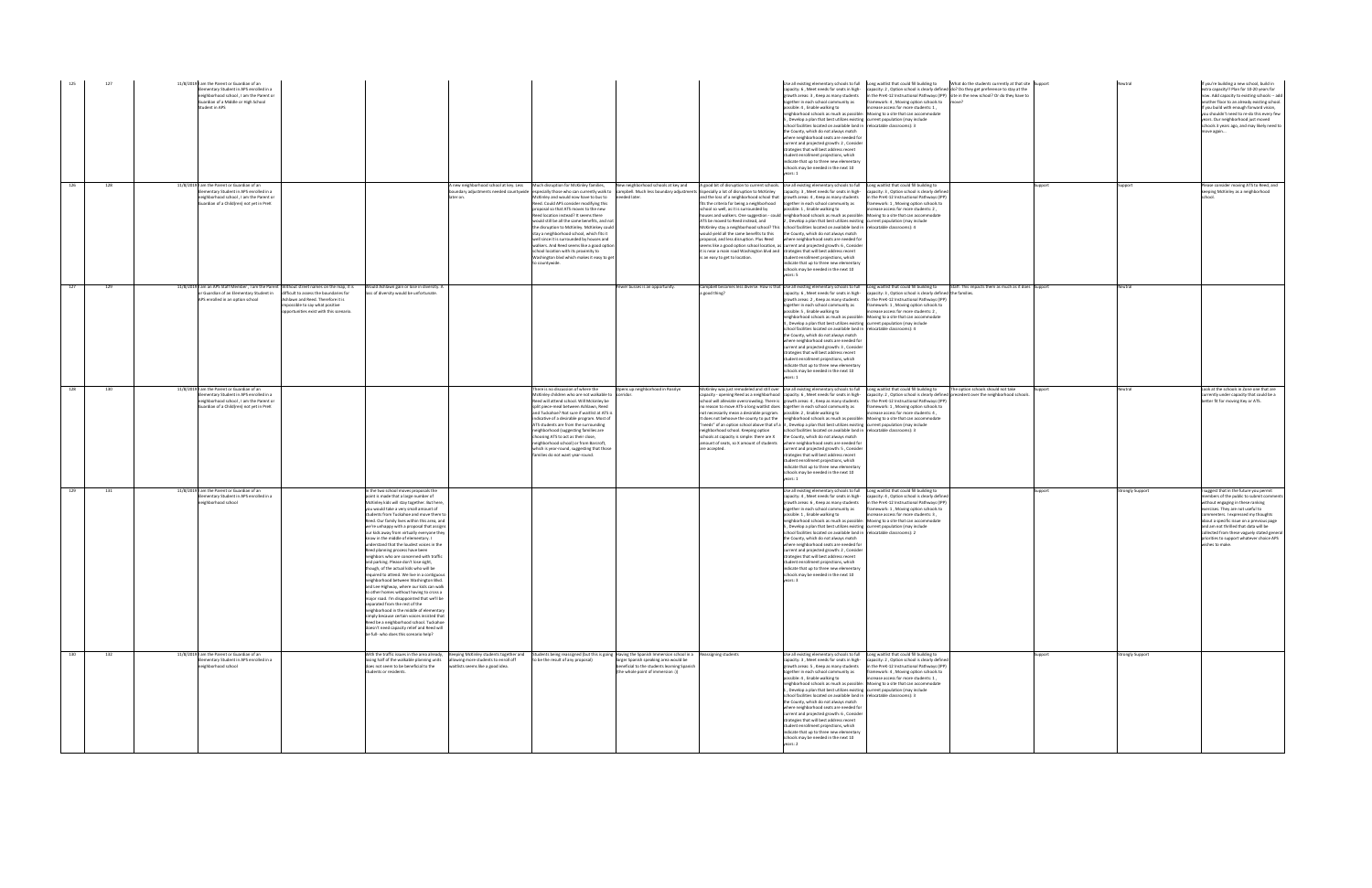|                    | 11/8/2019 I am the Parent or Guardian of a Middle or<br>133<br>High School Student in APS                                                                                                                                                                                                                                                                                                                                                                                                                                                                                                                                        | More students accepted to ATS. More<br>centralized North Arlington immersion<br>school. Creates neighborhood schools<br>vhere needed. Keeps North Arlington<br>mmersion in North Arlington. Keeps<br>Campbell in South Arlington as a South<br>Arlington preference school.                                                                                                                                                                                                                                                                                                                                                                                                                                                                                                                                                     | South Arlington (which already has<br>Claremont). Moves Campbell (South<br>Arlington priority) to North Arlington,<br>making it more difficult to reach for target possible: 6, Enable walking to<br>campus that has been designed to<br>ccommodate Expeditionary Learning<br>objectives. Would reduce ethnic and<br>North Arlington. | Moves North Arlington immersion school to Use all existing elementary schools to full Long waitlist that could fill building to<br>Extent to which current campus has been Strongly Support<br>capacity: 1, Meet needs for seats in high-capacity: 3, Option school is clearly defined improved to complement option school's<br>in the PreK-12 Instructional Pathways (IPP) mission; e.g., outdoor learning facilities at<br>growth areas: 2, Keep as many students<br>together in each school community as<br>ramework: 1, Moving option schools to<br>Campbell. Proximity to target population;<br>ncrease access for more students: 2.<br>e.g., Campbell as South Arlington<br>student group. Moves Campbell away from neighborhood schools as much as possible: Moving to a site that can accommodate<br>preference school and Key as North<br>3, Develop a plan that best utilizes existing current population (may include<br>Arlington immersion school. Campbell<br>school facilities located on available land in relocatable classrooms): 4<br>should remain in South Arlington, and Key<br>the County, which do not always match<br>should remain in North Arlington.<br>income integration at Campbell; minorities where neighborhood seats are needed for<br>Aaintaining socio-economic and ethnic<br>from surrounding neighborhoods would be current and projected growth: 5, Consider<br>balance at option schools.<br>less likely to attend Campbell if it were in strategies that will best address recent<br>student enrollment projections, which<br>indicate that up to three new elementary<br>schools may be needed in the next 10<br>years: 4                               |                                                                                                                                                                                |
|--------------------|----------------------------------------------------------------------------------------------------------------------------------------------------------------------------------------------------------------------------------------------------------------------------------------------------------------------------------------------------------------------------------------------------------------------------------------------------------------------------------------------------------------------------------------------------------------------------------------------------------------------------------|---------------------------------------------------------------------------------------------------------------------------------------------------------------------------------------------------------------------------------------------------------------------------------------------------------------------------------------------------------------------------------------------------------------------------------------------------------------------------------------------------------------------------------------------------------------------------------------------------------------------------------------------------------------------------------------------------------------------------------------------------------------------------------------------------------------------------------|---------------------------------------------------------------------------------------------------------------------------------------------------------------------------------------------------------------------------------------------------------------------------------------------------------------------------------------|-----------------------------------------------------------------------------------------------------------------------------------------------------------------------------------------------------------------------------------------------------------------------------------------------------------------------------------------------------------------------------------------------------------------------------------------------------------------------------------------------------------------------------------------------------------------------------------------------------------------------------------------------------------------------------------------------------------------------------------------------------------------------------------------------------------------------------------------------------------------------------------------------------------------------------------------------------------------------------------------------------------------------------------------------------------------------------------------------------------------------------------------------------------------------------------------------------------------------------------------------------------------------------------------------------------------------------------------------------------------------------------------------------------------------------------------------------------------------------------------------------------------------------------------------------------------------------------------------------------------------------------------------------------------------------------------------------|--------------------------------------------------------------------------------------------------------------------------------------------------------------------------------|
| 132                | 134<br>11/8/2019 I am the Parent or Guardian of an<br>ementary Student in APS enrolled in a<br>neighborhood school, I am the Parent or<br>Guardian of a Child(ren) not yet in PreK                                                                                                                                                                                                                                                                                                                                                                                                                                               |                                                                                                                                                                                                                                                                                                                                                                                                                                                                                                                                                                                                                                                                                                                                                                                                                                 |                                                                                                                                                                                                                                                                                                                                       | Use all existing elementary schools to full Long waitlist that could fill building to<br>lecognize that some number of current Strongly Support<br>acity: 1, Option school is clearly defined attendees at that school will not wish to<br>capacity: 2, Meet needs for seats in high-<br>in the PreK-12 Instructional Pathways (IPP) attend at the new site in light of dramatic<br>growth areas: 3, Keep as many students<br>together in each school community as<br>framework: 3, Moving option schools to change to commute.<br>oossible: 1, Enable walking to<br>ncrease access for more students: 4,<br>eighborhood schools as much as possible:<br>Moving to a site that can accommodate<br>5, Develop a plan that best utilizes existing current population (may include<br>school facilities located on available land in relocatable classrooms): 2<br>the County, which do not always match<br>where neighborhood seats are needed for<br>current and projected growth: 6, Consider<br>strategies that will best address recent<br>student enrollment projections, which<br>indicate that up to three new elementary<br>chools may be needed in the next 10<br>pars: 4                                                                                                                                                                                                                                                                                                                                                                                                                                                                                                                    | Veutral                                                                                                                                                                        |
| 133                | 11/8/2019 I am the Parent or Guardian of an<br>135<br>lementary Student in APS enrolled in a<br>eighborhood school, I am the Parent or<br>Guardian of a Child(ren) not yet in PreK                                                                                                                                                                                                                                                                                                                                                                                                                                               | More busing, which would lead to higher - Maximizes walking - Cuts down on busing - I imagine folks near McKinley will be upset - Maximizes walking - Cuts down on busing - Seems like an unnecessary amount of<br>operating costs, more pollution and more<br>hat they can't walk to school any more<br>congestion - Many kids that could walk to a<br>neighborhood school would have to take a<br>bus - Disruptive to families who have to<br>change schools                                                                                                                                                                                                                                                                                                                                                                  |                                                                                                                                                                                                                                                                                                                                       | Use all existing elementary schools to full Long waitlist that could fill building to<br><b>Strongly Support</b><br>capacity: 3, Meet needs for seats in high-<br>capacity: 2, Option school is clearly defined<br>growth areas: 4, Keep as many students<br>in the PreK-12 Instructional Pathways (IPP<br>framework: 3, Moving option schools to<br>together in each school community as<br>possible: 2, Enable walking to<br>ncrease access for more students: 1,<br>neighborhood schools as much as possible: Moving to a site that can accommodate<br>., Develop a plan that best utilizes existing current population (may include<br>school facilities located on available land in relocatable classrooms): 4<br>the County, which do not always match<br>where neighborhood seats are needed for<br>current and projected growth: 5, Consider<br>trategies that will best address recent<br>student enrollment projections, which<br>indicate that up to three new elementary<br>schools may be needed in the next 10<br>years: 6                                                                                                                                                                                                                                                                                                                                                                                                                                                                                                                                                                                                                                                           | Strongly Support<br>Get rid of option schools and turn them all<br>into neighborhood schools. Retain and/or<br>expand science focus and Spanish<br>immersion to other schools. |
| 134                | 11/8/2019 I am the Parent or Guardian of an<br>I like this scenario for two reasons: it puts Personally, I see none<br>136<br>lementary Student in APS enrolled in a<br>the Ft Myer School Age students back at<br>eighborhood school , Other (Please<br>Long Branch- the school that has had a<br>specify): We attend Long Branch because<br>relationship with the base for over 30<br>we are a military family utilizing the Ft<br>years. It also our neighborhood children (I<br>Myer School Age Program.<br>live 2 blocks from ASF but am zoned for<br>Taylor) to attend ASF, letting our kids be<br>able to walk to school. | I'm not affected by this                                                                                                                                                                                                                                                                                                                                                                                                                                                                                                                                                                                                                                                                                                                                                                                                        | I'm not affected by this                                                                                                                                                                                                                                                                                                              | Use all existing elementary schools to full Long waitlist that could fill building to<br>Because we had such a frustrating<br>Neutral<br>capacity: 3, Meet needs for seats in high- capacity: 4, Option school is clearly defined experience last re-zoning effort, what is<br>growth areas: 4, Keep as many students<br>in the PreK-12 Instructional Pathways (IPP) most important is to DISREGARD moving<br>together in each school community as<br>framework: 3, Moving option schools to<br>children around to even out the<br>increase access for more students: 1,<br>emographics. It seemed that a vast<br>possible: 2. Enable walking to<br>neighborhood schools as much as possible: Moving to a site that can accommodate<br>number of kids were moved to<br>. Develop a plan that best utilizes existing current population (may include<br>ccommodate equality in free and reduced<br>school facilities located on available land in relocatable classrooms): 2<br>unch and diversity numbers. Letting<br>the County, which do not always match<br>children attend school in neighborhoods<br>where neighborhood seats are needed for<br>and become more unified as a community<br>current and projected growth: 5, Consider<br>should be more important than equal<br>trategies that will best address recent<br>demographics.<br>student enrollment projections, which<br>indicate that up to three new elementary<br>schools may be needed in the next 10<br>vears: 6                                                                                                                                                                                                                | Do Not Support<br>Ensure the 75 students who attend Ft Myer<br>School Age Program are treated with the<br>same consideration as the neighborhood<br>children.                  |
| $\overline{1}$ 135 | 11/8/2019 I am an APS Staff Member<br>137                                                                                                                                                                                                                                                                                                                                                                                                                                                                                                                                                                                        |                                                                                                                                                                                                                                                                                                                                                                                                                                                                                                                                                                                                                                                                                                                                                                                                                                 | Nothing<br>in a school that has been slated for                                                                                                                                                                                                                                                                                       | You were taking a school with a high SES   Use all existing elementary schools to full   Long waitlist that could fill building to<br><b>Strongly Support</b><br>free and reduced population and placing it capacity: 5, Meet needs for seats in high-<br>capacity: 1, Option school is clearly defined<br>growth areas: 2, Keep as many students<br>in the PreK-12 Instructional Pathways (IPP)<br>demolition. Do you see the problem with together in each school community as<br>ramework: 2, Moving option schools to<br>possible: 1, Enable walking to<br>rease access for more students: 3,<br>neighborhood schools as much as possible: Moving to a site that can accommodate<br>3, Develop a plan that best utilizes existing current population (may include<br>school facilities located on available land in relocatable classrooms): 4<br>the County, which do not always match<br>where neighborhood seats are needed for<br>current and projected growth: 4, Consider<br>strategies that will best address recent<br>student enrollment projections, which<br>indicate that up to three new elementary<br>schools may be needed in the next 10<br>years: 6                                                                                                                                                                                                                                                                                                                                                                                                                                                                                                                            | Neutral                                                                                                                                                                        |
| 136                | 11/8/2019 I am the Parent or Guardian of an<br>138<br>lementary Student in APS enrolled in a<br>neighborhood school<br>is the best for the County as a whole.                                                                                                                                                                                                                                                                                                                                                                                                                                                                    | No matter what decision is made, my child No matter what decision is made, my child No matter what decision is made, my child No matter what decision is made, my child No matter what decision is made, my child No matter wh<br>will still walk to the same school. I have no will still walk to the same school. I have no will still walk to the same school. I have no will still walk to the same school. I have no will still walk to the same school. I<br>nersonal stake in the decision. Proposal #2 personal stake in the decision. Proposal #2 personal stake in the decision. Proposal #2 personal stake in the decision. Proposal #2 personal stake in the decision. Proposal #2 pe<br>is the best for the County as a whole.<br>is the best for the County as a whole.<br>is the best for the County as a whole. | is the best for the County as a whole.<br>is the best for the County as a whole.                                                                                                                                                                                                                                                      | ounds like you covered it all.<br>trongly Support<br>capacity: 3, Option school is clearly defined<br>in the PreK-12 Instructional Pathways (IPP)<br>together in each school community as<br>framework: 4, Moving option schools to<br>ncrease access for more students: 1.<br>possible: 6 . Enable walking to<br>neighborhood schools as much as possible:<br>Moving to a site that can accommodate<br>1. Develop a plan that best utilizes existing current population (may include<br>school facilities located on available land in relocatable classrooms): 2<br>the County, which do not always match<br>where neighborhood seats are needed for<br>current and projected growth: 5, Consider<br>strategies that will best address recent<br>student enrollment projections, which<br>indicate that up to three new elementary<br>schools may be needed in the next 10<br>rears: 2                                                                                                                                                                                                                                                                                                                                                                                                                                                                                                                                                                                                                                                                                                                                                                                                            | <b>Strongly Support</b>                                                                                                                                                        |
| 137                | 139<br>11/8/2019 I am the Parent or Guardian of an<br>lementary Student in APS enrolled in a<br>leighborhood school<br>to ride the bus.                                                                                                                                                                                                                                                                                                                                                                                                                                                                                          | here would be more bus options, which Placing a school outside of the<br>are nice when you have a child who lives a neighborhood it serves seems really silly as and gives some families options for how<br>around, even if it is to benefit the whole. more seats in an option school.<br>bit far from the school, but not far enough that would mean a higher bus load than their children come and go to school.                                                                                                                                                                                                                                                                                                                                                                                                             | having to move that many schools around<br>would be a ridiculous number of moving<br>parts to execute in the summer. More<br>backlash overall will be seen with this<br>proposal.                                                                                                                                                     | t seems like there is less shuffling overall There could be backlash at moving students The opportunities could be that there are Even more children shuffled around and Use all existing elementary schools to full Long wait<br>How equitable is the move? Is one side Support<br>capacity: 1, Meet needs for seats in high-<br>capacity: 1, Option school is clearly defined reaping all of the benefits while the other<br>growth areas: 2, Keep as many students<br>in the PreK-12 Instructional Pathways (IPP) side gets the leftovers? Are we doing this to<br>together in each school community as<br>framework: 2, Moving option schools to<br>appease parents or are we doing this for<br>possible: 6, Enable walking to<br>increase access for more students: 3,<br>the better of the children? Remember,<br>neighborhood schools as much as possible: Moving to a site that can accommodate<br>parents complaining loudly enough tend to<br>4, Develop a plan that best utilizes existing current population (may include<br>get their way. Ex: the previous rezoning<br>school facilities located on available land in relocatable classrooms): 4<br>efforts that were thwarted by Fairlington<br>the County, which do not always match<br>parents who refused to consider Drew as a<br>where neighborhood seats are needed for<br>viable option for their children. Stop<br>current and projected growth: 3, Consider<br>bending over for the whiny parents, make<br>trategies that will best address recent<br>choices that will work best.<br>student enrollment projections, which<br>indicate that up to three new elementary<br>schools may be needed in the next 10<br>rears: 5 | Neutral                                                                                                                                                                        |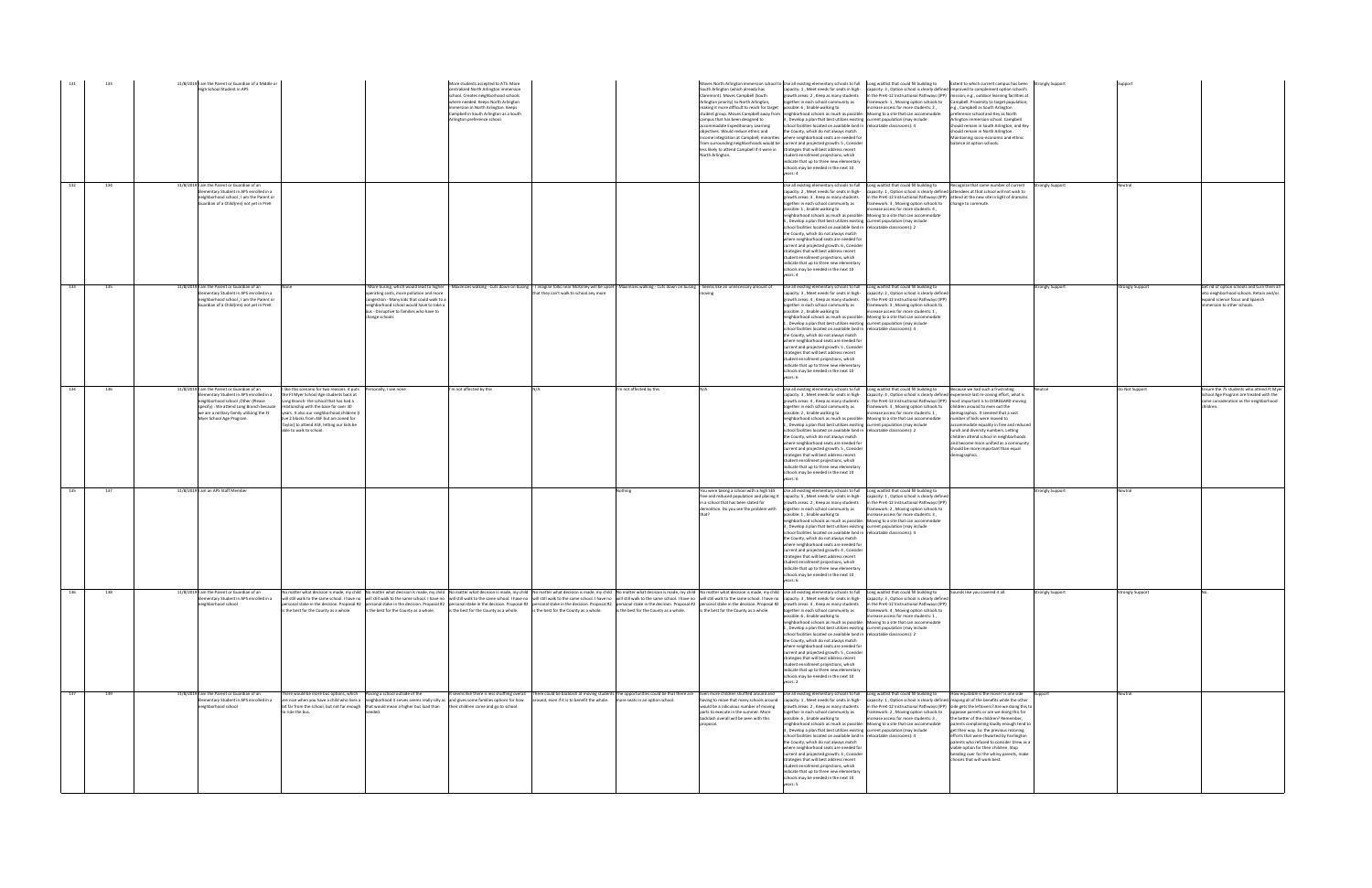|     | 140 | 11/8/2019 I am the Parent or Guardian of a Middle or<br>High School Student in APS                                                                                            |                                                                                                                                                                                      |                                                                                                                                                                                                                                                                                                                                                                                                           |                                                                                                                                                                                                                                                                                                                                                                                                                              |                                                                                                                                                                                                                                                |                                                                                                                                                                                                                                                                                                                                                                                       |                                                                                                                                                                                                                                                                                                                                                                                                                                                                                                                                                                                            | Use all existing elementary schools to full Long waitlist that could fill building to<br>apacity: 3, Meet needs for seats in high-<br>growth areas: 2. Keep as many students<br>together in each school community as<br>possible: 6 . Enable walking to<br>eighborhood schools as much as possible:<br>5, Develop a plan that best utilizes existing current population (may include<br>school facilities located on available land in<br>the County, which do not always match<br>where neighborhood seats are needed for<br>urrent and projected growth: 1, Consider<br>strategies that will best address recent<br>student enrollment projections, which<br>indicate that up to three new elementary<br>chools may be needed in the next 10<br>years: 4   | apacity: 3, Option school is clearly defined<br>1 the PreK-12 Instructional Pathways (IPP)<br>ramework: 4, Moving option schools to<br>ncrease access for more students: 1,<br>Moving to a site that can accommodate<br>relocatable classrooms): 2                                                                                   |                     |
|-----|-----|-------------------------------------------------------------------------------------------------------------------------------------------------------------------------------|--------------------------------------------------------------------------------------------------------------------------------------------------------------------------------------|-----------------------------------------------------------------------------------------------------------------------------------------------------------------------------------------------------------------------------------------------------------------------------------------------------------------------------------------------------------------------------------------------------------|------------------------------------------------------------------------------------------------------------------------------------------------------------------------------------------------------------------------------------------------------------------------------------------------------------------------------------------------------------------------------------------------------------------------------|------------------------------------------------------------------------------------------------------------------------------------------------------------------------------------------------------------------------------------------------|---------------------------------------------------------------------------------------------------------------------------------------------------------------------------------------------------------------------------------------------------------------------------------------------------------------------------------------------------------------------------------------|--------------------------------------------------------------------------------------------------------------------------------------------------------------------------------------------------------------------------------------------------------------------------------------------------------------------------------------------------------------------------------------------------------------------------------------------------------------------------------------------------------------------------------------------------------------------------------------------|--------------------------------------------------------------------------------------------------------------------------------------------------------------------------------------------------------------------------------------------------------------------------------------------------------------------------------------------------------------------------------------------------------------------------------------------------------------------------------------------------------------------------------------------------------------------------------------------------------------------------------------------------------------------------------------------------------------------------------------------------------------|--------------------------------------------------------------------------------------------------------------------------------------------------------------------------------------------------------------------------------------------------------------------------------------------------------------------------------------|---------------------|
| 139 | 141 | 11/8/2019 I am the Parent or Guardian of an<br>Elementary Student in APS enrolled in a<br>eighborhood school                                                                  |                                                                                                                                                                                      | It would be absolutely ridiculous to<br>implement this. We are in Rosslyn corridor<br>urrently enrolled in ASFS. We already<br>cannot walk yet with this plan our<br>neighborhood school would move even<br>further. Having a school closer yet making<br>elementary age kids take a bus to a school<br>2 miles away makes no sense. HB<br>Woodlawn should have been a<br>neighborhood elementary school. | We are only concerned about Key<br>Elementary and this plan makes sense.<br>Making Key a neighborhood school is a<br>nsible option.                                                                                                                                                                                                                                                                                          | It is unclear how Key school will be formed - We are only concerned about Key<br>does it mean all new staff will be hired.<br>staff currently in Key will be able to stay or Making Key a neighborhood school is a<br>some other third option. | Elementary and this plan makes sense.<br>ensible option.                                                                                                                                                                                                                                                                                                                              | oes it mean all new staff will be hired.<br>taff currently in Key will be able to stay or<br>ome other third option.                                                                                                                                                                                                                                                                                                                                                                                                                                                                       | t is unclear how Key school will be formed - Use all existing elementary schools to full<br>capacity: 3, Meet needs for seats in high-<br>owth areas: 2, Keep as many students<br>ogether in each school community as<br>possible: 1, Enable walking to<br>neighborhood schools as much as possible:<br>, Develop a plan that best utilizes existing current population (may include<br>school facilities located on available land in<br>the County, which do not always match<br>where neighborhood seats are needed for<br>current and projected growth: 6, Consider<br>rategies that will best address recent<br>tudent enrollment projections, which<br>indicate that up to three new elementary<br>schools may be needed in the next 10<br>years: 5    | Long waitlist that could fill building to<br>capacity: 1 . Option school is clearly defined<br>n the PreK-12 Instructional Pathways (IPP)<br>ramework: 4, Moving option schools to<br>ncrease access for more students: 2,<br>Moving to a site that can accommodate<br>elocatable classrooms): 3                                     |                     |
| 140 | 142 | 11/8/2019 I am the Parent or Guardian of an<br>Elementary Student in APS enrolled in a<br>eighborhood school                                                                  |                                                                                                                                                                                      | Too many moves for too many students.<br>And too many buses which are not only a<br>waste of student and parent time, and<br>county money, but are terrible for the<br>nvironment.                                                                                                                                                                                                                        | Less schools moved                                                                                                                                                                                                                                                                                                                                                                                                           | Minimizing disruption to schools means<br>increasing disruptions to students and<br>families. Still so many transportation issues                                                                                                              | Least students moved, maximizes student<br>location and minimizes need for bus and<br>other forms of transportation. Though the<br>one time move would be costly and painfu<br>for administrators and teachers for each<br>school, the benefits to the entire student<br>body and the community for APS are worth<br>: The current transportation situation is<br>beyond frustrating. | Hard for principals and teachers as one<br>ore school must move                                                                                                                                                                                                                                                                                                                                                                                                                                                                                                                            | Use all existing elementary schools to full<br>capacity: 3, Meet needs for seats in high-<br>growth areas: 2, Keep as many students<br>ogether in each school community as<br>possible: 4 . Enable walking to<br>neighborhood schools as much as possible:<br>1, Develop a plan that best utilizes existing current population (may include<br>chool facilities located on available land in<br>the County, which do not always match<br>where neighborhood seats are needed for<br>current and projected growth: 5, Consider<br>strategies that will best address recent<br>udent enrollment projections, which<br>indicate that up to three new elementary<br>schools may be needed in the next 10<br>vears: 6                                             | Long waitlist that could fill building to<br>capacity: 4, Option school is clearly defined<br>in the PreK-12 Instructional Pathways (IPP)<br>amework: 3, Moving option schools to<br>ncrease access for more students: 1.<br>Moving to a site that can accommodate<br>relocatable classrooms): 2                                     |                     |
| 141 | 143 | 11/8/2019 I am the Parent or Guardian of an<br>Elementary Student in APS enrolled in a<br>neighborhood school                                                                 | None - this scenario is awful.                                                                                                                                                       | The split boundaries are bizarre.<br>Walkability should be prioritized with the<br>schools along the N/S border being drawn<br>to also maximize economic diversity.                                                                                                                                                                                                                                       | This is the best scenario. Keep kids walking. Ashlawn overcrowding will need to be<br>Send resources South and along the pike<br>where they are needed. Support option<br>schools for those who want them. My kids<br>are in the walk zone for Ashlawn and<br>McKinley. I would be fine if they were<br>bussed to Reed or the current ATS building.<br>We need to what is best for ALL students<br>and future county growth. | corrected to absorb the McKinley kids.                                                                                                                                                                                                         | Same as Option 1, but it seems more<br>complicated and expensive                                                                                                                                                                                                                                                                                                                      | when it absorbs McKinley and loses it's<br>Eastern tail As much as McKinley's arts together in each school community as<br>orogram benefits from it's thoughtfully<br>to the Spanish Speakers to see what THEY<br>vant? How can we support the native<br>Spanish speakers to use Option schools -<br>can they have extended day busses back to strategies that will best address recent<br>neighborhood schools so working parents student enrollment projections, which<br>don't have to drive across Arlington to drop indicate that up to three new elementary<br>off and pick-up kids? | As much as Ashlawn's Global Citizen project Use all existing elementary schools to full<br>s predicated on having diversity it will lose capacity: 5, Meet needs for seats in high-<br>growth areas: 3, Keep as many students<br>ossible: 6, Enable walking to<br>designed building We can get over that. neighborhood schools as much as possible:<br>It makes NO SENSE to move Campbell away 1, Develop a plan that best utilizes existing current population (may include<br>from the Nature Center. Has anyone talked school facilities located on available land in<br>the County, which do not always match<br>here neighborhood seats are needed for<br>current and projected growth: 4. Consider<br>schools may be needed in the next 10<br>years: 2 | Long waitlist that could fill building to<br>capacity: 3 . Option school is clearly defined<br>in the PreK-12 Instructional Pathways (IPP)<br>framework: 4, Moving option schools to<br>ncrease access for more students: 1,<br>Moving to a site that can accommodate<br>relocatable classrooms): 2                                  |                     |
| 142 | 144 | High School Student in APS                                                                                                                                                    | 11/8/2019   am the Parent or Guardian of a Middle or   I think it's a terrible idea and that Mckinley   Current Mckinley kids redirected to ash<br>should stay a neighborhood school | lawn then go to Swanson with a limited<br>number of their peers and we are Far from<br>Swanson but super close to Mckinley so<br>here goes walkable idea                                                                                                                                                                                                                                                  |                                                                                                                                                                                                                                                                                                                                                                                                                              | We will be inundated with buses in the<br>heighborhood                                                                                                                                                                                         |                                                                                                                                                                                                                                                                                                                                                                                       | it's not really an option                                                                                                                                                                                                                                                                                                                                                                                                                                                                                                                                                                  | Not all kids do well in immersion schools so Use all existing elementary schools to full<br>capacity: 4, Meet needs for seats in high-<br>growth areas: 5, Keep as many students<br>together in each school community as<br>ossible: 1, Enable walking to<br>eighborhood schools as much as possible:<br>2, Develop a plan that best utilizes existing current population (may include<br>school facilities located on available land in<br>the County, which do not always match<br>where neighborhood seats are needed for<br>current and projected growth: 6 . Consider<br>strategies that will best address recent<br>student enrollment projections, which<br>indicate that up to three new elementary<br>nay be needed in the next 10<br>years: 3      | Long waitlist that could fill building to<br>capacity: 1 . Option school is clearly defined<br>in the PreK-12 Instructional Pathways (IPP)<br>framework: 2, Moving option schools to<br>ncrease access for more students: 3,<br>Moving to a site that can accommodate<br>relocatable classrooms): 4                                  | Don't move Mckinley |
| 143 | 145 | 11/8/2019 am the Parent or Guardian of a Middle or<br>High School Student in APS                                                                                              |                                                                                                                                                                                      |                                                                                                                                                                                                                                                                                                                                                                                                           | Key School would be moved to a smaller<br>building.                                                                                                                                                                                                                                                                                                                                                                          |                                                                                                                                                                                                                                                |                                                                                                                                                                                                                                                                                                                                                                                       | north Arlington.                                                                                                                                                                                                                                                                                                                                                                                                                                                                                                                                                                           | There would not be an immersion school in Use all existing elementary schools to full<br>apacity: 2, Meet needs for seats in high-<br>growth areas: 4, Keep as many students<br>together in each school community as<br>possible: 5, Enable walking to<br>neighborhood schools as much as possible:<br>6, Develop a plan that best utilizes existing<br>school facilities located on available land in<br>the County, which do not always match<br>where neighborhood seats are needed for<br>current and projected growth: 1, Consider<br>strategies that will best address recent<br>student enrollment projections, which<br>indicate that up to three new elementary<br>schools may be needed in the next 10<br>years: 3                                 | Long waitlist that could fill building to<br>apacity: 2, Option school is clearly defined<br>in the PreK-12 Instructional Pathways (IPP)<br>framework: 1, Moving option schools to<br>ncrease access for more students: 3.<br>Moving to a site that can accommodate<br>current population (may include<br>relocatable classrooms): 4 |                     |
| 144 | 146 | 11/8/2019 I am the Parent or Guardian of an<br>Elementary Student in APS enrolled in a<br>neighborhood school, I am the Parent or<br>Guardian of a Child(ren) not yet in PreK |                                                                                                                                                                                      |                                                                                                                                                                                                                                                                                                                                                                                                           | More buses, more cost. More people move Appreciate McKinley moving together just<br>un the road to Reed, minimize buses and                                                                                                                                                                                                                                                                                                  |                                                                                                                                                                                                                                                |                                                                                                                                                                                                                                                                                                                                                                                       | Lots of moving                                                                                                                                                                                                                                                                                                                                                                                                                                                                                                                                                                             | Use all existing elementary schools to full<br>capacity: 3, Meet needs for seats in high-<br>rowth areas: 2, Keep as many students<br>together in each school community as<br>possible: 1, Enable walking to<br>neighborhood schools as much as possible:<br>pevelop a plan that best utilizes existing current population (may include<br>chool facilities located on available land in<br>the County, which do not always match<br>where neighborhood seats are needed for<br>current and projected growth: 6, Consider<br>strategies that will best address recent<br>student enrollment projections, which<br>indicate that up to three new elementary<br>schools may be needed in the next 10<br>vears: 5                                               | Long waitlist that could fill building to<br>capacity: 4 . Option school is clearly defined<br>n the PreK-12 Instructional Pathways (IPP<br>framework: 1, Moving option schools to<br>increase access for more students: 3,<br>Moving to a site that can accommodate<br>relocatable classrooms): 2                                   |                     |

|                     | <b>Strongly Support</b> | <b>Strongly Support</b> |                                                                                        |
|---------------------|-------------------------|-------------------------|----------------------------------------------------------------------------------------|
|                     |                         |                         |                                                                                        |
|                     |                         |                         |                                                                                        |
|                     |                         |                         |                                                                                        |
|                     |                         |                         |                                                                                        |
|                     |                         |                         |                                                                                        |
|                     |                         |                         |                                                                                        |
|                     |                         |                         |                                                                                        |
|                     |                         |                         |                                                                                        |
|                     |                         |                         |                                                                                        |
|                     |                         |                         |                                                                                        |
|                     | Neutral                 | Neutral                 |                                                                                        |
|                     |                         |                         |                                                                                        |
|                     |                         |                         |                                                                                        |
|                     |                         |                         |                                                                                        |
|                     |                         |                         |                                                                                        |
|                     |                         |                         |                                                                                        |
|                     |                         |                         |                                                                                        |
|                     |                         |                         |                                                                                        |
|                     |                         |                         |                                                                                        |
|                     |                         |                         |                                                                                        |
|                     | <b>Strongly Support</b> | <b>Strongly Support</b> | Minimizing transportation costs and length                                             |
|                     |                         |                         | should be top priority. In addition, consider<br>removing busing altogether for option |
|                     |                         |                         | schools.                                                                               |
|                     |                         |                         |                                                                                        |
|                     |                         |                         |                                                                                        |
|                     |                         |                         |                                                                                        |
|                     |                         |                         |                                                                                        |
|                     |                         |                         |                                                                                        |
|                     |                         |                         |                                                                                        |
|                     |                         |                         |                                                                                        |
|                     |                         |                         |                                                                                        |
|                     | <b>Strongly Support</b> | <b>Strongly Support</b> | APS needs to find a way to balance<br>walkability and racial/economic diversity.       |
|                     |                         |                         | APS needs to work with the Spanish<br>speaking population to clearly understand        |
|                     |                         |                         | their needs and views - maybe this happens                                             |
|                     |                         |                         | but the more affluent schools seem to<br>dominate the discussion. APS should           |
|                     |                         |                         | consider putting all boundaries in play<br>while also working with the county on       |
|                     |                         |                         | affordable housing placement so that                                                   |
|                     |                         |                         | "neighborhood school" isn't just a polite<br>way to say "segregated school".           |
|                     |                         |                         |                                                                                        |
|                     |                         |                         |                                                                                        |
|                     |                         |                         |                                                                                        |
| Don't move Mckinley | Support                 | <b>Strongly Support</b> |                                                                                        |
|                     |                         |                         |                                                                                        |
|                     |                         |                         |                                                                                        |
|                     |                         |                         |                                                                                        |
|                     |                         |                         |                                                                                        |
|                     |                         |                         |                                                                                        |
|                     |                         |                         |                                                                                        |
|                     |                         |                         |                                                                                        |
|                     |                         |                         |                                                                                        |
|                     |                         |                         |                                                                                        |
|                     |                         |                         |                                                                                        |
|                     | Neutral                 | Support                 | I support redrawing neighborhood school<br>boundaries in order to keep as many         |
|                     |                         |                         | students who live close to the<br>neighborhood schools in those schools. I             |
|                     |                         |                         | support moving or keeping option schools                                               |
|                     |                         |                         | in central county locations do more parents<br>will consider sending children to them. |
|                     |                         |                         |                                                                                        |
|                     |                         |                         |                                                                                        |
|                     |                         |                         |                                                                                        |
|                     |                         |                         |                                                                                        |
|                     |                         |                         |                                                                                        |
|                     |                         |                         |                                                                                        |
|                     | <b>Strongly Support</b> | <b>Strongly Support</b> |                                                                                        |
|                     |                         |                         |                                                                                        |
|                     |                         |                         |                                                                                        |
|                     |                         |                         |                                                                                        |
|                     |                         |                         |                                                                                        |
|                     |                         |                         |                                                                                        |
|                     |                         |                         |                                                                                        |
|                     |                         |                         |                                                                                        |
|                     |                         |                         |                                                                                        |
|                     |                         |                         |                                                                                        |
|                     |                         |                         |                                                                                        |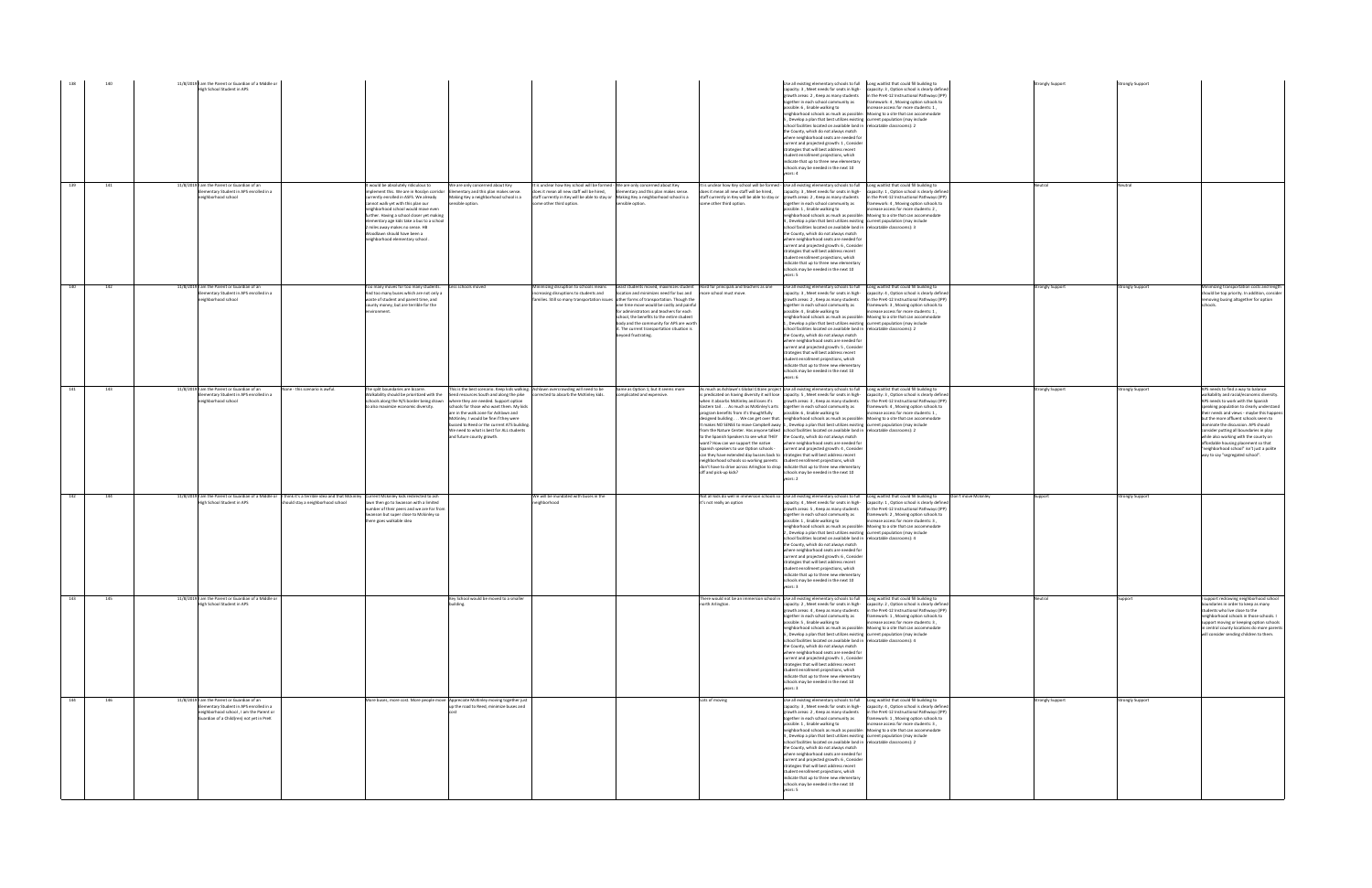| 145 |     | 11/8/2019 I am the Parent or Guardian of an<br>Elementary Student in APS enrolled in an county and many people in walkable<br>option school | Best option. Arlington is not that big of a Not as many considering their other<br>neighborhoods don't walk anyway. I think<br>is concept of walkable neighborhoods<br>needs to be reassessed because it's driving<br>he county to make some horrible |                                                                                                                                                                                                                                                     | This is a slightly better option. That School Moving the option schools would be<br>Moves Proposal but not by much.       | problematic                                                                                                                                                                                                                                                                                                                                                                                                                                                                                                                                                                                                                                                                                                                                                                                                                                                                                                                                                                                                                                                                                                                                                                             | No real opportunities. This is the most<br>ridiculous option involving moving so many that are already settled in schools and<br>schools and students and is the most<br>lisruptive. I am shocked that this option<br>was even considered even how many<br>students and schools are affected. | oving so many teachers and buildings.<br>ey going to Carlin Springs would indicate<br>that you have two option Spanish<br>lower income or the bilingual program.<br>There is a need and demand to keep Key in the County, which do not always match<br>needs in the Key neighborhood before you strategies that will best address recent<br>make such drastic decisions.                                                                                                                                                                                                                                                                                                                                                                                                                                                                                                                                                | Everything, including disrupting students Use all existing elementary schools to full Long waitlist that could fill building to<br>capacity: 2, Meet needs for seats in high- capacity: 2, Option school is clearly defined<br>growth areas: 3, Keep as many students<br>together in each school community as<br>possible: 1 . Enable walking to<br>immersion schools in South Arlington. This neighborhood schools as much as possible: Moving to a site that can accommodate<br>shows that the county has no empathy for 6, Develop a plan that best utilizes existing current population (may include<br>school facilities located on available land in relocatable classrooms): 3<br>North Arlington. Please come visit Key so where neighborhood seats are needed for<br>you understand more about the community current and projected growth: 4, Consider<br>tudent enrollment projections, which<br>indicate that up to three new elementary<br>chools may be needed in the next 10<br>ears: 5 | in the PreK-12 Instructional Pathways (IPP)<br>mework: 1, Moving option schools to<br>crease access for more students: 4.                                                                                                                                  |                                                                                                                                                                                                                                                                                                                                                                                                                                                                                                                                                                                                                                                                                                        |                       |                      | Do not move Key off it's current location<br>because you need to consider<br>socioeconomic groups and their impacts                                                                                                                                                                                                                                                                                                                                                                                                                                             |
|-----|-----|---------------------------------------------------------------------------------------------------------------------------------------------|-------------------------------------------------------------------------------------------------------------------------------------------------------------------------------------------------------------------------------------------------------|-----------------------------------------------------------------------------------------------------------------------------------------------------------------------------------------------------------------------------------------------------|---------------------------------------------------------------------------------------------------------------------------|-----------------------------------------------------------------------------------------------------------------------------------------------------------------------------------------------------------------------------------------------------------------------------------------------------------------------------------------------------------------------------------------------------------------------------------------------------------------------------------------------------------------------------------------------------------------------------------------------------------------------------------------------------------------------------------------------------------------------------------------------------------------------------------------------------------------------------------------------------------------------------------------------------------------------------------------------------------------------------------------------------------------------------------------------------------------------------------------------------------------------------------------------------------------------------------------|-----------------------------------------------------------------------------------------------------------------------------------------------------------------------------------------------------------------------------------------------------------------------------------------------|-------------------------------------------------------------------------------------------------------------------------------------------------------------------------------------------------------------------------------------------------------------------------------------------------------------------------------------------------------------------------------------------------------------------------------------------------------------------------------------------------------------------------------------------------------------------------------------------------------------------------------------------------------------------------------------------------------------------------------------------------------------------------------------------------------------------------------------------------------------------------------------------------------------------------|-------------------------------------------------------------------------------------------------------------------------------------------------------------------------------------------------------------------------------------------------------------------------------------------------------------------------------------------------------------------------------------------------------------------------------------------------------------------------------------------------------------------------------------------------------------------------------------------------------------------------------------------------------------------------------------------------------------------------------------------------------------------------------------------------------------------------------------------------------------------------------------------------------------------------------------------------------------------------------------------------------|------------------------------------------------------------------------------------------------------------------------------------------------------------------------------------------------------------------------------------------------------------|--------------------------------------------------------------------------------------------------------------------------------------------------------------------------------------------------------------------------------------------------------------------------------------------------------------------------------------------------------------------------------------------------------------------------------------------------------------------------------------------------------------------------------------------------------------------------------------------------------------------------------------------------------------------------------------------------------|-----------------------|----------------------|-----------------------------------------------------------------------------------------------------------------------------------------------------------------------------------------------------------------------------------------------------------------------------------------------------------------------------------------------------------------------------------------------------------------------------------------------------------------------------------------------------------------------------------------------------------------|
| 146 | 148 | 11/8/2019 I am the Parent or Guardian of an<br>lementary Student in APS enrolled in an<br>option school                                     |                                                                                                                                                                                                                                                       | n this scenario a number of schools are at This proposal seems to keep Key more<br>the far end of their boundaries or zones.<br>This does not seem very efficient when<br>other nearby elementary schools are                                       | geographically centered in the County.                                                                                    |                                                                                                                                                                                                                                                                                                                                                                                                                                                                                                                                                                                                                                                                                                                                                                                                                                                                                                                                                                                                                                                                                                                                                                                         |                                                                                                                                                                                                                                                                                               | his scenario has a major impact to the<br>location of Key - which pushed is to the<br>border with Fairfax County.                                                                                                                                                                                                                                                                                                                                                                                                                                                                                                                                                                                                                                                                                                                                                                                                       | Use all existing elementary schools to full Long waitlist that could fill building to<br>capacity: 5, Meet needs for seats in high-<br>growth areas: 4, Keep as many students<br>ogether in each school community as<br>ossible: 1, Enable walking to<br>eighborhood schools as much as possible: Moving to a site that can accommodate<br>, Develop a plan that best utilizes existing current population (may include<br>chool facilities located on available land in relocatable classrooms): 3<br>e County, which do not always match<br>vhere neighborhood seats are needed for<br>current and projected growth: 3, Consider<br>trategies that will best address recent<br>tudent enrollment projections, which<br>ndicate that up to three new elementary<br>chools may be needed in the next 10<br>ears: 2                                                                                                                                                                                    | in the PreK-12 Instructional Pathways (IPP) reach. The other two proposed locations<br>amework: 1, Moving option schools to for Key are not as accessible for both<br>crease access for more students: 2,                                                  | Access to public transportation and major Neutral<br>capacity: 4 . Option school is clearly defined streets. Key is centrally located and easy to<br>arents and staff. The County should<br>consider how the negatives of the other<br>two sites proposed for Key could be offset.<br>Option schools should not be buried inside<br>neighborhoods, but located in more<br>ominent and accessible areas with<br>capacity to handle additional traffic these<br>schools generate during drop off and pick<br>up times.                                                                                                                                                                                   |                       |                      | The County and school board need to get<br>more aggressive about obtaining land in<br>key areas for future schools. Rezoning<br>process every few vears is too disruptive<br>very school should not be at capacity<br>where additional student growth causes an<br>mmediate need for redistributing students.<br>For those of us in the more urban Roslyn-<br>Ilston corridor consider more urban<br>school format that would include highrise<br>buildings and repurposed parks. New<br>Middle School in Rosyln/Courthouse area<br>looks great in that regard. |
| 147 | 149 | 11/8/2019 I am the Parent or Guardian of a Middle or Fewer moves of option programs now<br>High School Student in APS                       | efore we have determined in the IPP if we option schools? Are there other<br>want to keep all our current option<br>programs or create new ones.                                                                                                      | alternatives that resulted in more or less<br>people moving? Impossible to comment<br>vithout more information. For example,<br>what is the impact on diversity of this<br>proposal? What is the impact on the long<br>ranging planning of the IPP? |                                                                                                                           | Is this the only alternative if we don't move Provides more seats in the Rosslyn corridor How many kids who attend Key and live in Same as above. Possibly greater<br>at ATS? If they don't move with the school for immersion than ATS site<br>this will make the overcrowding in Rosslyn<br>even worse. What is impact on diversity at<br>all these schools? Why should we increase<br>nrollment at ATS when the IPP questioned<br>whether it is a good long range choice as an<br>option school? What is the 5 year waitlist<br>for ATS - we should not be basing need for<br>larger school on one year Has Teaching and<br>Learning decided we need a 50/50 ration of<br>Spanish/English learners at immersion? If<br>so, what impact will moving to ATS have on<br>that. Has T&L determined that shrinking<br>the immersion program (by moving to<br>smaller school) is in line with their long<br>term plans? Why did you provide proposed<br>poundaries for the first scenario and not<br>either proposal 1 or 2? What will impact be<br>on diversity? Will ASFS boundary go into<br>Rosslyn to maintain similar level of diversity<br>as current school? What are cost savings? | ne Key zone will decide to go to Immersion opportunity for Spanish speaking students                                                                                                                                                                                                          | What does T&L say impact on moving<br>Campbell out of neighborhood will be? For<br>xample, is the Campbell model better<br>suited for the Campbell neighborhood than together in each school community as<br>it would be for the ATS neighborhood? How possible: 5, Enable walking to<br>with the school rather than chose their<br>neighborhood school? Same question for<br>ATS? What are 5 year (rather than 1 year) the County, which do not always match<br>and how many who get accepted chose to strategies that will best address recent<br>attend, from within each school's walkzone student enrollment projections, which<br>(and outside the walkzone but within 1m)? indicate that up to three new elementary<br>Otherwise, same challenges as for Proposal schools may be needed in the next 10<br>2 above. How many busses will be needed vears: 3<br>for proposal 1 v. 2? What is the cost<br>analysis? | Use all existing elementary schools to full Long waitlist that could fill building to<br>capacity: 4, Meet needs for seats in high-<br>growth areas: 1. Keep as many students<br>many current Campbell students will move neighborhood schools as much as possible: Moving to a site that can accommodate<br>., Develop a plan that best utilizes existing current population (may include<br>school facilities located on available land in relocatable classrooms): 2<br>umbers for applications to these schools where neighborhood seats are needed for<br>and waitlist? How many over 5 years apply current and projected growth: 6, Consider                                                                                                                                                                                                                                                                                                                                                    | apacity: 4, Option school is clearly defined term planning on all ES throughout the<br>in the PreK-12 Instructional Pathways (IPP) county and teaching and learning input<br>ramework: 1, Moving option schools to<br>errease access for more students: 3, | Cost savings and long term planning. Long Neutral                                                                                                                                                                                                                                                                                                                                                                                                                                                                                                                                                                                                                                                      |                       | trongly Support      |                                                                                                                                                                                                                                                                                                                                                                                                                                                                                                                                                                 |
| 148 | 150 | 11/8/2019 I am the Parent or Guardian of an<br>ementary Student in APS enrolled in an<br>otion school                                       |                                                                                                                                                                                                                                                       |                                                                                                                                                                                                                                                     |                                                                                                                           |                                                                                                                                                                                                                                                                                                                                                                                                                                                                                                                                                                                                                                                                                                                                                                                                                                                                                                                                                                                                                                                                                                                                                                                         |                                                                                                                                                                                                                                                                                               | e negatively impacted by this proposal in<br>many ways. They have grown to love and growth areas: 3, Keep as many students<br>cherish the Campbell school building. It's<br>internal courtyard with gardens and a<br>beautiful turtle/frog pond have been<br>crucial for Campbell's expeditionary<br>learning and outdoor learning aspects of<br>the curriculum. Also, our kids have<br>benefited from the close proximity to the<br>Long Branch Nature center, to which they<br>ave been able to have many walking field<br>trips, which has deeply impacted their<br>educational experience. One of the main<br>reasons we chose to apply to Campbell as<br>n option school was due to the<br>opportunities for outdoor learning and<br>expeditions, and we are concerned that thi<br>would no longer be possible if the school<br>was moved.                                                                         | Our children (K and 3rd at Campbell) would Use all existing elementary schools to full Long waitlist that could fill building to<br>capacity: 6, Meet needs for seats in high-<br>together in each school community as<br>possible: 5, Enable walking to<br>neighborhood schools as much as possible: Moving to a site that can accommodate<br>Develop a plan that best utilizes existing current population (may include<br>school facilities located on available land in relocatable classrooms): 3<br>the County, which do not always match<br>where neighborhood seats are needed for<br>current and projected growth: 1, Consider<br>rategies that will best address recent<br>student enrollment projections, which<br>indicate that up to three new elementary<br>schools may be needed in the next 10<br>ears: 2                                                                                                                                                                             | apacity: 1, Option school is clearly defined<br>in the PreK-12 Instructional Pathways (IPP)<br>amework: 2, Moving option schools to<br>ncrease access for more students: 4,                                                                                |                                                                                                                                                                                                                                                                                                                                                                                                                                                                                                                                                                                                                                                                                                        | rongly Do Not Support | ongly Do Not Support |                                                                                                                                                                                                                                                                                                                                                                                                                                                                                                                                                                 |
| 149 | 118 | 11/8/2019 I am the Parent or Guardian of an<br>Elementary Student in APS enrolled in an<br>ption school                                     |                                                                                                                                                                                                                                                       | outside of its boundary could be an issue but it would move it further from the<br>change schools                                                                                                                                                   | current key area but the facilities of Key are county, and it has 3 blue ribbons. This<br>this area would be a challenge. | increased bus use carlin springs being expansion of the key immersion program- where do the other McKinley students go? aligns the schools better to the<br>Does this allow ATS to sustain its current neighborhoods.<br>for families living close, not being able to Spanish population of south Arlington. this capabilities as a traditional program. THIS is<br>walk to their school. more children have to does give a neighborhood school in the a BLUE RIBBON SCHOOL only K-5 in the<br>small and I would imagine that growth in shows that this program as it is should be<br>sustained. If adding kids to the ATS, which<br>is an option school, will this then prevent<br>what makes it work and special from<br>functioning? Currently each class has a<br>school play every year. Band for all 4th<br>graders, swimming for third graders. There<br>is an amazing staff of teachers and faculty<br>at this school. the commitment to the<br>program by the teachers and the families is<br>what makes it special and why there are<br>three blue ribbons at this school. A<br>guarantee from the county to sustain this<br>traditional program is needed.                   |                                                                                                                                                                                                                                                                                               | want more clarification on what the moves growth areas: 3, Keep as many students<br>mean=- what does this do to the traditional together in each school community as<br>program at ATS what does this do to the possible: 2, Enable walking to<br>expansion of programs that may work<br>better in smaller settings, needs to be<br>addressed. Building swaps are one thing,<br>There has been no transparency from APS strategies that will best address recent<br>on this part of the plan. What about<br>building a new school in the area with<br>expected increased growth? better longer schools may be needed in the next 10<br>term solution as the numbers will become a vears: 1<br>roblem again.                                                                                                                                                                                                             | multiple locations being moved creates Use all existing elementary schools to full Long waitlist that could fill building to Location of the school with the future in<br>more upset in the community again- would capacity: 5, Meet needs for seats in high- capacity: 4, Option school is clearly defined mind, not simply a bandaid for the current<br>expeditionary learning of Campbell? What neighborhood schools as much as possible: Moving to a site that can accommodate<br>are the plans for the programs themselves. 4, Develop a plan that best utilizes existing current population (may include<br>school facilities located on available land in relocatable classrooms): 3<br>the County, which do not always match<br>where neighborhood seats are needed for<br>plans for changing a program are another. current and projected growth: 6, Consider<br>student enrollment projections, which<br>indicate that up to three new elementary                                           | in the PreK-12 Instructional Pathways (IPP) situation. If a program, such as ATS, is<br>framework: 1, Moving option schools to working well; why does it work? What<br>ncrease access for more students: 2,                                                | would be the implications if this program<br>were expanded. Would a new site.<br>accommodate or force the program to<br>change. Would it allow it to flourish? ATS is<br>currently in a location with accessible and<br>walkable field trips to Fire station, to<br>MedStar Iceplex, allowing our children<br>which are diverse, to see the area where<br>they live. It is not in a neighborhood<br>setting, but much more urban. I believe an<br>option school should be in a setting such as<br>this. If a program grows in a new site, will it<br>outgrow that site? ATS is already in trailers<br>for 2 full classes. Would moving the<br>location, cause the diversity that is there to<br>hange? |                       | Jeutral              | I would look at where there is land<br>available for new schools and then build<br>the plans based on these proposed schools<br>It would be a great idea to be transparent<br>about where this can occur. Can current<br>buildings be added on to without closing?<br>would also suggest that as far as pathways<br>go- ATS is a great start for the IB pathway<br>as well as AP pathway.                                                                                                                                                                       |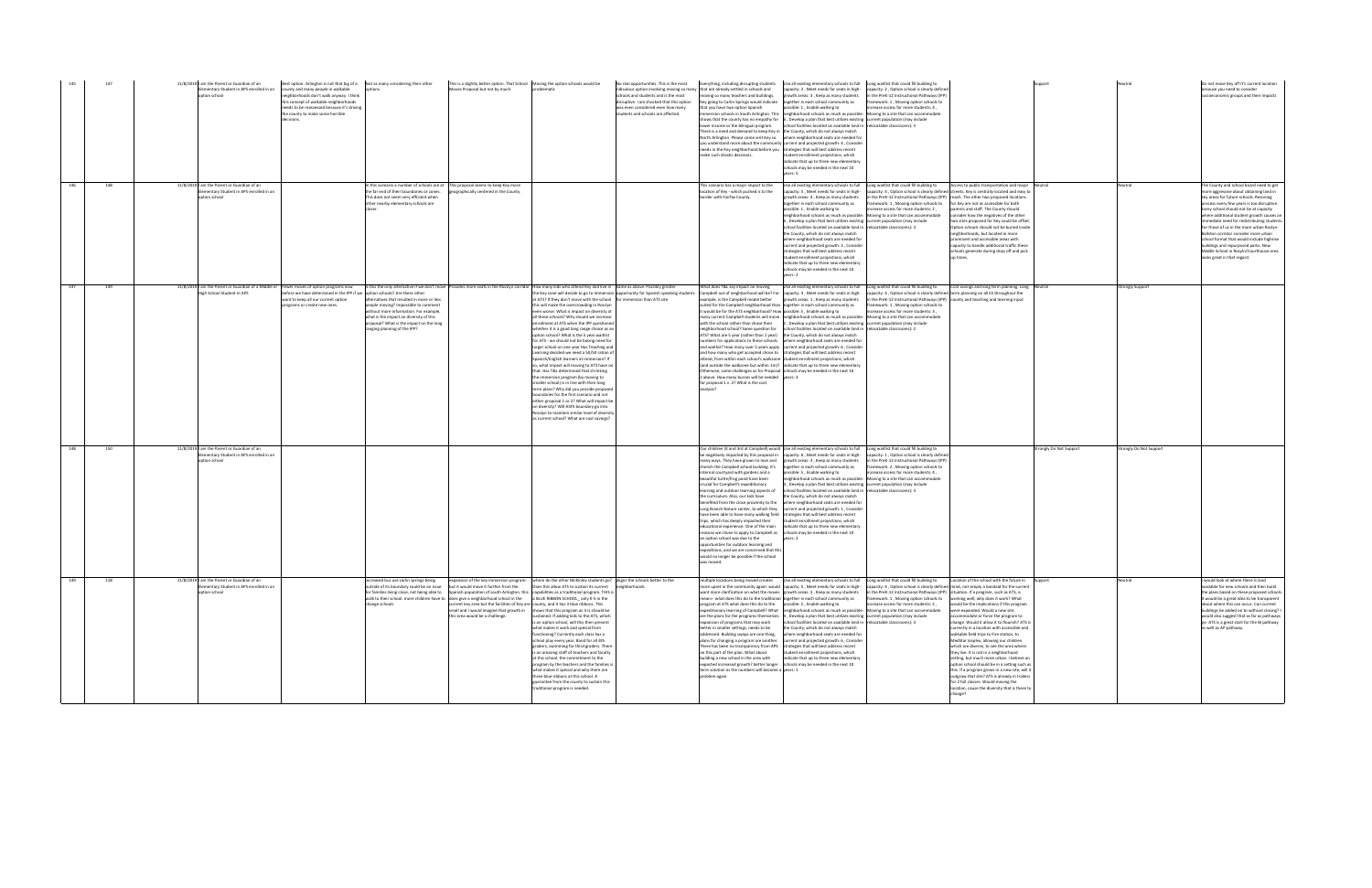| 150 | 151 | 11/8/2019 I am the Parent or Guardian of a Middle or a question really: what happens to<br>High School Student in APS                                                                    | emographics at the schools? Does this<br>cohorts and not really supportive of the<br>scenario achieve something in terms of<br>more balanced FARM rates for example?<br>the reduction of walkability                                                                                                                                                                                                                                                                              | This is very disruptive to neighborhood Could the immersion program grow into ATS isn't particularly more convenient to Can probably grow ATS right away to fill   if you swap Campbell and Carlin Springs, Use all existing e<br>neighborhood concept going forward. Hate population at the Western end of the<br>County? Why decide to grow ATS over<br>I guess it's a positive to keep one<br>mmersion program North of 50? Most<br>children moved are Option, but did you<br>count the numbers going into Key? Not<br>clear. II don't really understand the<br>noved? Doesn't seem like you've looked at What can you do - trailers?<br>that in order to compare 23% to 38%.) | McKinley with good outreach to the Latino the Latino families either near Rosslyn or McKinley -- is that your assumption? Love you have a walkable Campbell<br>immersion? You could leave ATS where it is. outreach to the community at Carlin<br>Love the neighborhood seats near Rosslyn. Springs? Could you NOT because ATS is<br>smaller than Key? Both scenarios 1&2<br>require changing immersion "districts."<br>Creates an easy N-S immersion divide.<br>That's tricky and exactly opposite of the<br>goal for the F-W boundaries. Could it he a<br>projected utilization charts - I assume will free-for all immersion lottery? How would<br>all be smoothed out with new boundaries, you keep the strong demographic balance<br>but then how many students will also be in immersion? ATS is smaller than Key. | near Carlin Springs/Columbia Pike. Could the neighborhood seats in Rosslyn and neighborhood school -- over time with<br>you really fill those 50% seats with strong more walkers all around. Campbell into ATS admission change, that option program will together in each school community as<br>is about even size-wise.                                                                                                                                                                                                                                                                               | draw a lower proportion from<br>eighborhood presumably. But then you<br>have to recreate some of the outdoor part.<br>Regular trips across Carlin Springs road<br>easier than from ATS? I believe the Spanish-the County, which do not always match<br>speakers at Carlin Springs would fill<br>immersion, problem is that I think CS is<br>smaller than Key. Not a lot of upside for<br>growth in the building. And CS is bigger<br>than Campbell so moving TWO bigger<br>ohorts into smaller buildings. What is<br>expense of moving a school? That's four | capacity: 1, Meet needs for seats in high-<br>growth areas: 2, Keep as many students<br>ssible: 6, Enable walking to<br>eighborhood schools as much as possible:<br>5, Develop a plan that best utilizes existing current population (may include<br>school facilities located on available land in relocatable classrooms): 3<br>where neighborhood seats are needed for<br>current and projected growth: 4, Consider<br>strategies that will best address recent<br>student enrollment projections, which<br>ndicate that up to three new elementary<br>hools may be needed in the next 10<br>rears: 3                                                                                                                                                                                                                                                           | At HS please consider transit lines in<br>capacity: 2, Option school is clearly defined boundaries and placement of programs.<br>in the PreK-12 Instructional Pathways (IPP) LONG TERM view: If you move Key to ATS,<br>ramework: 4, Moving option schools to can look to build a NEW elementary at<br>crease access for more students: 1,<br>West end of Co Pike for new immersion --<br>Moving to a site that can accommodate<br>maybe even at Va Hosp. urgent care site?<br>or Aurora Highlands? I think you've got it<br>covered | <b>Strongly Support</b> | <b>Strongly Support</b> | Looking ahead, draw HS boundaries to put<br>more kids on transit. Work with County to<br>beef up more robust transit.                                                                                                                                                                                                                                                                                                                                                                                                                                |
|-----|-----|------------------------------------------------------------------------------------------------------------------------------------------------------------------------------------------|-----------------------------------------------------------------------------------------------------------------------------------------------------------------------------------------------------------------------------------------------------------------------------------------------------------------------------------------------------------------------------------------------------------------------------------------------------------------------------------|-----------------------------------------------------------------------------------------------------------------------------------------------------------------------------------------------------------------------------------------------------------------------------------------------------------------------------------------------------------------------------------------------------------------------------------------------------------------------------------------------------------------------------------------------------------------------------------------------------------------------------------------------------------------------------------|--------------------------------------------------------------------------------------------------------------------------------------------------------------------------------------------------------------------------------------------------------------------------------------------------------------------------------------------------------------------------------------------------------------------------------------------------------------------------------------------------------------------------------------------------------------------------------------------------------------------------------------------------------------------------------------------------------------------------------------------------------------------------------------------------------------------------|----------------------------------------------------------------------------------------------------------------------------------------------------------------------------------------------------------------------------------------------------------------------------------------------------------------------------------------------------------------------------------------------------------------------------------------------------------------------------------------------------------------------------------------------------------------------------------------------------------|--------------------------------------------------------------------------------------------------------------------------------------------------------------------------------------------------------------------------------------------------------------------------------------------------------------------------------------------------------------------------------------------------------------------------------------------------------------------------------------------------------------------------------------------------------------|--------------------------------------------------------------------------------------------------------------------------------------------------------------------------------------------------------------------------------------------------------------------------------------------------------------------------------------------------------------------------------------------------------------------------------------------------------------------------------------------------------------------------------------------------------------------------------------------------------------------------------------------------------------------------------------------------------------------------------------------------------------------------------------------------------------------------------------------------------------------|--------------------------------------------------------------------------------------------------------------------------------------------------------------------------------------------------------------------------------------------------------------------------------------------------------------------------------------------------------------------------------------------------------------------------------------------------------------------------------------------------------------------------------------|-------------------------|-------------------------|------------------------------------------------------------------------------------------------------------------------------------------------------------------------------------------------------------------------------------------------------------------------------------------------------------------------------------------------------------------------------------------------------------------------------------------------------------------------------------------------------------------------------------------------------|
| 151 | 152 | 11/8/2019 I am an APS Staff Member, I am the Parent<br>or Guardian of a Middle or High School<br>Student in APS                                                                          |                                                                                                                                                                                                                                                                                                                                                                                                                                                                                   | McKinley staff and students receive the<br>benefit of having a new building Key may<br>draw from a new population for its<br>mmersion program The neighborhood<br>needs a neighborhood school                                                                                                                                                                                                                                                                                                                                                                                                                                                                                     | The cost of the moves The immersion<br>program at key could lose/drop in<br>rollment due to relocation<br>Possible/probable downsizing or shuffling<br>where Key school currently is desperately of APS teachers and staff if moving into<br>smaller buildings with lower student<br>irollment.                                                                                                                                                                                                                                                                                                                                                                                                                                                                                                                          |                                                                                                                                                                                                                                                                                                                                                                                                                                                                                                                                                                                                          | loving Key immersion to Carlin Springs<br>eems pointless because Claremont<br>Arlington population. It seems more<br>easonable to keep Key further north in<br>Arlington to continue to serve interested<br>families from the Clarendon, Roslyn,<br>Courthouse area as well as the other<br>surrounding neighborhoods.                                                                                                                                                                                                                                       | Use all existing elementary schools to full  Long waitlist that could fill building to<br>capacity: 1, Meet needs for seats in high-<br>mmersion already exists to serve the south growth areas: 4, Keep as many students<br>together in each school community as<br>ossible: 3 . Enable walking to<br>leighborhood schools as much as possible: Moving to a site that can accommodate<br>, Develop a plan that best utilizes existing current population (may include<br>school facilities located on available land in relocatable classrooms): 2<br>the County, which do not always match<br>where neighborhood seats are needed for<br>urrent and projected growth: 5, Conside<br>trategies that will best address recent<br>tudent enrollment projections, which<br>ndicate that up to three new elementary<br>chools may be needed in the next 10<br>ears: 6 | pacity: 4, Option school is clearly defined<br>n the PreK-12 Instructional Pathways (IPP)<br>ramework: 1, Moving option schools to<br>crease access for more students: 3,                                                                                                                                                                                                                                                                                                                                                            | upport                  | leutral                 |                                                                                                                                                                                                                                                                                                                                                                                                                                                                                                                                                      |
| 152 | 153 | 11/8/2019 I am the Parent or Guardian of an<br>lementary Student in APS enrolled in a<br>eighborhood school                                                                              | None - why are we adjusting boundaries to Too many students are having to switch Less elementary school students will be<br>mmodate families who chose to go to schools and we are having to spend money reassigned and keep as many kids walking<br>choice school?<br>on transportation vs. education.                                                                                                                                                                           | to school as possible                                                                                                                                                                                                                                                                                                                                                                                                                                                                                                                                                                                                                                                             |                                                                                                                                                                                                                                                                                                                                                                                                                                                                                                                                                                                                                                                                                                                                                                                                                          | Less elementary school students will be<br>assigned and keep as many kids walking<br>o school as possible.                                                                                                                                                                                                                                                                                                                                                                                                                                                                                               |                                                                                                                                                                                                                                                                                                                                                                                                                                                                                                                                                              | Use all existing elementary schools to full Long waitlist that could fill building to<br>apacity: 4, Meet needs for seats in high-<br>growth areas: 3, Keep as many students<br>together in each school community as<br>possible: 1, Enable walking to<br>neighborhood schools as much as possible: Moving to a site that can accommodate<br>, Develop a plan that best utilizes existing current population (may include<br>school facilities located on available land in relocatable classrooms): 2<br>the County, which do not always match<br>where neighborhood seats are needed for<br>current and projected growth: 5, Consider<br>rategies that will best address recent<br>student enrollment projections, which<br>indicate that up to three new elementary<br>chools may be needed in the next 10                                                      | capacity: 4, Option school is clearly defined<br>n the PreK-12 Instructional Pathways (IPP)<br>ramework: 3, Moving option schools to<br>ncrease access for more students: 1,                                                                                                                                                                                                                                                                                                                                                         | trongly Support         | trongly Support         |                                                                                                                                                                                                                                                                                                                                                                                                                                                                                                                                                      |
| 153 | 154 | 11/8/2019 I am an APS Staff Member                                                                                                                                                       |                                                                                                                                                                                                                                                                                                                                                                                                                                                                                   |                                                                                                                                                                                                                                                                                                                                                                                                                                                                                                                                                                                                                                                                                   |                                                                                                                                                                                                                                                                                                                                                                                                                                                                                                                                                                                                                                                                                                                                                                                                                          |                                                                                                                                                                                                                                                                                                                                                                                                                                                                                                                                                                                                          | vould have to walk across Carlin Springs<br>Road or Columbia Pike. That is extremely<br>lemolition list? Would the school be<br>enovated or are we placing high poverty<br>families in an inadequate building because the County, which do not always match<br>parents might not be aware of this fact?                                                                                                                                                                                                                                                      | Would the CS students at Campbell have to Use all existing elementary schools to full Long waitlist that could fill building to<br>the children are in the neighborhood, many growth areas: 2, Keep as many students<br>together in each school community as<br>possible: 3 . Enable walking to<br>dangerous! Isn't Campbell ES on a possible neighborhood schools as much as possible: Moving to a site that can accommodate<br>4, Develop a plan that best utilizes existing current population (may include<br>school facilities located on available land in relocatable classrooms): 1<br>where neighborhood seats are needed for<br>current and projected growth: 5, Consider<br>rategies that will best address recent<br>udent enrollment projections, which<br>ndicate that up to three new elementary<br>chools may be needed in the next 10<br>ars: 6   | Is the building on a demolition list? Is it Support<br>walk across Columbia Pike? Even though capacity: 1, Meet needs for seats in high- capacity: 4, Option school is clearly defined truly safe to walk on and cross the busy city<br>in the PreK-12 Instructional Pathways (IPP) streets in all seasons?<br>amework: 2, Moving option schools to<br>increase access for more students: 3.                                                                                                                                         |                         | Neutral                 | We need to follow best teaching practices<br>so that there is a low student to teacher<br>ratio in each classroom - and this has to do<br>ith classroom teachers and not the fact<br>that "coaches" are in the building. Are we<br>supporting our high poverty schools and<br>the needs of children and families in soutl<br>Arlington? Are they getting saddled with<br>the worst scenarios because parents are<br>not always available to go to meetings or<br>have language barriers and will not make<br>the most noise - as in north Arlington? |
| 154 | 155 | 11/8/2019 I am the Parent or Guardian of a Middle or<br>High School Student in APS                                                                                                       |                                                                                                                                                                                                                                                                                                                                                                                                                                                                                   | angry families.                                                                                                                                                                                                                                                                                                                                                                                                                                                                                                                                                                                                                                                                   | None that I see. Unless you want a lot of Key has more students than ATS. You have It's possible that a lot of kids who would Seems unfair to Campbell, which has the Use all existing elementary schools to full Long waitlis<br>Establish a second traditional-program<br>school instead of doing this.                                                                                                                                                                                                                                                                                                                                                                                                                                                                                                                | not spelled out what happens to the Key benefit from immersion but weren't able to right location now and to a community that capacity: 1, Meet needs for seats in high-<br>students who won't fit there. Without that enroll in the program could get it now. APS has invested its own sweat equity on that growth areas: 2, Keep as many students<br>ormation, this proposal makes no sense. can be creative and do some extra<br>Please do not pursue it. ATS has said it programming for dual-language students<br>wants to remain small and believes it must. not in the program but living nearby. | campus. Likely to be a long, ugly fight that together in each school community as<br>ows things downs and harms relations<br>between families and APS. Reconsider for<br>that reason.                                                                                                                                                                                                                                                                                                                                                                        | possible: 3, Enable walking to<br>neighborhood schools as much as possible:<br>Develop a plan that best utilizes existing current population (may include<br>school facilities located on available land in relocatable classrooms): 4<br>the County, which do not always match<br>where neighborhood seats are needed fo<br>current and projected growth: 5, Consider<br>rategies that will best address recent<br>tudent enrollment projections, which<br>ndicate that up to three new elementary<br>ols may be needed in the next 10<br>years: 6                                                                                                                                                                                                                                                                                                                | What did parents actually say in the survey Support<br>capacity: 2, Option school is clearly defined you conducted last year? Do any of these<br>in the PreK-12 Instructional Pathways (IPP) suggestions match that feedback? If not, go<br>ramework: 1. Moving option schools to back and read what people said back then.<br>rease access for more students: 3,<br>y convening a focus group drawn from<br>PTAs. Get creative.<br>Moving to a site that can accommodate                                                            |                         | eutral                  | You are going to have to spend money on<br>more bus drivers, janitors and cafeteria<br>staff as the school system grows. It's OK!<br>Stop fighting it. Please. Do not distort<br>erything else to get around this reality.<br>Replicate option programs that people love<br>instead of relocating them. Shuffling people<br>around is wasteful and disruptive.                                                                                                                                                                                       |
| 155 | 156 | 11/8/2019 I am an APS Staff Member                                                                                                                                                       |                                                                                                                                                                                                                                                                                                                                                                                                                                                                                   |                                                                                                                                                                                                                                                                                                                                                                                                                                                                                                                                                                                                                                                                                   | nice to have key as neighborhood school no space for 13 buses for the ATS buses at<br>McKinley -- longer bus times since it is on<br>the fringe of the county rather than<br>centrally located                                                                                                                                                                                                                                                                                                                                                                                                                                                                                                                                                                                                                           |                                                                                                                                                                                                                                                                                                                                                                                                                                                                                                                                                                                                          | where would 13 buses park at McKinley?<br>Campbell school students live? would it<br>mean a longer bus ride?                                                                                                                                                                                                                                                                                                                                                                                                                                                 | Use all existing elementary schools to full Long waitlist that could fill building to<br>Bus time would increase for students since capacity: 1, Meet needs for seats in high-<br>it is not centrally located Where do most growth areas: 2, Keep as many students<br>together in each school community as<br>possible: 6 . Enable walking to<br>eighborhood schools as much as possible:<br>3, Develop a plan that best utilizes existing current population (may include<br>school facilities located on available land in relocatable classrooms): 2<br>the County, which do not always match<br>where neighborhood seats are needed for<br>current and projected growth: 5, Consider<br>strategies that will best address recent<br>student enrollment projections, which<br>ndicate that up to three new elementary<br>hools may be needed in the next 10     | number of buses and where the students<br>capacity: 4, Option school is clearly defined liv<br>in the PreK-12 Instructional Pathways (IPP)<br>framework: 1, Moving option schools to<br>increase access for more students: 3,<br>Moving to a site that can accommodate                                                                                                                                                                                                                                                               | <b>Strongly Support</b> |                         |                                                                                                                                                                                                                                                                                                                                                                                                                                                                                                                                                      |
| 156 | 157 | 11/8/2019 I am the Parent or Guardian of an<br>lementary Student in APS enrolled in a<br>eighborhood school, I am the Parent or<br>Guardian of a Middle or High School<br>Student in APS | do not see many opportunities with the ltseems like there would be huge upheaval lt does seem to increase opportunities for lincreased walkers. Seems to have most of Does not create as many bussers as 1st lthe fewest chall<br>representative boundary scenario. One<br>for not much gain.<br>sue is that the map is not clear. It is<br>difficult to see exactly what streets would<br>be in which school. But the catchments for<br>each school do not look very attractive. | schools more centrally located at ATS.                                                                                                                                                                                                                                                                                                                                                                                                                                                                                                                                                                                                                                            | people. I like having one of the immersion the improvement in the northern part of plan. Addresses some county wide needs.<br>the county, without addressing the South<br>too much. Will this make the county more                                                                                                                                                                                                                                                                                                                                                                                                                                                                                                                                                                                                       |                                                                                                                                                                                                                                                                                                                                                                                                                                                                                                                                                                                                          | rom a place of limited information. I do<br>like this plan the best.                                                                                                                                                                                                                                                                                                                                                                                                                                                                                         | growth areas: 5, Keep as many students<br>together in each school community as<br>possible: 6, Enable walking to<br>neighborhood schools as much as possible: Moving to a site that can accommodate<br>Develop a plan that best utilizes existing current population (may include<br>school facilities located on available land in relocatable classrooms): 4<br>the County, which do not always match<br>where neighborhood seats are needed for<br>current and projected growth: 4, Consider<br>trategies that will best address recent<br>student enrollment projections, which<br>indicate that up to three new elementary<br>chools may be needed in the next 10<br>ars: 1                                                                                                                                                                                   | other plans, although I might be speaking capacity: 2, Meet needs for seats in high- capacity: 3, Option school is clearly defined<br>in the PreK-12 Instructional Pathways (IPP)<br>framework: 2. Moving option schools to<br>ncrease access for more students: 1,                                                                                                                                                                                                                                                                  | Support                 | upport                  |                                                                                                                                                                                                                                                                                                                                                                                                                                                                                                                                                      |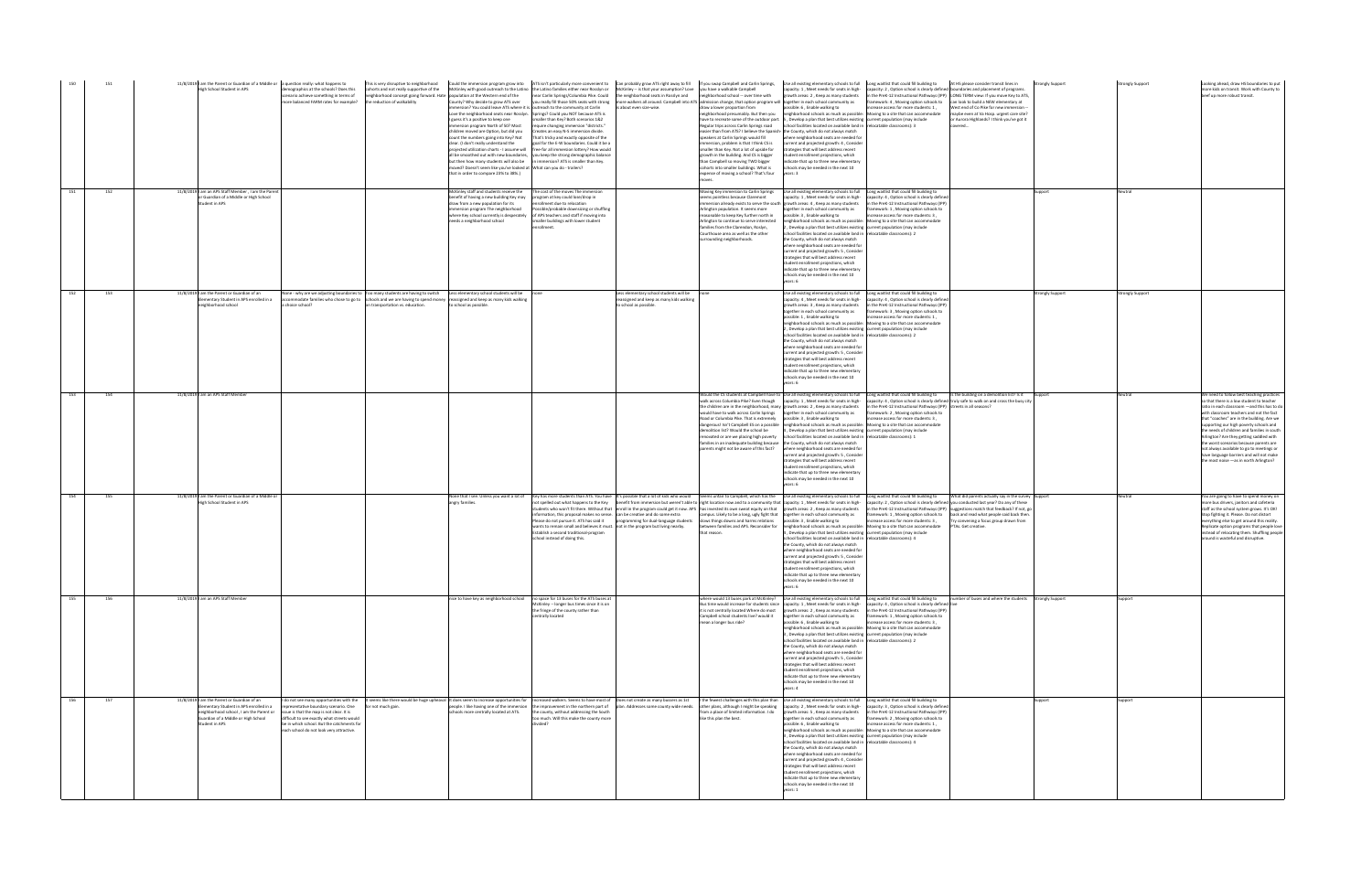| 157 | 158 |  | 11/8/2019 Other (Please specify) : Recent APS                                                                                                                        | Families who moved to an area very close    Nalkability is compromised for some<br>graduate with many family friends in APS to a particular school expecting to send students, and large areas in eastern<br>displaced. This also allows the many<br>Hispanic families in the Key area to easily<br>access the Immersion program.                                                                                                                                                                                                                                                                                                                                                                                                                                                                                     | their kids there will not see those programs Arlington (particularly in the Key area) are who live further away to access the<br>left without the capacity for neighborhood   Immersion program without driving into<br>school education. I strongly believe in the the highly trafficked Courthouse area. This<br>ability for families to choose neighborhood also makes Immersion more accessible to<br>schools to feel a strong sense of community families in Buckingham and may help<br>so this option does not seem optimal. | The ATS building is much more centrally Many families in the Arlington Mill<br>address the high concentration of poverty<br>at Barrett. Reed's location also has the<br>otential to solve some of the current<br>oundary issues splitting up neighborhoods<br>in the Westover and Leeway<br>eighborhoods. | located and better suited for many people neighborhood will still be relatively far from neighborhoods it will serve.<br><b>Carlin Springs</b>                                                                                                                                                                                                                                                       |                                                                                                                                                                                        | good second location for Immersion.<br>close to Claremont (my former elementary together in each school community as<br>school) and would lead both Immersion<br>Arlington. The ATS building is also not ideal the County, which do not always match<br>for the programming of the Campbell<br>earning program. | capacity: 6 , Meet needs for seats in high-capacity: 4 , Option school is clearly defined their own neighborhoods is the most<br>Arlington Mill/ Columbia Forest are already growth areas: 3, Keep as many students<br>possible: 4, Enable walking to<br>schools to be in South Arlington. This would neighborhood schools as much as possible: Moving to a site that can accommodate<br>create inequitable access for this important 1, Develop a plan that best utilizes existing current population (may include<br>type of education, especially for eastern school facilities located on available land in relocatable classrooms): 1<br>where neighborhood seats are needed for<br>current and projected growth: 5 . Consider<br>trategies that will best address recent<br>tudent enrollment projections, which<br>indicate that up to three new elementary<br>chools may be needed in the next 10<br>ears: 2     | in the PreK-12 Instructional Pathways (IPP) important. After this, the next most<br>crease access for more students: 2,                                                                                                     | Campbell is much closer to many of the Most importantly, Carlin Springs is not a Use all existing elementary schools to full Long waitlist that could fill building to Providing seats so that students can stay in Strongly S<br>framework: 3, Moving option schools to important is to ensure that access to option<br>chools (especially Immersion) is as fair as<br>ossible |                 | <b>Strongly Support</b> | For long-term planning, the Carlin Springs<br>site appears to be best suited site APS has<br>for a future comprehensive high school that<br>has enough land to accommodate the same<br>great amenities that other high schools<br>have when it eventually becomes<br>necessary. It also has the opportunity to<br>bring together both North and South<br>rlington neighborhoods. If this happens,<br>Carlin Springs students can be moved to a<br>school closer to Columbia Pike, giving APS<br>the option to use land on both the<br>Campbell site as well as the newly acquired<br>VHC site on Carlin Springs for expanded<br>school capacity at whichever grade level<br>necessary. This allows the Campbell<br>program to keep access to Long Branch. |
|-----|-----|--|----------------------------------------------------------------------------------------------------------------------------------------------------------------------|-----------------------------------------------------------------------------------------------------------------------------------------------------------------------------------------------------------------------------------------------------------------------------------------------------------------------------------------------------------------------------------------------------------------------------------------------------------------------------------------------------------------------------------------------------------------------------------------------------------------------------------------------------------------------------------------------------------------------------------------------------------------------------------------------------------------------|------------------------------------------------------------------------------------------------------------------------------------------------------------------------------------------------------------------------------------------------------------------------------------------------------------------------------------------------------------------------------------------------------------------------------------------------------------------------------------------------------------------------------------|-----------------------------------------------------------------------------------------------------------------------------------------------------------------------------------------------------------------------------------------------------------------------------------------------------------|------------------------------------------------------------------------------------------------------------------------------------------------------------------------------------------------------------------------------------------------------------------------------------------------------------------------------------------------------------------------------------------------------|----------------------------------------------------------------------------------------------------------------------------------------------------------------------------------------|-----------------------------------------------------------------------------------------------------------------------------------------------------------------------------------------------------------------------------------------------------------------------------------------------------------------|--------------------------------------------------------------------------------------------------------------------------------------------------------------------------------------------------------------------------------------------------------------------------------------------------------------------------------------------------------------------------------------------------------------------------------------------------------------------------------------------------------------------------------------------------------------------------------------------------------------------------------------------------------------------------------------------------------------------------------------------------------------------------------------------------------------------------------------------------------------------------------------------------------------------------|-----------------------------------------------------------------------------------------------------------------------------------------------------------------------------------------------------------------------------|---------------------------------------------------------------------------------------------------------------------------------------------------------------------------------------------------------------------------------------------------------------------------------------------------------------------------------------------------------------------------------|-----------------|-------------------------|-----------------------------------------------------------------------------------------------------------------------------------------------------------------------------------------------------------------------------------------------------------------------------------------------------------------------------------------------------------------------------------------------------------------------------------------------------------------------------------------------------------------------------------------------------------------------------------------------------------------------------------------------------------------------------------------------------------------------------------------------------------|
| 158 | 159 |  | 11/8/2019 I am the Parent or Guardian of a Child(ren)<br>not vet in PreK                                                                                             |                                                                                                                                                                                                                                                                                                                                                                                                                                                                                                                                                                                                                                                                                                                                                                                                                       |                                                                                                                                                                                                                                                                                                                                                                                                                                                                                                                                    |                                                                                                                                                                                                                                                                                                           | No Spanish Immersion in N Arlington. There<br>are Spanish speakers here!                                                                                                                                                                                                                                                                                                                             |                                                                                                                                                                                        | are Spanish speakers here!                                                                                                                                                                                                                                                                                      | No Spanish Immersion in N Arlington. There Use all existing elementary schools to full Long waitlist that could fill building to<br>growth areas: 3, Keep as many students<br>ogether in each school community as<br>possible: 4 . Enable walking to<br>neighborhood schools as much as possible: Moving to a site that can accommodate<br>, Develop a plan that best utilizes existing current population (may include<br>chool facilities located on available land in Trelocatable classrooms): 1<br>the County, which do not always match<br>where neighborhood seats are needed for<br>current and projected growth: 6, Consider<br>strategies that will best address recent<br>tudent enrollment projections, which<br>indicate that up to three new elementary<br>schools may be needed in the next 10<br>rears: 1                                                                                                | capacity: 5, Meet needs for seats in high- capacity: 3, Option school is clearly defined<br>in the PreK-12 Instructional Pathways (IPP)<br>ramework: 2, Moving option schools to<br>, 1 .crease access for more students: 4 | Don't move key out of North Arlington                                                                                                                                                                                                                                                                                                                                           |                 | eutral                  |                                                                                                                                                                                                                                                                                                                                                                                                                                                                                                                                                                                                                                                                                                                                                           |
| 159 | 160 |  | 11/8/2019 I am the Parent or Guardian of an<br>ementary Student in APS enrolled in an<br>ption school                                                                | It still allows children to walk to schools<br>that are appropriate for the neighborhood.                                                                                                                                                                                                                                                                                                                                                                                                                                                                                                                                                                                                                                                                                                                             |                                                                                                                                                                                                                                                                                                                                                                                                                                                                                                                                    | I do not like this proposal                                                                                                                                                                                                                                                                               | The McKinley neighborhood is not suited   I do not like this proposal<br>for a county school. There is no parking, the<br>neighborhood does not want ATS to move<br>there, and it frankly doesn't make a lot of<br>ense. McKinley students do not want to<br>move to Reed.                                                                                                                           |                                                                                                                                                                                        | there, and it frankly doesn't make a lot of together in each school community as<br>sense. McKinley students do not want to<br>move to Reed.                                                                                                                                                                    | he McKinley neighborhood is not suited Use all existing elementary schools to full Long waitlist that could fill building to<br>for a county school. There is no parking, the capacity: 6, Meet needs for seats in high-<br>neighborhood does not want ATS to move growth areas: 3, Keep as many students<br>possible: 2, Enable walking to<br>eighborhood schools as much as possible: Moving to a site that can accommodate<br>, Develop a plan that best utilizes existing current population (may include<br>chool facilities located on available land in relocatable classrooms): 4<br>the County, which do not always match<br>here neighborhood seats are needed for<br>current and projected growth: 4, Consider<br>trategies that will best address recent<br>tudent enrollment projections, which<br>ndicate that up to three new elementary<br>chools may be needed in the next 10<br>ears: 5                | capacity: 1 . Option school is clearly defined to prevent kids who live far away from<br>in the PreK-12 Instructional Pathways (IPP) having to spend 1+ hours on a bus. Limit<br>ncrease access for more students: 3,       | Option schools should be centrally located Neutral<br>framework: 2, Moving option schools to the enrollment if necessary. Mixing option<br>schools to random neighborhoods seems<br>unnecessary and the goals not well<br>articulated.                                                                                                                                          |                 |                         |                                                                                                                                                                                                                                                                                                                                                                                                                                                                                                                                                                                                                                                                                                                                                           |
| 160 | 161 |  | 11/8/2019 I am the Parent or Guardian of an<br>mentary Student in APS enrolled in an<br>ption school                                                                 | The scenario above best represents the<br>reality of school logistics. Walkability is a<br>onception and does not represent<br>actual or realistic walking practice. Most<br>and many parents participate in extended<br>day and have to check their parents in and<br>out of that program in person. Children do<br>not walk unaccompanied. They also do not<br>take the bus. Extending the boundaries<br>would result in parents continuing their<br>ormal routine, but to a different school<br>urthermore, the apparent extended area<br>will not necessarily mean the forecasted<br>seats deficiency in the Eastern county is a<br>fait accompli. Peoples housing choices will<br>self correct over the long term resulting it<br>more people balancing out for the precise<br>reason of not wanting to commute. | The scenario presents no apparent<br>hallenges:                                                                                                                                                                                                                                                                                                                                                                                                                                                                                    | Little tangible opportunities                                                                                                                                                                                                                                                                             | The school move above would be disruptive Too disruptive<br>o families that have made key school their<br>neighborhood school by default if not by<br>status. Families of Latino background have<br>chosen the neighborhood of key for<br>decades. Key is their neighborhood school.<br>And the immersions program has because<br>of it. These neighborhood residents actually<br>do walk to school. |                                                                                                                                                                                        | he challenge is it puts the immersion<br>rogram entirely out of reach for people<br>who do not use the bus system. Extended<br>day users that are 25 percent of the<br>student population will be less likely to<br>make that commute. There will be far<br>the viability of the program.                       | apacity: 1, Meet needs for seats in high-<br>growth areas: 2, Keep as many students<br>together in each school community as<br>possible: 4, Enable walking to<br>neighborhood schools as much as possible: Moving to a site that can accommodate<br>fewer Latino residents to attend, rendering 3, Develop a plan that best utilizes existing current population (may include<br>chool facilities located on available land in relocatable classrooms): 3<br>the County, which do not always match<br>where neighborhood seats are needed for<br>urrent and projected growth: 5, Consider<br>ategies that will best address recent<br>student enrollment projections, which<br>ndicate that up to three new elementary<br>chools may be needed in the next 10<br>ears: 6                                                                                                                                                 | in the PreK-12 Instructional Pathways (IPP) schools already.<br>ramework: 2, Moving option schools to<br>increase access for more students: 4,                                                                              | Use all existing elementary schools to full Long waitlist that could fill building to Option schools should not be moved out of Do Not Support<br>capacity: 1, Option school is clearly defined Geographies that improve the viability of                                                                                                                                       |                 |                         | Build new schools. Purchase land                                                                                                                                                                                                                                                                                                                                                                                                                                                                                                                                                                                                                                                                                                                          |
| 161 | 162 |  | 11/8/2019 I am the Parent or Guardian of an<br>lementary Student in APS enrolled in a<br>eighborhood school                                                          | Vothing, except haters who are jealous of<br>mckinley will be happy                                                                                                                                                                                                                                                                                                                                                                                                                                                                                                                                                                                                                                                                                                                                                   | This is extremely bad for mckinley.<br>Mckinley is currently a top notch school but as the current mckinley<br>will become a mediocre school under this<br>scenario. Bad bad bad!                                                                                                                                                                                                                                                                                                                                                  | The new reed school will likely be as good                                                                                                                                                                                                                                                                |                                                                                                                                                                                                                                                                                                                                                                                                      | he new reed school will likely be as good<br>as the current mckinley                                                                                                                   |                                                                                                                                                                                                                                                                                                                 | Use all existing elementary schools to full Long waitlist that could fill building to<br>growth areas: 6, Keep as many students<br>ogether in each school community as<br>possible: 1. Enable walking to<br>neighborhood schools as much as possible: Moving to a site that can accommodate<br>, Develop a plan that best utilizes existing current population (may include<br>school facilities located on available land in relocatable classrooms): 3<br>the County, which do not always match<br>re neighborhood seats are needed fo<br>current and projected growth: 3, Consider<br>strategies that will best address recent<br>student enrollment projections, which<br>indicate that up to three new elementary<br>schools may be needed in the next 10<br>vears: 4                                                                                                                                               | capacity: 5, Meet needs for seats in high- capacity: 1, Option school is clearly defined<br>in the PreK-12 Instructional Pathways (IPP)<br>ramework: 4, Moving option schools to<br>crease access for more students: 2.     |                                                                                                                                                                                                                                                                                                                                                                                 | Veutral         | trongly Support         |                                                                                                                                                                                                                                                                                                                                                                                                                                                                                                                                                                                                                                                                                                                                                           |
| 162 | 163 |  | 11/8/2019 am the Parent or Guardian of an<br>ementary Student in APS enrolled in an<br>otion school . I am the Parent or Guardian<br>of a Child(ren) not vet in PreK |                                                                                                                                                                                                                                                                                                                                                                                                                                                                                                                                                                                                                                                                                                                                                                                                                       |                                                                                                                                                                                                                                                                                                                                                                                                                                                                                                                                    | As an ATS family, I am supportive of a move Losing the walkabilty that surrounds<br>that allows this popular and successful<br>program to grow. I would like to see APS<br>commit to keeping ATS since it is<br>nysteriously absent from the IPP                                                          | McKinley by making it an option school.<br>Moving ATS from its central location                                                                                                                                                                                                                                                                                                                      | Again, as long as APS is commited to<br>keeping the TRADITIONAL model at ATS,<br>the move has the opportunity to grow the<br>program and McKinley is still fairly centrally<br>ocated. | The number of shuffling schools                                                                                                                                                                                                                                                                                 | Use all existing elementary schools to full Long waitlist that could fill building to<br>capacity: 6, Meet needs for seats in high- capacity: 1, Option school is clearly defined<br>growth areas: 1, Keep as many students in the PreK-12 Instructional Pathways (IPP)<br>together in each school community as<br>possible: 2, Enable walking to<br>neighborhood schools as much as possible: Moving to a site that can accommodate<br>, Develop a plan that best utilizes existing current population (may include<br>school facilities located on available land in relocatable classrooms): 3<br>the County, which do not always match<br>where neighborhood seats are needed for<br>current and projected growth: 3, Consider<br>strategies that will best address recent<br>student enrollment projections, which<br>indicate that up to three new elementary<br>schools may be needed in the next 10<br>exists: 4 | framework: 4, Moving option schools to<br>crease access for more students: 2,                                                                                                                                               |                                                                                                                                                                                                                                                                                                                                                                                 | trongly Support | Neutral                 | Keep ATS. I cannot understand why this<br>highly popular, successful, integrated,<br>unique program does not appear in the IPP-<br>the absence of it is odd, considering the IPP<br>addresses every other option school. There<br>are few opportunities for APS students to<br>go to a DIVERSE, high-performing school,<br>why on earth would we spend time money<br>nd effort to shut down this successful<br>program for no other reason than it doesn't<br>fit neatly into a box? Commit to ATS.                                                                                                                                                                                                                                                       |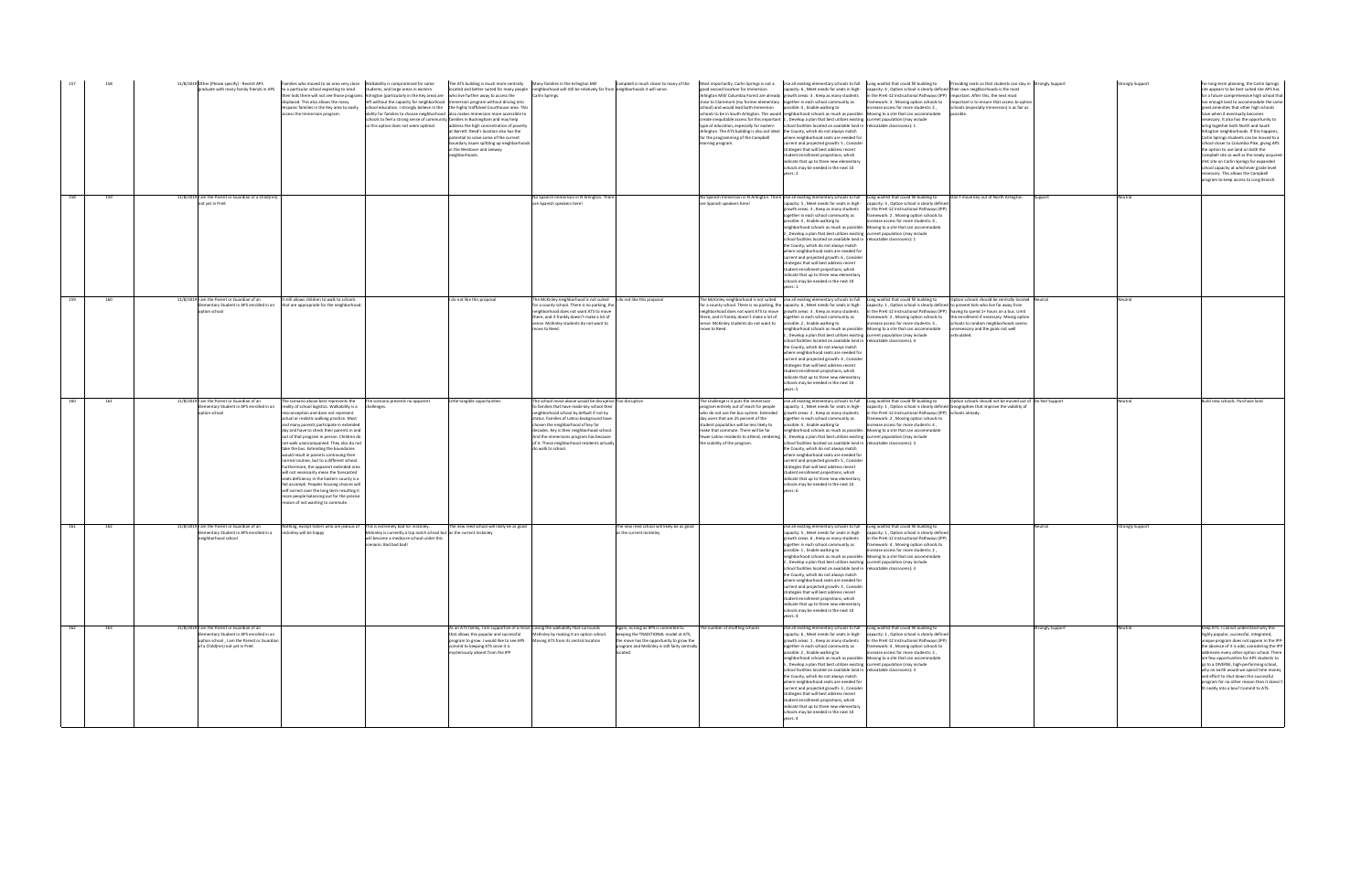|     |     | 11/8/2019   am the Parent or Guardian of a Middle or   I think you need to show th numbers. Crest   Need to see the numbers. You make it<br><b>High School Student in APS</b>                                                                                   | walk zones around all schools, including<br>option schools. Looks like vou started at<br>and then ran out of ideas as you moved on<br>Reed will have a lot of walkers. It looks like<br>you drew the bus zone too large. Could go<br>to McKinley as much of it does now. | impact more people than it needs to. How<br>about coordinating school start times for<br>Jamestown, did everything neat and today schools near each other to share buses?                                                                        | This multiple chairs proposal is not<br>attractive. reed was built because of<br>ercrowding at Ashlawn, McKinley and<br>Gleve and now you are saying there will be Gleve and now you are saying there will be<br>too many seats at McKinley. Doesn't add too many seats at McKinley. Doesn't add<br>almost a 50% Spanish population.<br>and have the 2 school share buses to<br>pickup and drop off students for both                                                                                                                                                                                                              | This multiple chairs proposal is not<br>tractive. reed was built because of<br>rcrowding at Ashlawn. McKinley and<br>up. Why not move Key to Barrett which has up. Why not move Key to Barrett which has<br>almost a 50% Spanish population.<br>coordinate starts times of Barrett and ATS coordinate starts times of Barrett and ATS<br>which are a 3 minute drive from each other which are a 3 minute drive from each other<br>and have the 2 school share buses to<br>ickup and drop off students for both<br>chools, what is the impact on learning and<br>success of the students in this swap? | ore parents and families than you do in<br>ion one.                                                            | You have the opportunity to upset even Campbell has a special program that used Use all existing elementary schools to full Long waitlist that could fill building to Give some sort of weight or priority to<br>e outdoors. They have gardens and use<br>he nature center next door. You cannot<br>just love that program somewhere that<br>doesn't have land. Campbell is located in a possible: 4, Enable walking to<br>program there at least brings in more<br>affluent students, by choice and helps<br>leading and your test scores at that school. the County, which do not always match<br>our multiple chairs moving of schools<br>pesn't work. | capacity: 5, Meet needs for seats in high-<br>growth areas: 2. Keep as many students<br>together in each school community as<br>1, Develop a plan that best utilizes existing current population (may include<br>school facilities located on available land in relocatable classrooms): 3<br>where neighborhood seats are needed for<br>urrent and projected growth: 6, Consider<br>trategies that will best address recent<br>student enrollment projections, which<br>indicate that up to three new elementary<br>schools may be needed in the next 10<br>ears: 3                                                                                                                                                                                                                                                         | apacity: 4, Option school is clearly defined walking zone students around option<br>crease access for more students: 2.<br>low income neighborhood. Have the option neighborhood schools as much as possible: Moving to a site that can accommodate                                                                                                      | the PreK-12 Instructional Pathways (IPP) schools to save money on busing. Consider<br>ramework: 1, Moving option schools to consolidating the language immersion to<br>one school maybe a 1-8 school. Consider<br>whether the year round school at Barcroft<br>should changed to regular year. Maybe<br>nrollment would be higher and those<br>people wouldn't send so many students to<br>option schools.                                                                                                      | <b>Strongly Do Not Support</b> |                         | Other counties have used office space to<br>dress growth. Change the laws in<br>vrlington so this can be done. Show the<br>numbers and be more transparent with<br>these proposals, provide all boundary info<br>with the potential move info. This<br>piecemeal approach isn't helpful.                                                                                  |
|-----|-----|-----------------------------------------------------------------------------------------------------------------------------------------------------------------------------------------------------------------------------------------------------------------|--------------------------------------------------------------------------------------------------------------------------------------------------------------------------------------------------------------------------------------------------------------------------|--------------------------------------------------------------------------------------------------------------------------------------------------------------------------------------------------------------------------------------------------|------------------------------------------------------------------------------------------------------------------------------------------------------------------------------------------------------------------------------------------------------------------------------------------------------------------------------------------------------------------------------------------------------------------------------------------------------------------------------------------------------------------------------------------------------------------------------------------------------------------------------------|-------------------------------------------------------------------------------------------------------------------------------------------------------------------------------------------------------------------------------------------------------------------------------------------------------------------------------------------------------------------------------------------------------------------------------------------------------------------------------------------------------------------------------------------------------------------------------------------------------|----------------------------------------------------------------------------------------------------------------|-----------------------------------------------------------------------------------------------------------------------------------------------------------------------------------------------------------------------------------------------------------------------------------------------------------------------------------------------------------------------------------------------------------------------------------------------------------------------------------------------------------------------------------------------------------------------------------------------------------------------------------------------------------|------------------------------------------------------------------------------------------------------------------------------------------------------------------------------------------------------------------------------------------------------------------------------------------------------------------------------------------------------------------------------------------------------------------------------------------------------------------------------------------------------------------------------------------------------------------------------------------------------------------------------------------------------------------------------------------------------------------------------------------------------------------------------------------------------------------------------|----------------------------------------------------------------------------------------------------------------------------------------------------------------------------------------------------------------------------------------------------------------------------------------------------------------------------------------------------------|-----------------------------------------------------------------------------------------------------------------------------------------------------------------------------------------------------------------------------------------------------------------------------------------------------------------------------------------------------------------------------------------------------------------------------------------------------------------------------------------------------------------|--------------------------------|-------------------------|---------------------------------------------------------------------------------------------------------------------------------------------------------------------------------------------------------------------------------------------------------------------------------------------------------------------------------------------------------------------------|
| 164 | 165 | 11/8/2019 I am the Parent or Guardian of a Child(ren)<br>ot vet in PreK                                                                                                                                                                                         |                                                                                                                                                                                                                                                                          | understand the need of changing<br>schools much farther away from their<br>ome instead of a school that's minutes<br>away from home. At the cost of county tax<br>payers paying for more buses. What's the<br>point? For the so-called equality? | Both Proposal 1 and 2 are good. Proposal 1<br>bundaries, but this scenario just doesn't is slightly better. Having Key Immersion at a<br>nake sense. Too many students are sent to central location is better than having it at<br>the border of Arlington County.                                                                                                                                                                                                                                                                                                                                                                 |                                                                                                                                                                                                                                                                                                                                                                                                                                                                                                                                                                                                       | See my comment about Proposal 1.                                                                               |                                                                                                                                                                                                                                                                                                                                                                                                                                                                                                                                                                                                                                                           | capacity: 6, Meet needs for seats in high-<br>growth areas: 3, Keep as many students<br>together in each school community as<br>possible: 2, Enable walking to<br>, Develop a plan that best utilizes existing current population (may include<br>school facilities located on available land in relocatable classrooms): 4<br>the County, which do not always match<br>where neighborhood seats are needed for<br>current and projected growth: 5, Consider<br>rategies that will best address recent<br>tudent enrollment projections, which<br>indicate that up to three new elementary<br>schools may be needed in the next 10<br>rears: 4                                                                                                                                                                               | Use all existing elementary schools to full Long waitlist that could fill building to<br>capacity: 2, Option school is clearly defined<br>the PreK-12 Instructional Pathways (IPP)<br>amework: 3, Moving option schools to<br>acrease access for more students: 1,<br>neighborhood schools as much as possible: Moving to a site that can accommodate    |                                                                                                                                                                                                                                                                                                                                                                                                                                                                                                                 |                                | <b>Strongly Support</b> |                                                                                                                                                                                                                                                                                                                                                                           |
| 165 | 166 | 11/8/2019 am an Arlington resident without school- I understand the need of boundary<br>age children                                                                                                                                                            | changes, but this scenario doesn't make<br>sense. Some students are sent to schools<br>iles away instead of schools minutes<br>away from their homes. At the cost of<br>taxpayers money to pay for more buses. All<br>for the so-called equality?                        |                                                                                                                                                                                                                                                  | Both Proposal 1 and 2 are good. Proposal 1<br>s slightly better. Having Key Immersion in a<br>entral location is better for more people<br>an having it at the border of Arlington                                                                                                                                                                                                                                                                                                                                                                                                                                                 |                                                                                                                                                                                                                                                                                                                                                                                                                                                                                                                                                                                                       | See my comment above.                                                                                          |                                                                                                                                                                                                                                                                                                                                                                                                                                                                                                                                                                                                                                                           | Use all existing elementary schools to full<br>capacity: 3, Meet needs for seats in high-<br>growth areas: 6, Keep as many students<br>ogether in each school community as<br>possible: 2, Enable walking to<br>1, Develop a plan that best utilizes existing current population (may include<br>school facilities located on available land in relocatable classrooms): 4<br>the County, which do not always match<br>where neighborhood seats are needed for<br>current and projected growth: 4, Consider<br>trategies that will best address recent<br>tudent enrollment projections, which<br>ndicate that up to three new elementary<br>schools may be needed in the next 10<br>rears: 5                                                                                                                                | Long waitlist that could fill building to<br>apacity: 2, Option school is clearly defined<br>n the PreK-12 Instructional Pathways (IPP)<br>mework: 3, Moving option schools to<br>ncrease access for more students: 1.<br>neighborhood schools as much as possible: Moving to a site that can accommodate                                                | <b>Transportation cost</b>                                                                                                                                                                                                                                                                                                                                                                                                                                                                                      | Do Not Support                 | <b>Strongly Support</b> |                                                                                                                                                                                                                                                                                                                                                                           |
| 166 | 167 | 11/8/2019 I am the Parent or Guardian of an<br>ementary Student in APS enrolled in a<br>leighborhood school                                                                                                                                                     |                                                                                                                                                                                                                                                                          |                                                                                                                                                                                                                                                  |                                                                                                                                                                                                                                                                                                                                                                                                                                                                                                                                                                                                                                    | Vill immersion at ATS draw Spanish<br>peakers? Costs of relocation                                                                                                                                                                                                                                                                                                                                                                                                                                                                                                                                    |                                                                                                                | read that the Carlin Springs PTA opposes<br>this. If true, why would you do this if the<br>ommunity isn't on board? This is also a<br>eally terrible option for poor children.<br>White schools would get whiter, and poor<br>schools predominantly with black and<br>orown children become poorer. This is<br>nstitutional racism at its finest. I oppose<br>his option on a moral basis. Diverse<br>schools are good for all. Making schools<br>more segregated to save a few buses is<br>mmoral. Please find another things to cut<br>or ask the County for more money. It<br>ouldn't be at the expense of poor                                        | Use all existing elementary schools to full<br>capacity: 3, Meet needs for seats in high-<br>growth areas: 4, Keep as many students<br>together in each school community as<br>possible: 2, Enable walking to<br>eighborhood schools as much as possible:<br>Develop a plan that best utilizes existing current population (may include<br>school facilities located on available land in relocatable classrooms): 2<br>the County, which do not always match<br>where neighborhood seats are needed for<br>current and projected growth: 1. Consider<br>strategies that will best address recent<br>student enrollment projections, which<br>ndicate that up to three new elementary<br>hools may be needed in the next 10<br>rears: 5                                                                                      | ong waitlist that could fill building to<br>n the PreK-12 Instructional Pathways (IPP) term of "walkability." It sounds<br>crease access for more students: 4,<br>Moving to a site that can accommodate                                                                                                                                                  | This survey was intentionally skewed to<br>spacity: 3, Option school is clearly defined exclude demographics and use the nice<br>framework: 1, Moving option schools to environmentally friendly, but it's really the<br>APS tool to promote segregation. Please<br>include socio economic demographics in<br>these surveys. You may actually learn that<br>white people here appreciate diversity-<br>but it needs to be real diversity, not what<br>either Tuckahoe or Carlin Springs currently<br>look like. | Strongly Do Not Support        | trongly Do Not Support  | Use Drew and Jamestown better- I can't<br>ote for more bonds when you have<br>created under capacity schools. Place<br>choice schools where VPI students can<br>access them. Survey minority groups in<br>different ways. Have high school kids tak<br>ART buses so that you don't institute<br>greater racial segregation (ala Drew) in the<br>name of saving bus costs. |
| 167 | 168 | 11/8/2019 am the Parent or Guardian of an<br>ementary Student in APS enrolled in a<br>eighborhood school, I am the Parent or<br>Guardian of an Elementary Student in APS<br>nrolled in an option school, I am the<br>Parent or Guardian of a Child(ren) not yet |                                                                                                                                                                                                                                                                          |                                                                                                                                                                                                                                                  |                                                                                                                                                                                                                                                                                                                                                                                                                                                                                                                                                                                                                                    |                                                                                                                                                                                                                                                                                                                                                                                                                                                                                                                                                                                                       |                                                                                                                |                                                                                                                                                                                                                                                                                                                                                                                                                                                                                                                                                                                                                                                           | capacity: 1, Meet needs for seats in high-<br>growth areas: 2. Keep as many students<br>together in each school community as<br>oossible: 3, Enable walking to<br>neighborhood schools as much as possible:<br>1. Develop a plan that best utilizes existing current population (may include<br>school facilities located on available land in relocatable classrooms): 4<br>the County, which do not always match<br>where neighborhood seats are needed for<br>current and projected growth: 6, Conside<br>trategies that will best address recent<br>student enrollment projections, which<br>ndicate that up to three new elementary<br>chools may be needed in the next 10                                                                                                                                              | Use all existing elementary schools to full Long waitlist that could fill building to<br>pacity: 1, Option school is clearly defined<br>the PreK-12 Instructional Pathways (IPP)<br>amework: 2, Moving option schools to<br>crease access for more students: 3.<br>Moving to a site that can accommodate                                                 |                                                                                                                                                                                                                                                                                                                                                                                                                                                                                                                 | ipport                         |                         |                                                                                                                                                                                                                                                                                                                                                                           |
| 168 | 169 | 11/9/2019 I am the Parent or Guardian of an<br>lementary Student in APS enrolled in a<br>eighborhood school                                                                                                                                                     | lopefully, if this is done correctly, it<br>balances the school age population and<br>educes the ocercrowding                                                                                                                                                            | Some of the school districts, such as<br>Jamestown, take such large swaths that<br>school. Also, boundaries for Ashlawn.<br>as you could have 3 kids in one                                                                                      | the immersion program has the students to McKinley and existing Key parents. The immersion in an area with Spanish<br>ou have kids far from their neighborhood   fill the seats. If this is also the solution that   biggest challenge with any of these changes   speakers, but would they get neighborhood  campus (I understand it is wetlands?),<br>allows McKinley to take its<br>McKinley, and Barcroft are far from ideal, teachers/principal to reed, I think that is<br>neighborhood all going to different school. as no matter what that school will be split but it is necessary.<br>with the addition of reeds seats. | I think this is the better option, assuming   Overcoming the chorus of opposition from   I'm not sure. Theoretically putting<br>is resisting the Arlington Way of<br>succumbing to the loudest voices. No one data to back up the assumption that native valuable to a neighborhood school.<br>the most beneficial to McKinley as a whole, wants to see change at their community, speakers want their kids to go to                                                                                                                                                                                  | mersion? In many cases I have found<br>native Spanish speakers want their kids to<br>become fluent in English. | preference? Additionally do you have any which is valuable to the EL program but less together in each school community as<br>Campbell also loses its proximity to the<br>ourpose i'm Not really clear - to avoid<br>isplacing more high income children?                                                                                                                                                                                                                                                                                                                                                                                                 | You are moving many schools, which seems Use all existing elementary schools to full Long waitlist that could fill building to<br>growth areas: 3, Keep as many students<br>possible: 5, Enable walking to<br>nature center. Puts the immersion program 6, Develop a plan that best utilizes existing current population (may include<br>closer to the other program at Claremont. school facilities located on available land in relocatable classrooms): 2<br>Overall it's a lot of moving parts for what the County, which do not always match<br>where neighborhood seats are needed for<br>current and projected growth: 2, Consider<br>rategies that will best address recent<br>student enrollment projections, which<br>indicate that up to three new elementary<br>schools may be needed in the next 10<br>rears: 4 | innecessary. Campbell loses its outdoor capacity: 1. Meet needs for seats in high- capacity: 3. Option school is clearly defined<br>the PreK-12 Instructional Pathways (IPP)<br>framework: 4, Moving option schools to<br>ncrease access for more students: 1,<br>neighborhood schools as much as possible: Moving to a site that can accommodate        |                                                                                                                                                                                                                                                                                                                                                                                                                                                                                                                 | trongly Support                |                         |                                                                                                                                                                                                                                                                                                                                                                           |
| 169 | 170 | 11/9/2019 am the Parent or Guardian of an<br>ementary Student in APS enrolled in an<br>option school                                                                                                                                                            |                                                                                                                                                                                                                                                                          |                                                                                                                                                                                                                                                  |                                                                                                                                                                                                                                                                                                                                                                                                                                                                                                                                                                                                                                    |                                                                                                                                                                                                                                                                                                                                                                                                                                                                                                                                                                                                       |                                                                                                                |                                                                                                                                                                                                                                                                                                                                                                                                                                                                                                                                                                                                                                                           | capacity: 3, Meet needs for seats in high-<br>growth areas: 1. Keep as many students<br>together in each school community as<br>possible: 6, Enable walking to<br>1, Develop a plan that best utilizes existing current population (may include<br>school facilities located on available land in relocatable classrooms): 2<br>he County, which do not always match<br>where neighborhood seats are needed for<br>current and projected growth: 5, Consider<br>strategies that will best address recent<br>tudent enrollment projections, which<br>indicate that up to three new elementary<br>schools may be needed in the next 10<br>rears: 2                                                                                                                                                                             | Use all existing elementary schools to full Long waitlist that could fill building to<br>capacity: 1, Option school is clearly defined<br>in the PreK-12 Instructional Pathways (IPP)<br>ramework: 4, Moving option schools to<br>crease access for more students: 3.<br>neighborhood schools as much as possible: Moving to a site that can accommodate |                                                                                                                                                                                                                                                                                                                                                                                                                                                                                                                 | <b>Strongly Support</b>        | Support                 | I do not support bussing students during<br>the school day for more than 15 minutes<br>round trip. That's too large a chunk of time<br>standing in line waiting for the bus and on<br>the bus--that could be used for instruction                                                                                                                                         |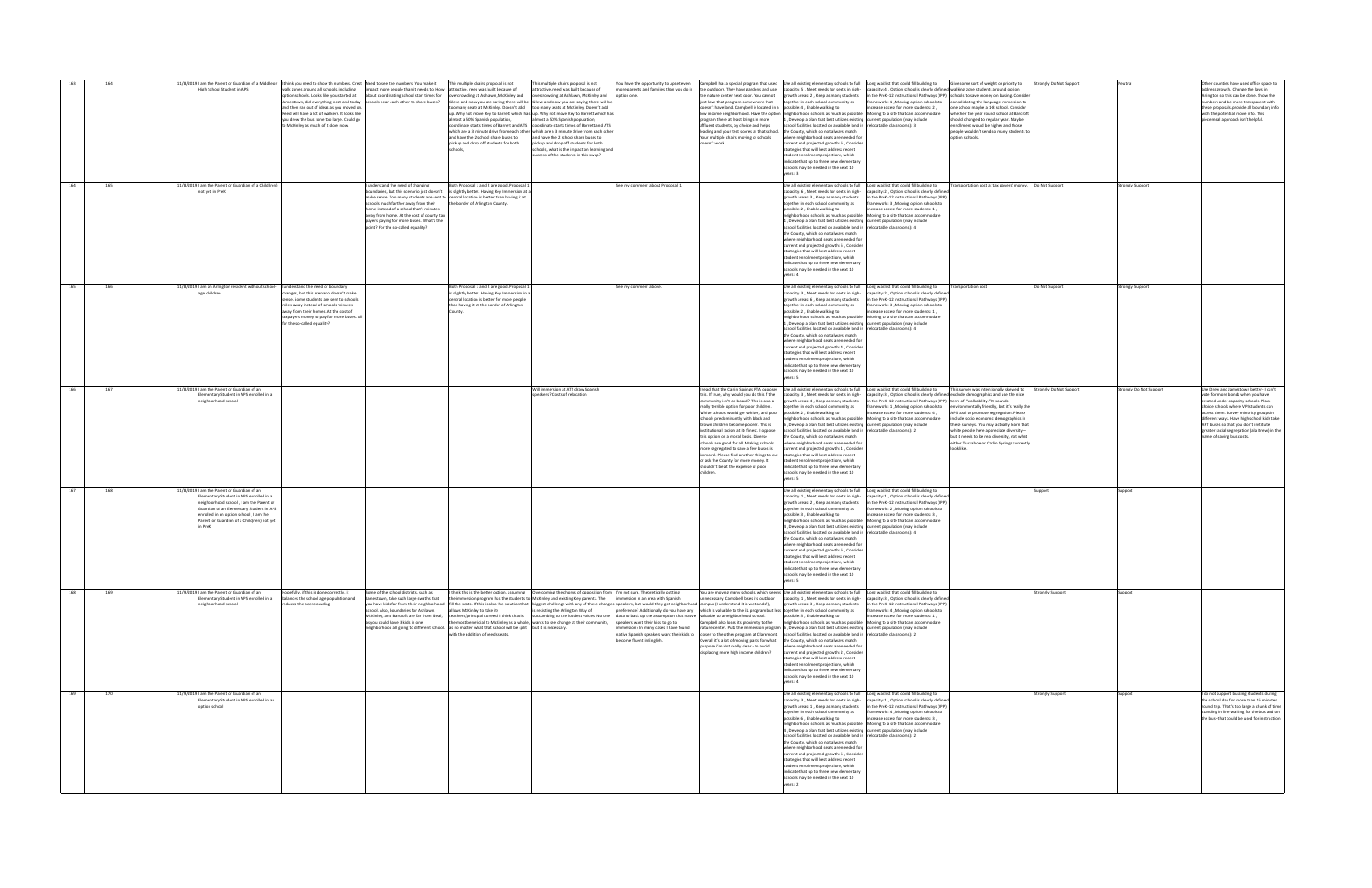| 170 | 171 | 11/9/2019 I am the Parent or Guardian of an<br>ementary Student in APS enrolled in a<br>eighborhood school |                                                                                                                                                                                                                                                                                                                                                                                                                                                          | There is a high demand so increasing<br>Also, keeping most of McKinley together don't see this as a problem.<br>sounds good, as well as moving the Spanish<br>mmersion to a more central location -<br>those are all big pluses!                                                                                                                                                           | Increased enrollment at ATS sounds great. I don't see any challenges. Some kids will Increasing ATS capacity is a big plus.<br>have to move to a new building but they'll<br>availability sounds like the right thing to do. move with a large number of friends so I                                                                        |                                                                                                                                                                                                               | ositives and involves fewer moves. Also,<br>with option 1, Spanish immersion is in a<br>more center location (current ATS bldg)                                                                                                                                                                                    | Too many moves. Option 1 provided more Use all existing elementary schools to full Long waitlist that could fill building to<br>capacity: 1, Meet needs for seats in high-<br>growth areas: 4, Keep as many students<br>together in each school community as<br>ossible: 2, Enable walking to<br>neighborhood schools as much as possible: Moving to a site that can accommodate<br>3, Develop a plan that best utilizes existing current population (may include<br>school facilities located on available land in relocatable classrooms): 3<br>the County, which do not always match<br>where neighborhood seats are needed for<br>current and projected growth: 5, Consider<br>trategies that will best address recent<br>student enrollment projections, which<br>indicate that up to three new elementary<br>schools may be needed in the next 10<br>ears: 6                                     | capacity: 1, Option school is clearly defined<br>in the PreK-12 Instructional Pathways (IPP)<br>amework: 4, Moving option schools to<br>crease access for more students: 2,                                                                                                                                                                                                                                                                                                                                                                                | <b>Strongly Support</b> | <b>Strongly Support</b> |                                                                                                                                                                                                                                                                                              |
|-----|-----|------------------------------------------------------------------------------------------------------------|----------------------------------------------------------------------------------------------------------------------------------------------------------------------------------------------------------------------------------------------------------------------------------------------------------------------------------------------------------------------------------------------------------------------------------------------------------|--------------------------------------------------------------------------------------------------------------------------------------------------------------------------------------------------------------------------------------------------------------------------------------------------------------------------------------------------------------------------------------------|----------------------------------------------------------------------------------------------------------------------------------------------------------------------------------------------------------------------------------------------------------------------------------------------------------------------------------------------|---------------------------------------------------------------------------------------------------------------------------------------------------------------------------------------------------------------|--------------------------------------------------------------------------------------------------------------------------------------------------------------------------------------------------------------------------------------------------------------------------------------------------------------------|--------------------------------------------------------------------------------------------------------------------------------------------------------------------------------------------------------------------------------------------------------------------------------------------------------------------------------------------------------------------------------------------------------------------------------------------------------------------------------------------------------------------------------------------------------------------------------------------------------------------------------------------------------------------------------------------------------------------------------------------------------------------------------------------------------------------------------------------------------------------------------------------------------|------------------------------------------------------------------------------------------------------------------------------------------------------------------------------------------------------------------------------------------------------------------------------------------------------------------------------------------------------------------------------------------------------------------------------------------------------------------------------------------------------------------------------------------------------------|-------------------------|-------------------------|----------------------------------------------------------------------------------------------------------------------------------------------------------------------------------------------------------------------------------------------------------------------------------------------|
| 171 | 172 | 11/9/2019 I am the Parent or Guardian of a Middle or<br>High School Student in APS                         |                                                                                                                                                                                                                                                                                                                                                                                                                                                          |                                                                                                                                                                                                                                                                                                                                                                                            | the problems are Key - you want a<br>neighborhood school - and McKinley - you<br>want to use the Reed space. You should<br>move the McKinley kids to Reed, and the<br>Key program to McKinley. Done. Why<br>perturb another school, especially one<br>that's as desired as ATS? Keep it central.                                             | I don't see why ATS has to move. Seems like Mass confusion and missed school days as This is even more unnecessarily<br>you try to coordinate moving to six facilities convoluted. I don't see why ATS has to | move, or why you would prioritize<br>centralizing Campbell over ATS. Seems like together in each school community as<br>the problems are Key - you want a<br>want to use the Reed space. You should<br>move the McKinley kids to Reed, and the<br>Key program to McKinley. Done. Why<br>perturb any other schools? | Use all existing elementary schools to full Long waitlist that could fill building to<br>capacity: 5, Meet needs for seats in high-<br>growth areas: 3, Keep as many students<br>possible: 6, Enable walking to<br>neighborhood school - and McKinley - you neighborhood schools as much as possible: Moving to a site that can accommodate<br>2, Develop a plan that best utilizes existing current population (may include<br>school facilities located on available land in relocatable classrooms): 3<br>the County, which do not always match<br>where neighborhood seats are needed for<br>current and projected growth: 4, Consider<br>trategies that will best address recent<br>student enrollment projections, which<br>indicate that up to three new elementary<br>schools may be needed in the next 10                                                                                     | These last two questions are pretty useless - Neutral<br>capacity: 1, Option school is clearly defined many of the choices seem like the same<br>n the PreK-12 Instructional Pathways (IPP) thing, differently worded, and they don't<br>amework: 2, Moving option schools to<br>make clear what the impact of choosing<br>increase access for more students: 4,<br>one over the other is. They may make sense<br>to people who deal with this every day, but<br>it's ridiculous to ask a broad population to<br>inderstand the choices to the degree that |                         |                         | Again, these seem like roughly the same<br>choice - provide neighborhood seats means<br>imiting the growth of transportation. Why<br>lon't you ask a question about something<br>that isn't aligned with this direction - like:<br>"Provide more option schools with bus<br>transportation"? |
| 172 | 173 | 11/9/2019 I am an APS Staff Member                                                                         | Make the changes to boundaries as you see Only challenge is change which no one<br>fit. Dr. Smith tried to do this before he left likes. Please don't let communities come<br>and 10 years later we have been a mess! All out and advocate for only their<br>the schools in APS are good, kids will adjust. program/school- send the message that ALL<br>Please don't let the community run this schools in Arlington are great and no<br>school system! | neighborhood school.<br>matter what school your child goes to, they<br>will succeed. Make the hard choices and<br>changes, they are NECESSARY and past due.<br>We value community input but sometimes<br>tough decisions have to be made and we<br>need to stop letting parents run the                                                                                                    | So many programs and people tied to their Only challenge is change, which will be Change needs to happen at Carlin<br>school/program. Key needs to become a hard for community who wants to stay<br>programs, staff, support and we spend the model to strengthen their L1.<br>same amount per child wherever their child<br>goes to school. | where they are. Communicate that ALL APS the learners. Many are EL Spanish learners strong. make the changes that need to<br>schools are good and have wonderful and should be learning in an Immersion       | Springs/Campbell to address the needs of who don't want to move buildings. Stay                                                                                                                                                                                                                                    | Going to have to listen to and communities Use all existing elementary schools to full Long waitlist that could fill building to<br>capacity: 5, Meet needs for seats in high-<br>growth areas: 4, Keep as many students<br>together in each school community as<br>possible: 6 . Enable walking to<br>neighborhood schools as much as possible: Moving to a site that can accommodate<br>, Develop a plan that best utilizes existing current population (may include<br>school facilities located on available land in relocatable classrooms): 4<br>the County, which do not always match<br>where neighborhood seats are needed for<br>current and projected growth: 1, Consider<br>strategies that will best address recent<br>tudent enrollment projections, which<br>indicate that up to three new elementary<br>schools may be needed in the next 10<br>years: 3                               | These changes are necessary and only the Strongly Support<br>capacity: 2, Option school is clearly defined first steps in a big shift for the APS<br>in the PreK-12 Instructional Pathways (IPP) community. As long as students will not<br>ramework: 3, Moving option schools to<br>continually be moved, they will be fine and<br>crease access for more students: 1,<br>o will their parents.                                                                                                                                                           |                         | <b>Strongly Support</b> |                                                                                                                                                                                                                                                                                              |
| 173 | 174 | 11/9/2019 am an Arlington resident without school- None<br>age children                                    | Ashlawn with the these proposed<br>oppose this first plan.                                                                                                                                                                                                                                                                                                                                                                                               | I am concerned about the increased<br>This option looks much more rational to<br>pollution and neighborhood cost of not<br>having children able to walk to school. I<br>also have real concerns about maintaining<br>the quality of education at McKinley and<br>boundaries. Why is it that these two<br>districts are drawn to look like they are<br>ssentially gerrymandered? I strongly |                                                                                                                                                                                                                                                                                                                                              | This is another acceptable option.                                                                                                                                                                            |                                                                                                                                                                                                                                                                                                                    | Use all existing elementary schools to full Long waitlist that could fill building to<br>capacity: 3, Meet needs for seats in high-<br>growth areas: 5, Keep as many students<br>together in each school community as<br>possible: 2. Enable walking to<br>eighborhood schools as much as possible:<br>1. Develop a plan that best utilizes existing current population (may include<br>school facilities located on available land in relocatable classrooms): 2<br>the County, which do not always match<br>where neighborhood seats are needed for<br>current and projected growth: 4, Consider<br>strategies that will best address recent<br>student enrollment projections, which<br>indicate that up to three new elementary<br>chools may be needed in the next 10<br>ears: 6                                                                                                                  | Please do not slice and dice up the school Neutral<br>pacity: 3, Option school is clearly defined districts so that you break up communities<br>in the PreK-12 Instructional Pathways (IPP) and kids cant walk to school!<br>framework: 4, Moving option schools to<br>increase access for more students: 1,<br>Moving to a site that can accommodate                                                                                                                                                                                                      |                         | <b>Strongly Support</b> |                                                                                                                                                                                                                                                                                              |
| 174 | 175 | not yet in PreK                                                                                            | 11/9/2019 am the Parent or Guardian of a Child(ren) Drew needs to be filled and the boundary Parental opposition<br>xpanded. APS cannot leave schools under<br>apacity. By not filling Drew APS is dooming<br>it to high poverty and failure.                                                                                                                                                                                                            |                                                                                                                                                                                                                                                                                                                                                                                            |                                                                                                                                                                                                                                                                                                                                              | have expeditionary learning without access end of the Pike.<br>to the Nature Center.                                                                                                                          |                                                                                                                                                                                                                                                                                                                    | This scenario will doom Campbell. You can't Impossible to break up poverty on the west Use all existing elementary schools to full Long waitlist that could fill building to<br>capacity: 1, Meet needs for seats in high-<br>growth areas: 6, Keep as many students<br>together in each school community as<br>possible: 5, Enable walking to<br>eighborhood schools as much as possible: Moving to a site that can accommodate<br>, Develop a plan that best utilizes existing current population (may include<br>school facilities located on available land in relocatable classrooms): 2<br>the County, which do not always match<br>where neighborhood seats are needed for<br>current and projected growth: 3, Consider<br>trategies that will best address recent<br>student enrollment projections, which<br>indicate that up to three new elementary<br>schools may be needed in the next 10 | <b>Access and facilities</b><br>capacity: 4, Option school is clearly defined<br>in the PreK-12 Instructional Pathways (IPP<br>framework: 1, Moving option schools to<br>increase access for more students: 3,                                                                                                                                                                                                                                                                                                                                             | Do Not Support          | Do Not Support          | Redo all elementary boundaries at the<br>same time. Limiting the boundaries as<br>proposed will further segregate S Arlington<br>and doom Drew.                                                                                                                                              |
| 175 | 176 | 11/9/2019 I am an APS Staff Member                                                                         | all good                                                                                                                                                                                                                                                                                                                                                                                                                                                 |                                                                                                                                                                                                                                                                                                                                                                                            | Moves ATS to school at Arlington boundary None<br>which is NOT equitable to all students.<br>Option school needs parking and space for<br>buses. Just move Key to Reed. Moves the<br>least amount of students.                                                                                                                               |                                                                                                                                                                                                               | amount of students.                                                                                                                                                                                                                                                                                                | Move Key or ATS to Reed. Moves the least Use all existing elementary schools to full Long waitlist that could fill building to<br>growth areas: 1, Keep as many students<br>together in each school community as<br>possible: 5 . Enable walking to<br>neighborhood schools as much as possible: Moving to a site that can accommodate<br>6, Develop a plan that best utilizes existing current population (may include<br>school facilities located on available land in relocatable classrooms): 1<br>the County, which do not always match<br>where neighborhood seats are needed for<br>current and projected growth: 3, Consider<br>strategies that will best address recent<br>student enrollment projections, which<br>indicate that up to three new elementary<br>schools may be needed in the next 10<br>ears: 4                                                                              | ATS needs to be added to the IPP list,<br>capacity: 2, Meet needs for seats in high- capacity: 3, Option school is clearly defined unique philosophy-tradtional<br>in the PreK-12 Instructional Pathways (IPP)<br>framework: 2, Moving option schools to<br>increase access for more students: 4                                                                                                                                                                                                                                                           | <b>Strongly Support</b> | Strongly Do Not Support | Use Reed as an option school as it's<br>centrally located and there is no<br>neighborhood school that has to move.                                                                                                                                                                           |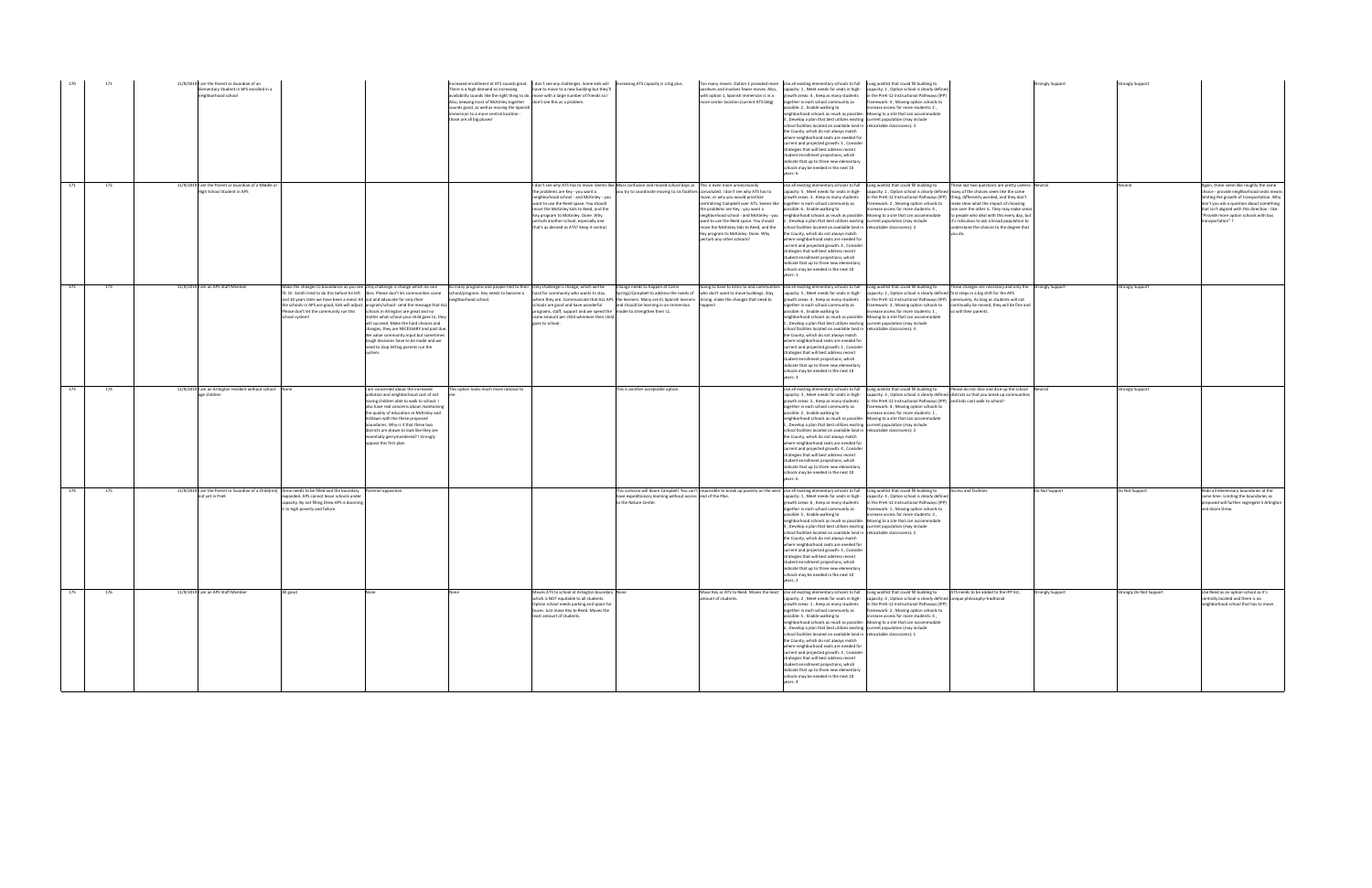| 176 |     | 11/9/2019 I am the Parent or Guardian of an<br>lementary Student in APS enrolled in an<br>option school                                                                     | information. The map of boundaries would mentioned above<br>need to have readable street names and I<br>ould need a sense of how many students<br>are in various places. Additionally, I would<br>want to know the demographic breakdown<br>f schools to answer this question. Finally<br>and most importantly, it is clear Arlington<br>eeds more elementary seats, and I would<br>eed to know where those will be located.                                     |                                                                                                                                                                                                                                                                                                                                                                                                                                                                                | would need a sense of how many students trends and interests?<br>are in various places. Additionally, I would<br>want to know the demographic breakdown<br>of schools to answer this question. Finally<br>and most importantly, it is clear Arlington<br>eeds more elementary seats, and I would<br>eed to know where those will be located. | t cannot answer this question without more   would need the additional information   I cannot answer this question without more   key has been an option school for two   Most importantly, I would need to how APS   cannot<br>information. The map of boundaries would vears. Where is the trend data? Can there expects to transition the families who walk information. The map of boundaries would capacity: 1, Meet needs for seats in high- capacity: 3<br>need to have readable street names and I   be focus groups conducted to asses the | articularly the 3-5 seats, where students<br>are expected to be literate in Spanish? Will<br>this move kill immersion? How much will<br>the moves cost? Will those costs make it<br>arder for APS to build the additional seats<br>it needs? I would also need the additional<br>information mentioned above.                                                                                                                                              | to extended day at Key. Would they be need to have readable street names and I growth areas: 2, Keep as many students in the PreK-12 Instructional Pathways (IPP) questions above. Most importantly, APS<br>guaranteed transportation to extended day would need a sense of how many students together in each school community as<br>and all school events? Would their parents are in various places. Additionally, I would possible: 3, Enable walking to<br>have transportation to school events? If want to know the demographic breakdown neighborhood schools as much as possible: Moving to a site that can accommodate<br>not, will they move with the school? If not, of schools to answer this question. Finally 5, Develop a plan that best utilizes existing current population (may include<br>will the move make other schools more and most importantly, it is clear Arlington school facilities located on available land in relocatable classrooms): 2<br>ercrowded? How will APS fill the seats, needs more elementary seats, and I would the County, which do not always match | where neighborhood seats are needed for<br>current and projected growth: 4 . Consider<br>trategies that will best address recent<br>tudent enrollment projections, which<br>ndicate that up to three new elementary<br>chools may be needed in the next 10<br>ears: 6                                                                                                                                                                                                                                                                                                                                                                                                                                                                                                                                                                                                                         | framework: 1, Moving option schools to should consider equity and fiscal<br>crease access for more students: 4,                                                                                                            | sponsibility in any school moves. Would<br>the moves serve our most vulnerable<br>opulations? Has APS conducted targeted<br>outreach to them in their language? Would<br>the costs of these moves crowd out<br>estments in building more seats,<br>providing needed services and instruction?<br>Are moves of this magnitude, which have<br>the possibility of destroying immersion at<br>(ey and the investments by the Campbell<br>ommunity in their space, the best way to<br>achieve APS's goals? Would building a<br>chool in Rosslyn achieve the goals without<br>such major disruption? |                         | Do Not Support  | Any discussion of moving schools should be<br>done in conjunction with proposed<br>boundary changes, so the process is<br>ansparent. More importantly.APS should<br>be focusing on finding ways to build more<br>eats. Threatening to move Key, and hurt<br>the vulnerable immigrant families that<br>benefit from dual language instruction, with<br>no transition plan, is a waste of APS                                                                                                                                                                                                                                                                                                                                                                                                                                                                                      |
|-----|-----|-----------------------------------------------------------------------------------------------------------------------------------------------------------------------------|------------------------------------------------------------------------------------------------------------------------------------------------------------------------------------------------------------------------------------------------------------------------------------------------------------------------------------------------------------------------------------------------------------------------------------------------------------------|--------------------------------------------------------------------------------------------------------------------------------------------------------------------------------------------------------------------------------------------------------------------------------------------------------------------------------------------------------------------------------------------------------------------------------------------------------------------------------|----------------------------------------------------------------------------------------------------------------------------------------------------------------------------------------------------------------------------------------------------------------------------------------------------------------------------------------------|-----------------------------------------------------------------------------------------------------------------------------------------------------------------------------------------------------------------------------------------------------------------------------------------------------------------------------------------------------------------------------------------------------------------------------------------------------------------------------------------------------------------------------------------------------|------------------------------------------------------------------------------------------------------------------------------------------------------------------------------------------------------------------------------------------------------------------------------------------------------------------------------------------------------------------------------------------------------------------------------------------------------------|----------------------------------------------------------------------------------------------------------------------------------------------------------------------------------------------------------------------------------------------------------------------------------------------------------------------------------------------------------------------------------------------------------------------------------------------------------------------------------------------------------------------------------------------------------------------------------------------------------------------------------------------------------------------------------------------------------------------------------------------------------------------------------------------------------------------------------------------------------------------------------------------------------------------------------------------------------------------------------------------------------------------------------------------------------------------------------------------------|-----------------------------------------------------------------------------------------------------------------------------------------------------------------------------------------------------------------------------------------------------------------------------------------------------------------------------------------------------------------------------------------------------------------------------------------------------------------------------------------------------------------------------------------------------------------------------------------------------------------------------------------------------------------------------------------------------------------------------------------------------------------------------------------------------------------------------------------------------------------------------------------------|----------------------------------------------------------------------------------------------------------------------------------------------------------------------------------------------------------------------------|------------------------------------------------------------------------------------------------------------------------------------------------------------------------------------------------------------------------------------------------------------------------------------------------------------------------------------------------------------------------------------------------------------------------------------------------------------------------------------------------------------------------------------------------------------------------------------------------|-------------------------|-----------------|----------------------------------------------------------------------------------------------------------------------------------------------------------------------------------------------------------------------------------------------------------------------------------------------------------------------------------------------------------------------------------------------------------------------------------------------------------------------------------------------------------------------------------------------------------------------------------------------------------------------------------------------------------------------------------------------------------------------------------------------------------------------------------------------------------------------------------------------------------------------------------|
| 177 | 178 | 11/9/2019 I am the Parent or Guardian of an<br>lementary Student in APS enrolled in a<br>eighborhood school                                                                 | inimal movement of infrastructure                                                                                                                                                                                                                                                                                                                                                                                                                                | Over 4,000 students must move to a new<br>chool 29% of students in a walk zone<br>would require buses                                                                                                                                                                                                                                                                                                                                                                          | Minimal movement of infrastructure (saves 18% require busing<br>money that can then be directed elsewhere<br>vithin APS) Moves only 60% of students as<br>traditional boundary change (less student<br>disruption) Over 3/4 of students remain in<br>current schools                                                                         |                                                                                                                                                                                                                                                                                                                                                                                                                                                                                                                                                     | Smallest number of students move (least Significant infrastructure move (large<br>(only 13%) requiring busing 80% of<br>students stay at current schools                                                                                                                                                                                                                                                                                                   | disruption) Smallest percentage of students expense robs resources needed elsewhere) capacity: 3, Meet needs for seats in high- capacity: 4, Option school is clearly defined value added (e.g., \$5,000 benefits 500<br>Increased infrastructure move cost only<br>artially offset by decreased cost of busing together in each school community as<br>(only 5%, 300 students); prob'ably not cost possible: 1, Enable walking to<br>effective.                                                                                                                                                                                                                                                                                                                                                                                                                                                                                                                                                                                                                                                   | Use all existing elementary schools to full Long waitlist that could fill building to<br>growth areas: 4, Keep as many students<br>neighborhood schools as much as possible: Moving to a site that can accommodate<br>Develop a plan that best utilizes existing current population (may include<br>chool facilities located on available land in relocatable classrooms): 3<br>the County, which do not always match<br>where neighborhood seats are needed for<br>current and projected growth: 5, Consider<br>rategies that will best address recent<br>tudent enrollment projections, which<br>ndicate that up to three new elementary<br>chools may be needed in the next 10<br>ears: 6                                                                                                                                                                                                  | ramework: 2, Moving option schools to = NO) Reduction of busing (wasted<br>ncrease access for more students: 1,                                                                                                            | Cost of moving infrastructure compared to Support<br>n the PreK-12 Instructional Pathways (IPP) students = Yes; \$5,000 benefits 50 students<br>resource cost; environmental hazard;<br>increased safety hazard; local school<br>increases sense community)                                                                                                                                                                                                                                                                                                                                    |                         | trongly Support | Consider coordination with Arlington<br>County Government so home density<br>oning can reflect available school<br>neighborhood seats (i.e., if additional<br>school space is limited, county limits<br>creased density until/unless developers<br>ontribute land for additional school space<br>Consider development of school tax credits<br>similar to carbon tax credits. Developers<br>are "taxed" based on their impact on<br>density and schools. Developers can either<br>trade credits (like trading carbon tax<br>credits) or collectively use credits to fund<br>APS acquisition of additional school land<br>and construction of new schools.<br>Coordinate with County so developers fully<br>levelop supporting infrastructure (roads,<br>utilities, etc. required to support schools<br>needed to support increased population) as<br>a condition of development. |
| 178 | 179 | 11/9/2019 I am the Parent or Guardian of an<br>lementary Student in APS enrolled in an<br>otion school                                                                      |                                                                                                                                                                                                                                                                                                                                                                                                                                                                  |                                                                                                                                                                                                                                                                                                                                                                                                                                                                                |                                                                                                                                                                                                                                                                                                                                              | Moving the schools would be detrimental None<br>to the students. They need to be able to<br>nain at their schools and be comfortable                                                                                                                                                                                                                                                                                                                                                                                                                |                                                                                                                                                                                                                                                                                                                                                                                                                                                            | to the students. They need to be able to<br>emain at their schools and be comfortable.                                                                                                                                                                                                                                                                                                                                                                                                                                                                                                                                                                                                                                                                                                                                                                                                                                                                                                                                                                                                             | oving the schools would be detrimental Use all existing elementary schools to full Long waitlist that could fill building to<br>capacity: 1, Meet needs for seats in high- capacity: 1, Option school is clearly defined<br>growth areas: 3, Keep as many students<br>ogether in each school community as<br>possible: 4, Enable walking to<br>neighborhood schools as much as possible: Moving to a site that can accommodate<br>Develop a plan that best utilizes existing current population (may include<br>school facilities located on available land in relocatable classrooms): 3<br>the County, which do not always match<br>where neighborhood seats are needed for<br>urrent and projected growth: 6, Consider<br>rategies that will best address recent<br>tudent enrollment projections, which<br>ndicate that up to three new elementary<br>chools may be needed in the next 10 | n the PreK-12 Instructional Pathways (IPP)<br>ramework: 2, Moving option schools to<br>increase access for more students: 4,                                                                                               |                                                                                                                                                                                                                                                                                                                                                                                                                                                                                                                                                                                                | rongly Do Not Support   |                 | Do not move the option schools                                                                                                                                                                                                                                                                                                                                                                                                                                                                                                                                                                                                                                                                                                                                                                                                                                                   |
| 179 | 180 | 11/9/2019 I am the Parent or Guardian of an<br>lementary Student in APS enrolled in a<br>eighborhood school . I am the Parent or<br>uardian of a Child(ren) not yet in PreK | options schools over those enrolled in<br>neighborhood schools.                                                                                                                                                                                                                                                                                                                                                                                                  | This option seems to favor those enrolled in The demonstrated preference for options This allows for dedicated Capital<br>School enrollees means that neighborhood   Improvements in areas most in need,<br>School enrollees may have to travel further, creates neighborhood seats and growth<br>antithesis of what Arlington public schools options for most students.<br>has strived to achieve, and vocally<br>advertised as a key cultural aspect of the<br>chool system. |                                                                                                                                                                                                                                                                                                                                              | These changes still demand 1/4 of<br>ighborhood students move to a new<br>school in that year. It also creates some<br>and be less walkable. This seems to be the areas, and preserves neighborhood School non-contiguous, or very lengthy, School<br>indaries.                                                                                                                                                                                                                                                                                     | This seems the most efficient from a<br>sportation Fleet perspective. It is more<br>ving, which is inefficient on the initial<br>face. I am in favor of preserving<br>as possible.                                                                                                                                                                                                                                                                         | This store requires major moves, more<br>moves than any other option. That said it<br>has the lowest impact to the fleet. Wow<br>ew schools in neighborhoods are good,<br>eighborhood schools for as many children the still creates inconsistencies in North<br>Arlington, where there are more<br>eighborhoods go seats and needed. The<br>rest of the county has grown, which has<br>een predictable, and yet the county has<br>not prepared well for it.                                                                                                                                                                                                                                                                                                                                                                                                                                                                                                                                                                                                                                       | Use all existing elementary schools to full Long waitlist that could fill building to<br>capacity: 5, Meet needs for seats in high-<br>growth areas: 4. Keep as many students<br>ogether in each school community as<br>possible: 2, Enable walking to<br>neighborhood schools as much as possible: Moving to a site that can accommodate<br>3, Develop a plan that best utilizes existing current population (may include<br>school facilities located on available land in relocatable classrooms): 4<br>the County, which do not always match<br>vhere neighborhood seats are needed fo<br>urrent and projected growth: 6, Consider<br>rategies that will best address recent<br>udent enrollment projections, which<br>ndicate that up to three new elementar<br>chools may be needed in the next 10                                                                                      | capacity: 2, Option school is clearly defined<br>in the PreK-12 Instructional Pathways (IPP)<br>mework: 1, Moving option schools to<br>crease access for more students: 3.                                                 |                                                                                                                                                                                                                                                                                                                                                                                                                                                                                                                                                                                                | <b>Strongly Support</b> | leutral         | I think the county needs to look at<br>epurposing some County buildings that are<br>Central and South Arlington for schools,<br>d moving some of those facilities to<br>urrent School sites in North Arlington.<br>There are enough seats in North Arlington<br>Elementary schools, and not enough in<br>Central and South Arlington. The continued<br>growth will be in those areas.                                                                                                                                                                                                                                                                                                                                                                                                                                                                                            |
| 180 | 181 | High School Student in APS                                                                                                                                                  | nuch as possible. Get rid of the special<br>hools and move the ones allowed to<br>of the county. Make Key Elementary a to neighborhood schools!<br>ighborhood school. We are tired of<br>istening to the people who go to the<br>school that dont want change. Just move<br>the concept to another location and they<br>want to attend that school, great. The<br>schools are over crowded and a change is<br>needed, the spanish emersion at Key needs<br>move. | understand your comments, but we have to move the ones allowed to remain to where and cut down on busing.<br>weigh the impacts on the entire county and demand is low in portions of the county<br>emain to where demand is low in portions the specialty schools need to be converted where there are schools. Let kids who live                                                                                                                                              | in walk distance of a specialty school, to go<br>to the school. If they choose to go to a<br>different school, do not provide busing. Let<br>their parents pay for transportation or they<br>drive their kids. Require kids living in<br>walking distance of specialty school to have<br>to go to the school and cut down on busing.         | 11/9/2019  am the Parent or Guardian of a Middle or  Optimize the number of kids that can walk  Tell the PTA and parents of kids at Key and  Turns Key Elementary into a neighborhood  Require kids living invalking distance<br>o schools and eliminate the use of buses as other specialty schools we hear you, we school! Get rid of the special schools and specialty school to have to go to the school school! Require kids living in walking                                                                                                 | having to bus to be way below 13% This<br>looks like the best option. Our two kids<br>went to ATS. Moving the school to another<br>facility is perfectly fine. Only suggestion is<br>make kids who could walk attend ATS and<br>fill in spots via lottery. This will make it<br>ven more efficient proposal - which is<br>what we need as a county to cut down on<br>busing and associated costs that go with<br>busing kids for these specialty programs. | distance of specialty school to have to go to understand your comments, but we have to growth areas: 5, Keep as many students<br>the school and not make eligible to move to weigh the impacts on the entire county and together in each school community as<br>a school that requires them to be bused. the specialty schools need to be converted possible: 6, Enable walking to<br>This would cut down on kids having to be to neighborhood schools! Require kids neighborhood schools as much as possible: Moving to a site that can accommodate<br>used, which could drop the required kids living in walking distance of specialty school 1. Develop a plan that best utilizes existing current population (may include<br>to have to go to the school and not make school facilities located on available land in relocatable classrooms): 1<br>eligible to move to a school that requires<br>them to be bused.                                                                                                                                                                             | other specialty schools we hear you, we capacity: 2, Meet needs for seats in high- capacity: 2, Option school is clearly defined attend the schools. Or if they choose not to<br>the County, which do not always match<br>where neighborhood seats are needed for<br>current and projected growth: 3, Consider<br>strategies that will best address recent<br>student enrollment projections, which<br>ndicate that up to three new elementary<br>chools may be needed in the next 10<br>ears: 4                                                                                                                                                                                                                                                                                                                                                                                              | increase access for more students: 3,                                                                                                                                                                                      | Require kids living in the neighborhood to Strongly Support<br>in the PreK-12 Instructional Pathways (IPP) attend, no busing provided to go to another<br>framework: 4. Moving option schools to school. We are reaching a point of having<br>to get rid of the option schools. They are a<br>thing of the past where \$ were available to<br>s students and concept was attempting<br>to attract students to lower demand areas.<br>These times are past and we need to get rid<br>of them. Turn all schools into neighborhood<br>schools.                                                    |                         | trongly Support | Reduce busing. Get rid of specialty schools.                                                                                                                                                                                                                                                                                                                                                                                                                                                                                                                                                                                                                                                                                                                                                                                                                                     |
| 181 | 182 | 11/9/2019 I am an APS Student                                                                                                                                               |                                                                                                                                                                                                                                                                                                                                                                                                                                                                  |                                                                                                                                                                                                                                                                                                                                                                                                                                                                                |                                                                                                                                                                                                                                                                                                                                              |                                                                                                                                                                                                                                                                                                                                                                                                                                                                                                                                                     |                                                                                                                                                                                                                                                                                                                                                                                                                                                            |                                                                                                                                                                                                                                                                                                                                                                                                                                                                                                                                                                                                                                                                                                                                                                                                                                                                                                                                                                                                                                                                                                    | Use all existing elementary schools to full Long waitlist that could fill building to<br>growth areas: 5, Keep as many students<br>ogether in each school community as<br>possible: 1 . Enable walking to<br>neighborhood schools as much as possible: Moving to a site that can accommodate<br>Develop a plan that best utilizes existing current population (may include<br>chool facilities located on available land in relocatable classrooms): 3<br>the County, which do not always match<br>where neighborhood seats are needed for<br>current and projected growth: 4, Consider<br>strategies that will best address recent<br>student enrollment projections, which<br>indicate that up to three new elementary<br>chools may be needed in the next 10<br>ears: 2                                                                                                                    | capacity: 6, Meet needs for seats in high- capacity: 2, Option school is clearly defined<br>in the PreK-12 Instructional Pathways (IPP)<br>framework: 4, Moving option schools to<br>increase access for more students: 1. |                                                                                                                                                                                                                                                                                                                                                                                                                                                                                                                                                                                                | Neutral                 | upport          |                                                                                                                                                                                                                                                                                                                                                                                                                                                                                                                                                                                                                                                                                                                                                                                                                                                                                  |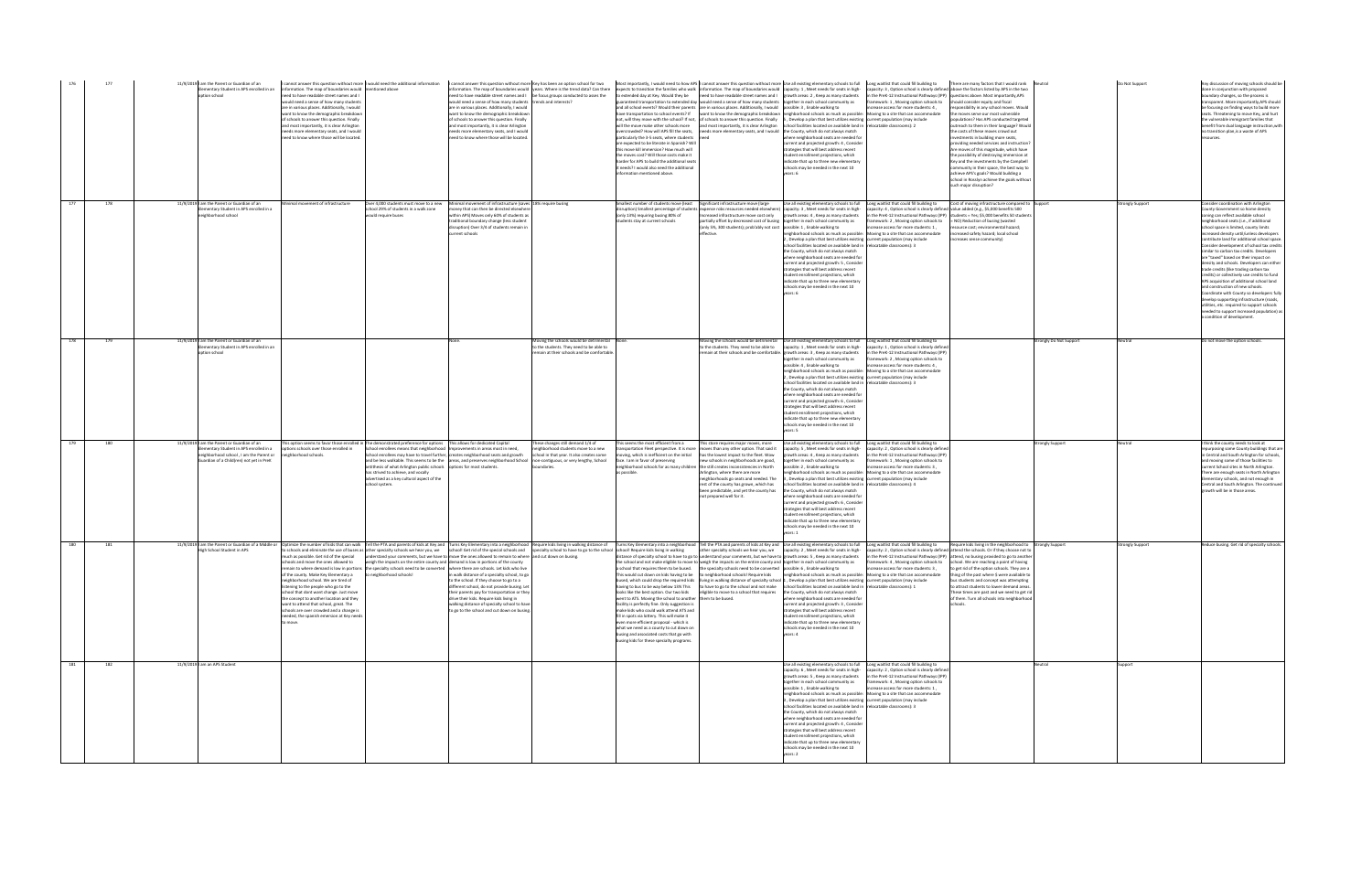|     |     | 11/9/2019 I am the Parent or Guardian of an<br>ementary Student in APS enrolled in a<br>eighborhood school                                                                                                                                  |                                                                                     | None. Gross incompetence is disgusting. The county did this to themselves and now None<br>ids pay the price. If you hadn't played<br>avorite to ATS for decades and made<br>lecisions based on logic and what was best<br>for the community this wouldn't be an<br>issue. First, acknowledge that money paid<br>into campaign funding drove all decisions<br>and is still weighing in here.                                                                                                                                                                                      |                                                                                                                                                                                                                                                                                                                                                                          | choice schools. Stop the insanity. Stop<br>wasting our money. And PLEASE, STOP<br>doing this to these kids! I wish for every<br>chool board member that they are forced<br>to move out their house twice in the next<br>three years. Yes, start moving around,<br>upheave your life and then turn around and<br>tell these kids its not a big deal. Oh, and the<br>games you're playing with our real estate<br>value! Stop it!                                        | population. Create neighborhood schools expects and stop this.<br>Stop this insanity. | Why are you still protecting ATS? Arlington At least there's some recognition here that You're moving all these kids for no reason! Use all existing elementary schools to full Long waitlist that could fill building to<br>eeds neighborhood schools. Stop with the Key is a pet favorite and benefits a specific Create the neighborhood schools everyone capacity: 1, Meet needs for seats in high-                                                                                                                                                                                                                                                                                                                                                                                                                                                                                                                                                                                                                                                                                                                                                                                                                                                                                                                                                                                                                                | erowth areas: 5, Keep as many students<br>together in each school community as<br>possible: 4 . Enable walking to<br>eighborhood schools as much as possible:<br>, Develop a plan that best utilizes existing current population (may include<br>chool facilities located on available land in relocatable classrooms): 4<br>the County, which do not always match<br>where neighborhood seats are needed for<br>urrent and projected growth: 2, Conside<br>trategies that will best address recent<br>tudent enrollment projections, which<br>indicate that up to three new elementary<br>chools may be needed in the next 10                                                                                                                                                                                | capacity: 3, Option school is clearly defined neighborhood school. LEAVE existing<br>increase access for more students: 2,<br>Moving to a site that can accommodate                                                       | Whether or not there is an existing<br>n the PreK-12 Instructional Pathways (IPP) neighborhood schools. Choice schools need<br>amework: 1, Moving option schools to to go to south Arlington where there is<br>plenty of space and capacity. Merge KEy<br>and Claremont.                                                                                                                                                                                                                                                                                                                                                                                                   |                |                       | Focus on the community and not your re-<br>lection. Get rid of these choice schools as<br>much as possible and just put in<br>neighborhood schools. DON'T MOVE<br>neighborhood schools! This is disgusting<br>and insane.                                                                                                                                                                                                                                                                                                                                                                                                                                                                                                                                                                                                                                                                                                                                                                                                                                                      |
|-----|-----|---------------------------------------------------------------------------------------------------------------------------------------------------------------------------------------------------------------------------------------------|-------------------------------------------------------------------------------------|----------------------------------------------------------------------------------------------------------------------------------------------------------------------------------------------------------------------------------------------------------------------------------------------------------------------------------------------------------------------------------------------------------------------------------------------------------------------------------------------------------------------------------------------------------------------------------|--------------------------------------------------------------------------------------------------------------------------------------------------------------------------------------------------------------------------------------------------------------------------------------------------------------------------------------------------------------------------|------------------------------------------------------------------------------------------------------------------------------------------------------------------------------------------------------------------------------------------------------------------------------------------------------------------------------------------------------------------------------------------------------------------------------------------------------------------------|---------------------------------------------------------------------------------------|----------------------------------------------------------------------------------------------------------------------------------------------------------------------------------------------------------------------------------------------------------------------------------------------------------------------------------------------------------------------------------------------------------------------------------------------------------------------------------------------------------------------------------------------------------------------------------------------------------------------------------------------------------------------------------------------------------------------------------------------------------------------------------------------------------------------------------------------------------------------------------------------------------------------------------------------------------------------------------------------------------------------------------------------------------------------------------------------------------------------------------------------------------------------------------------------------------------------------------------------------------------------------------------------------------------------------------------------------------------------------------------------------------------------------------------|---------------------------------------------------------------------------------------------------------------------------------------------------------------------------------------------------------------------------------------------------------------------------------------------------------------------------------------------------------------------------------------------------------------------------------------------------------------------------------------------------------------------------------------------------------------------------------------------------------------------------------------------------------------------------------------------------------------------------------------------------------------------------------------------------------------|---------------------------------------------------------------------------------------------------------------------------------------------------------------------------------------------------------------------------|----------------------------------------------------------------------------------------------------------------------------------------------------------------------------------------------------------------------------------------------------------------------------------------------------------------------------------------------------------------------------------------------------------------------------------------------------------------------------------------------------------------------------------------------------------------------------------------------------------------------------------------------------------------------------|----------------|-----------------------|--------------------------------------------------------------------------------------------------------------------------------------------------------------------------------------------------------------------------------------------------------------------------------------------------------------------------------------------------------------------------------------------------------------------------------------------------------------------------------------------------------------------------------------------------------------------------------------------------------------------------------------------------------------------------------------------------------------------------------------------------------------------------------------------------------------------------------------------------------------------------------------------------------------------------------------------------------------------------------------------------------------------------------------------------------------------------------|
| 183 | 184 | 11/9/2019 I am the Parent or Guardian of an<br>lementary Student in APS enrolled in an<br>ption school                                                                                                                                      |                                                                                     |                                                                                                                                                                                                                                                                                                                                                                                                                                                                                                                                                                                  |                                                                                                                                                                                                                                                                                                                                                                          | opular with Arlington County families but Moving it to McKinley is a misstep because community round table to justify keeping Nature center for what? Expeditions on<br>recently excluded by the faulty IPP process. McKinley has walkability. It appears that North Arlington schools happy. No real<br>ATS is being moved to be eliminated.                                                                                                                          | for the popular ATS traditional option.                                               | ATS gets more seats at an option that is ATS needs to remain central in the county. This is a mess. It's like a napkin sketch at a Move Campbell away from the Long Branch Use all existing elementary schools to full Long wa<br>Wilson Blvd or George Mason? Again this<br>opportunities other than, again, more seats punishes ATS by moving it from its central together in each school community as<br>location. Walk zone students change to<br>buses. Bus rides for some students get<br>longer (and yes we hear the rumors of<br>depots coming instead of bus stops). I'm<br>sure Campbell and Key and ATS all don't<br>want to move. And wasn't Carlin Springs<br>already part of the first boundary process? I current and projected growth: 3, Consider<br>thought the county was gonna leave<br>elementary schools south of 50 alone after student enrollment projections, which<br>the past process. Its a shame the Reed<br>building can't be used as a second version schools may be needed in the next 10<br>of a very popular Traditional model. People years: 4<br>in the county want that model despite the<br>IPP. Yes we get it was earmarked as a<br>neighborhood school but consider how<br>much Arlington has changed in three year<br>Take a successful model and duplicate it.<br>Sure it may cost buses but you might just<br>close the opportunity gap for some<br>students. And its about success for the | capacity: 1, Meet needs for seats in high-<br>growth areas: 5, Keep as many students<br>possible: 2, Enable walking to<br>neighborhood schools as much as possible: Moving to a site that can accommodate<br>Develop a plan that best utilizes existing current population (may include<br>school facilities located on available land in relocatable classrooms): 2<br>the County, which do not always match<br>where neighborhood seats are needed for<br>trategies that will best address recent<br>indicate that up to three new elementary                                                                                                                                                                                                                                                               | n the PreK-12 Instructional Pathways (IPP) the most successful and sought after<br>amework: 4, Moving option schools to<br>ncrease access for more students: 3,                                                           | This survey is extremely frustrating as it Strongly Do Not Support<br>capacity: 1, Option school is clearly defined doesn't list the obvious option: duplicate<br>option. Why is that not a consideration?<br>The Traditional model is pulling students<br>from all over the county. Want to lower<br>density in each school? Duplicate ATS and<br>all of those applying will get the option they<br>want. It seems crystal clear yet the fact that<br>duplicating an option school is not on your<br>list of fixes is telling. It's clear this is about<br>using costs and trying to look like a poor<br>county when Amazon arrives.                                      |                | rongly Do Not Support | Listen to your community. People want a<br>aditional model. Duplicate it. Duplicate it<br>ecause it works. Consider the depots if it<br>helps shorten bus rides. Don't look at<br>option schools as pawns. They are the<br>ewels in the crown of ATS. One or two<br>nore option schools at the elementary<br>evel could solve vour problems. Yes Nauck<br>oves Drew but sadly the opportunity gap is<br>a sad story there. Could have been a choice<br>school that solved some issues with seats.<br>But that's just it. This is more important<br>than seats. It's about true pathways to<br>education. Yes someone made some nice<br>graphics for the IPP process and there is a<br>finition. But to eliminate meaningful<br>success from the county by eliminating the<br>traditional model from the definition is<br>lunacy. Duplicate the traditional model and<br>use it as a tool to help balance growth<br>bunty wide. Also, slow down with this. The<br>process is too fast and all leading<br>questions. Your constituents would have<br>more trust in your process. |
| 184 | 185 | 11/9/2019 I am the Parent or Guardian of an<br>lementary Student in APS enrolled in a<br>eighborhood school                                                                                                                                 |                                                                                     |                                                                                                                                                                                                                                                                                                                                                                                                                                                                                                                                                                                  |                                                                                                                                                                                                                                                                                                                                                                          |                                                                                                                                                                                                                                                                                                                                                                                                                                                                        |                                                                                       |                                                                                                                                                                                                                                                                                                                                                                                                                                                                                                                                                                                                                                                                                                                                                                                                                                                                                                                                                                                                                                                                                                                                                                                                                                                                                                                                                                                                                                        | Use all existing elementary schools to full Long waitlist that could fill building to<br>capacity: 3, Meet needs for seats in high-<br>rowth areas: 6, Keep as many students<br>ogether in each school community as<br>possible: 2, Enable walking to<br>leighborhood schools as much as possible: Moving to a site that can accommodate<br>, Develop a plan that best utilizes existing current population (may include<br>school facilities located on available land in relocatable classrooms): 3<br>the County, which do not always match<br>where neighborhood seats are needed for<br>current and projected growth: 4, Consider<br>trategies that will best address recent<br>tudent enrollment projections, which<br>indicate that up to three new elementary<br>schools may be needed in the next 10 | capacity: 1 . Option school is clearly defined<br>1 the PreK-12 Instructional Pathways (IPP)<br>mework: 2, Moving option schools to<br>ncrease access for more students: 4,                                               |                                                                                                                                                                                                                                                                                                                                                                                                                                                                                                                                                                                                                                                                            | Do Not Support |                       |                                                                                                                                                                                                                                                                                                                                                                                                                                                                                                                                                                                                                                                                                                                                                                                                                                                                                                                                                                                                                                                                                |
| 185 | 186 | 11/9/2019 am the Parent or Guardian of an<br>lementary Student in APS enrolled in a<br>eighborhood school                                                                                                                                   | epresentative Boundaries Scenario                                                   | 'm not seeing many opportunities with Way too much disruption; inefficient with School Moves Proposal 1 seems balanced Normal challenges of moving/re-<br>keeping the status quo, as reflected in the valkable students riding buses, break-up of and quite smart, actually. Opportunity to re-establishing schools in new buildings<br>neighborhood schools into really funky<br>undaries                                                                                                                                                                                       | allocate seats where they are most needed;<br>ot overly disruptive. Immersion program is<br>a central location, but still close to large<br>number of Spanish speakers (e.g.<br>Buckingham area); Many McKinley students<br>vould have changed schools anyway<br>because of Reed's opening, and now get to<br>largely stay together. This seems like a<br>good proposal. |                                                                                                                                                                                                                                                                                                                                                                                                                                                                        | imilar to Proposal 1. School Moves                                                    | School Moves Proposal 2 is way more<br>roposal 2 re-allocates seats where needed disruptive than Proposal 1. While this is<br>also a valid plan, it is far from clear if the<br>enefits are worth the additional<br>disruptions. Three option schools have to<br>move, and one of them (Campbell) loses<br>important support components of it's<br>current learning model (wetlands and<br>walkability to Long Branch Nature Center). the County, which do not always match<br>Also, not sure if having concentration of<br>both language immersion schools so close current and projected growth: 6, Consider<br>together on the western end of the county strategies that will best address recent<br>s more beneficial than harmful. Proposal 2 student enrollment projections, which<br>does not seem as beneficial for the overall indicate that up to three new elementary<br>APS elementary system as a whole as<br>Proposal 1 does.                                                                                                                                                                                                                                                                                                                                                                                                                                                                                            | Use all existing elementary schools to full Long waitlist that could fill building to<br>capacity: 3, Meet needs for seats in high-<br>growth areas: 1, Keep as many students<br>ogether in each school community as<br>possible: 4, Enable walking to<br>neighborhood schools as much as possible: Moving to a site that can accommodate<br>, Develop a plan that best utilizes existing current population (may include<br>school facilities located on available land in relocatable classrooms): 2<br>where neighborhood seats are needed for<br>schools may be needed in the next 10                                                                                                                                                                                                                     | capacity: 1, Option school is clearly defined matters), buses and efficiency,<br>in the PreK-12 Instructional Pathways (IPP) demographics<br>amework: 4, Moving option schools to<br>ncrease access for more students: 3. | Fairness/access to option schools (location Strongly Support                                                                                                                                                                                                                                                                                                                                                                                                                                                                                                                                                                                                               |                | rongly Support        |                                                                                                                                                                                                                                                                                                                                                                                                                                                                                                                                                                                                                                                                                                                                                                                                                                                                                                                                                                                                                                                                                |
| 186 | 187 | 11/9/2019 I am the Parent or Guardian of an<br>lementary Student in APS enrolled in a<br>neighborhood school                                                                                                                                | ike the notion of not moving option<br>schools unless and until there is deep       | It is very unclear is what is presented if this Setting up a scenario to provide capital<br>engagement and comprehensive surveying And if these are of a "potential" scenario smart and welcome.<br>of option school families to determine if then it seems to me very unfair to present<br>ind for what locations they would move. it as an alternative to the 2 proposals under<br>these proposals and the impending new<br>ensus data coming soon I would prefer<br>these decisions be made between real<br>scenarios, not assumptions that haven't<br>been fully formulated. |                                                                                                                                                                                                                                                                                                                                                                          | Once again the assumptions made here are See above note on Columbia Pike<br>is a real scenario or just some assumptions. investments along Columbia Pike would be unclear when reading the data presented.<br>Would all the options school families<br>ove? I can't believe that to be so. So then<br>what families would fill those spots? Is<br>re a realistic evaluation for the car<br>of all of these new moves? Not just<br>assumptions, but actual survey data? |                                                                                       | All of my notes above form Proposal 1<br>annly here as well, but are even more<br>concerning given the increase in options<br>schools being shuffled around. Additionally, together in each school community as<br>I find it confounding that we are<br>programs within 2 miles of each other and 6, Develop a plan that best utilizes existing current population (may include<br>both south of Route 50 strikes me as a<br>disservice to those communities<br>considering immersion and also to the local where neighborhood seats are needed for<br>communities near there that they are<br>deprived of potentially two neighborhood strategies that will best address recent<br>school locations.                                                                                                                                                                                                                                                                                                                                                                                                                                                                                                                                                                                                                                                                                                                                  | Use all existing elementary schools to full<br>capacity: 3, Meet needs for seats in high-<br>growth areas: 5, Keep as many students<br>possible: 4, Enable walking to<br>hborhood schools as much as possi<br>school facilities located on available land in relocatable classrooms): 4<br>the County, which do not always match<br>current and projected growth: 2, Consider<br>student enrollment projections, which<br>indicate that up to three new elementary<br>schools may be needed in the next 10<br>vears: 1                                                                                                                                                                                                                                                                                        | Long waitlist that could fill building to<br>increase access for more students: 2,<br>ing to a site that can accommodate                                                                                                  | would strongly recommend slowing this Neutral<br>apacity: 3 . Option school is clearly defined process down to do a serious survey of the<br>in the PreK-12 Instructional Pathways (IPP) populations currently in option schools/on<br>framework: 1, Moving option schools to the wait list for one. As well as surveying<br>families in neighborhood schools that<br>ht be the new location of the opti<br>school. Until we know what families say<br>they would prefer/be willing to tolerate in<br>terms of locations and travel there isn't a<br>smart way to do this that will avoid<br>unforeseen consequences that could<br>disrupt the entire process and capacity |                |                       | As a parent of a Kindergarten student and a<br>future APS student in 3 more years I am<br>here for the long-run. Given that and the<br>timing of the upcoming census data I would<br>urge APS in the strongest possible terms to<br>this process. I am happy to wait a<br>few more years as is capacity wise if the<br>end result is a full and complete process<br>that uses the 2020 census data and reworks<br>the entire school boundary system across<br>the county in one move. These small fixes<br>from year-to-year inevitably mean we are<br>fixing problems piecemeal and thus adding<br>on new issues each time. Instead, please<br>consider taking the time do address the<br>entire county at one time and get it right all<br>at once. I would be very happy to deal with<br>a few more vears of the status-guo if we<br>know you all are working on a<br>comprehensive plan. Otherwise, I like many<br>other parents, will continue to doubt that<br>any changes will last because they are too<br>small in scope.                                             |
| 187 | 188 | 11/9/2019 I am the Parent or Guardian of an<br>ementary Student in APS enrolled in a<br>eighborhood school, I am the Parent or<br>Guardian of a Child(ren) in PreK in APS, I<br>am the Parent or Guardian of a Child(ren)<br>ot vet in PreK | lorrible idea. Keep neighborhood schools No neighborhood schools<br>and No bussing. |                                                                                                                                                                                                                                                                                                                                                                                                                                                                                                                                                                                  |                                                                                                                                                                                                                                                                                                                                                                          |                                                                                                                                                                                                                                                                                                                                                                                                                                                                        | Bad idea no bussing keep neighborhood                                                 |                                                                                                                                                                                                                                                                                                                                                                                                                                                                                                                                                                                                                                                                                                                                                                                                                                                                                                                                                                                                                                                                                                                                                                                                                                                                                                                                                                                                                                        | Use all existing elementary schools to full Long waitlist that could fill building to<br>capacity: 4, Meet needs for seats in high-<br>growth areas: 5, Keep as many students<br>together in each school community as<br>possible: 1, Enable walking to<br>eighborhood schools as much as possible: Moving to a site that can accommodate<br>Develop a plan that best utilizes existing current population (may include<br>school facilities located on available land in relocatable classrooms): 1<br>the County, which do not always match<br>where neighborhood seats are needed for<br>current and projected growth: 6, Consider<br>strategies that will best address recent<br>student enrollment projections, which<br>indicate that up to three new elementary                                        | capacity: 4, Option school is clearly defined<br>in the PreK-12 Instructional Pathways (IPP)<br>framework: 3, Moving option schools to<br>ncrease access for more students: 2,                                            |                                                                                                                                                                                                                                                                                                                                                                                                                                                                                                                                                                                                                                                                            | Support        | trongly Support       |                                                                                                                                                                                                                                                                                                                                                                                                                                                                                                                                                                                                                                                                                                                                                                                                                                                                                                                                                                                                                                                                                |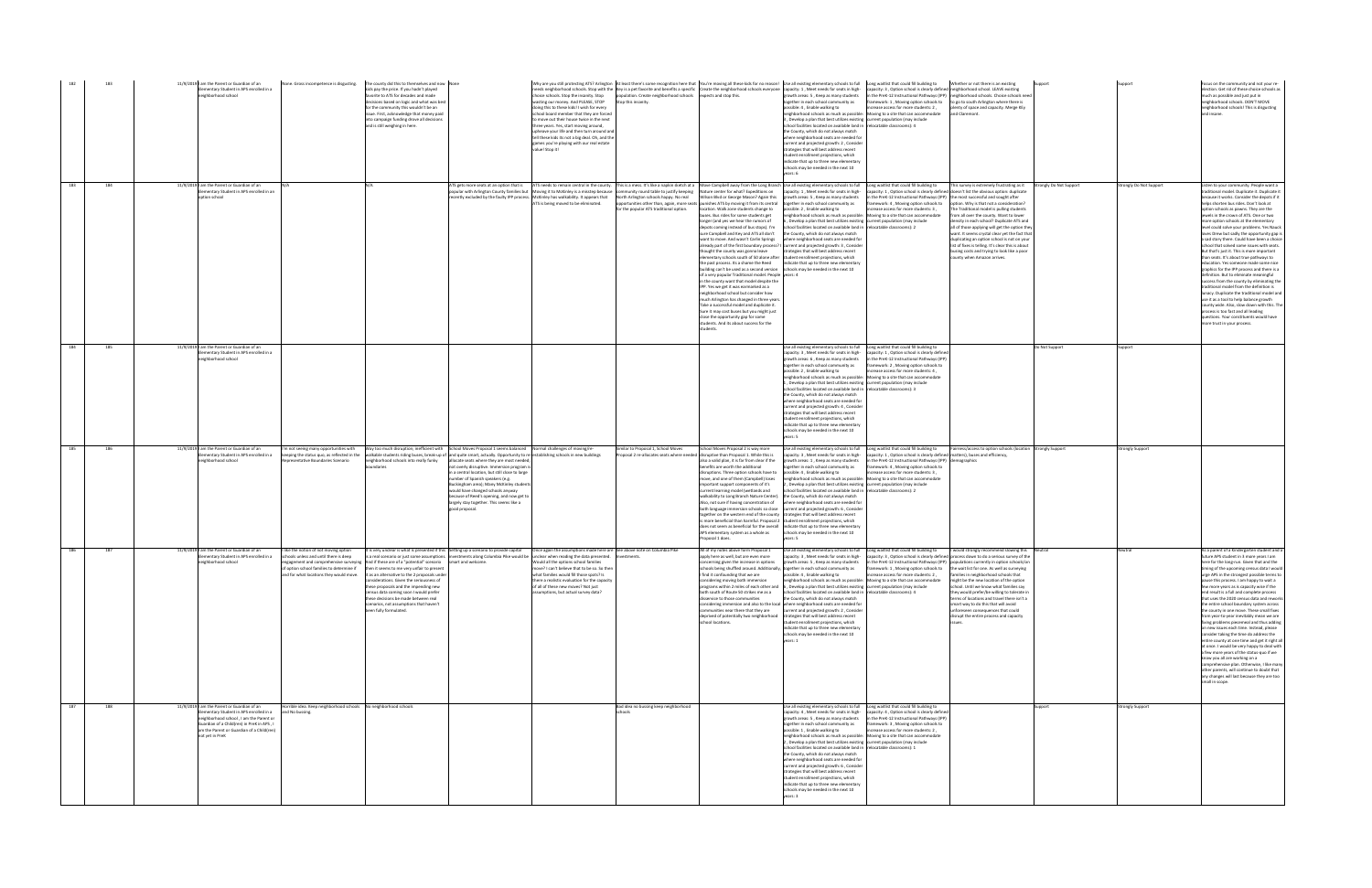|     |     | 11/9/2019 am the Parent or Guardian of an<br>option school, I am the Parent or Guardian they are.<br>of a Middle or High School Student in APS<br>Other (Please specify) : Parent of future<br>option school students | All schools stay more or less where they   Displaces the most students.<br>ementary Student in APS enrolled in an are. Options schools get to remain where                                                                                                                                                                                                                                                                                                                                                                    |                                                                                                                                                                                                                  | Little displacement. Keeps a Spanish<br>nmersion school, Key, in north Arlington,<br>roviding access to half the county.                                                                                                                                                                                                                                                                                                                                                                                                                                                                                                                                                                                                                                                                             | Displaces most options schools.                                                                                                                                                                                                                                                                                                                                                                                                                                                                                                                                                                                                                                                                                                                                                                                                                                                                                                                                                                                                                    | I don't see any over option 1.                                                                                                                                                                                                                                                                                                                                                                                                                                                                                                                        | nmersion is meant for both Spanish<br>speaking and non-Spanish speaking<br>students. There is already a Spanish<br>immersion school in south Arlington in an possible: 6, Enable walking to<br>area with a high Spanish speaking<br>opulation. Let's keep the second one in<br>north Arlington, so that everybody in the<br>county has access. It's unrealistic to think<br>that as many north Arlington families<br>shifted so far to the south of the county.<br>The only way this would work is if a third<br>in north Arlington simultaneous to Key's<br>move to south Arlington. Or, better yet,<br>keep Key where it is, as there is a significant<br>Spanish speaking population in the Rosslyn<br>area around Key, and open a new Spanish<br>nmersion school down at Carlin Springs. | This would be very unfair for immersion. Use all existing elementary schools to full Long waitlist that could fill building to<br>capacity: 5, Meet needs for seats in high-<br>erowth areas: 2, Keep as many students<br>together in each school community as<br>neighborhood schools as much as possible: Moving to a site that can accommodate<br>J, Develop a plan that best utilizes existing current population (may include<br>school facilities located on available land in relocatable classrooms): 2<br>the County, which do not always match<br>where neighborhood seats are needed for<br>would choose Spanish immersion if it was current and projected growth: 3, Consider<br>rategies that will best address recent<br>student enrollment projections, which<br>Spanish immersion school was opened up   indicate that up to three new elementary<br>schools may be needed in the next 10<br>years: 1 | capacity: 3, Option school is clearly defined<br>in the PreK-12 Instructional Pathways (IPP)<br>amework: 4, Moving option schools to<br>crease access for more students: 1,                                                                                                                                                                                                                                                                                                                     |                         |                 | The county should look at repurposing<br>certain existing buildings, especially<br>ommunity centers, as new elementary<br>schools, and potentially as dual-use<br>facilities. Many of the community centers<br>lon't get used to capacity and are needed<br>more as schools. Start planning now to<br>build more schools, and don't move schools<br>around now until we know where those<br>new schools are going to go! It makes no<br>sense, for example, that Reed is becoming a<br>eighborhood school, because there are<br>plenty of seats in that part of the county<br>vice over by Rosslyn and other areas. We<br>should consider expanding existing school:<br>as well that have large fields, or which abut<br>a park that could potentially be used as<br>school outdoor space during the day if the<br>buildings were expanded, e.g., at Ashlawn<br>and Bluemont. |
|-----|-----|-----------------------------------------------------------------------------------------------------------------------------------------------------------------------------------------------------------------------|-------------------------------------------------------------------------------------------------------------------------------------------------------------------------------------------------------------------------------------------------------------------------------------------------------------------------------------------------------------------------------------------------------------------------------------------------------------------------------------------------------------------------------|------------------------------------------------------------------------------------------------------------------------------------------------------------------------------------------------------------------|------------------------------------------------------------------------------------------------------------------------------------------------------------------------------------------------------------------------------------------------------------------------------------------------------------------------------------------------------------------------------------------------------------------------------------------------------------------------------------------------------------------------------------------------------------------------------------------------------------------------------------------------------------------------------------------------------------------------------------------------------------------------------------------------------|----------------------------------------------------------------------------------------------------------------------------------------------------------------------------------------------------------------------------------------------------------------------------------------------------------------------------------------------------------------------------------------------------------------------------------------------------------------------------------------------------------------------------------------------------------------------------------------------------------------------------------------------------------------------------------------------------------------------------------------------------------------------------------------------------------------------------------------------------------------------------------------------------------------------------------------------------------------------------------------------------------------------------------------------------|-------------------------------------------------------------------------------------------------------------------------------------------------------------------------------------------------------------------------------------------------------------------------------------------------------------------------------------------------------------------------------------------------------------------------------------------------------------------------------------------------------------------------------------------------------|----------------------------------------------------------------------------------------------------------------------------------------------------------------------------------------------------------------------------------------------------------------------------------------------------------------------------------------------------------------------------------------------------------------------------------------------------------------------------------------------------------------------------------------------------------------------------------------------------------------------------------------------------------------------------------------------------------------------------------------------------------------------------------------------|-----------------------------------------------------------------------------------------------------------------------------------------------------------------------------------------------------------------------------------------------------------------------------------------------------------------------------------------------------------------------------------------------------------------------------------------------------------------------------------------------------------------------------------------------------------------------------------------------------------------------------------------------------------------------------------------------------------------------------------------------------------------------------------------------------------------------------------------------------------------------------------------------------------------------|-------------------------------------------------------------------------------------------------------------------------------------------------------------------------------------------------------------------------------------------------------------------------------------------------------------------------------------------------------------------------------------------------------------------------------------------------------------------------------------------------|-------------------------|-----------------|-------------------------------------------------------------------------------------------------------------------------------------------------------------------------------------------------------------------------------------------------------------------------------------------------------------------------------------------------------------------------------------------------------------------------------------------------------------------------------------------------------------------------------------------------------------------------------------------------------------------------------------------------------------------------------------------------------------------------------------------------------------------------------------------------------------------------------------------------------------------------------|
| 189 | 190 | 11/9/2019 I am the Parent or Guardian of an<br>ementary Student in APS enrolled in an<br>of a Child(ren) in PreK in APS, I am the classes are crowded. Trailers would be                                              | opefully schools would not be<br>overcrowded with new boundaries and less with their neighborhood peers. Cost of<br>option school, I am the Parent or Guardian trailers, more classes for grade levels who's busing will go up.<br>Parent or Guardian of a Child(ren) not yet taken away giving more field space back to<br>chools. more bus driving and teaching jobs                                                                                                                                                        | Making sure children could attend school                                                                                                                                                                         | Keeping students together who are already Parents may not be happy who have<br>attending schools together even tho their bought houses based on schools their<br>school location would change. Bus service children will attend.<br>would increase and so would county jobs                                                                                                                                                                                                                                                                                                                                                                                                                                                                                                                          |                                                                                                                                                                                                                                                                                                                                                                                                                                                                                                                                                                                                                                                                                                                                                                                                                                                                                                                                                                                                                                                    | pposal 2 would piss off less people. I<br>tope the county is thinking ahead to the<br>school system every year and their siblings. building and stop surveying!<br>eems like schools are not able to school all<br>the kids without Trailers everywere cutting<br>down on field and outdoor spaces. What is<br>being done with the buildings across from<br><b>NL HS and the building being the</b><br>lanetarium? Why are these not being use<br>for schools for Ballston neighborhoods? We<br>need NEW schools more than moving<br>everyone around. | County Will be adding More Trailers to<br>schools and we need more field and<br>2500 NEW kindergarteners coming into the outdoor spaces for the kids. Better start                                                                                                                                                                                                                                                                                                                                                                                                                                                                                                                                                                                                                           | Use all existing elementary schools to full<br>capacity: 6, Meet needs for seats in high-<br>growth areas: 4, Keep as many students<br>together in each school community as<br>possible: 5, Enable walking to<br>eighborhood schools as much as possible:<br>3, Develop a plan that best utilizes existing current population (may include<br>school facilities located on available land in relocatable classrooms): 1<br>the County, which do not always match<br>where neighborhood seats are needed fo<br>current and projected growth: 2, Consider<br>strategies that will best address recent<br>student enrollment projections, which<br>indicate that up to three new elementary<br>schools may be needed in the next 10                                                                                                                                                                                      | Long waitlist that could fill building to<br>don't fill all schools to capacity so there is Do Not Support<br>apacity: 4, Option school is clearly defined room to add new neighborhood students<br>in the PreK-12 Instructional Pathways (IPP) and siblings and county doesn't have to<br>framework: 3, Moving option schools to keep changing the bounties<br>ncrease access for more students: 2,<br>Moving to a site that can accommodate                                                   |                         |                 | Use the building and land near WL high<br>school for growth and new school and field<br>space for the Ballston and Rosslyn<br>students. Immersion classrooms should be<br>offered in more schools, not just where the<br>ispanics live. Do not discriminate instead<br>mmersion needs to be immersed. All<br>Arlington students should be able to speak<br><b>English and Spanish</b>                                                                                                                                                                                                                                                                                                                                                                                                                                                                                         |
| 190 | 191 | 11/10/2019 I am the Parent or Guardian of an<br>ementary Student in APS enrolled in a<br>eighborhood school                                                                                                           | Gain some diversity at McKinley and<br>maintain e siting neighborhood schools.                                                                                                                                                                                                                                                                                                                                                                                                                                                | o more students than either of the two<br>to address the concerns of multiple<br>neighborhoods. Walkability is lost, which waitlist. I also support preserving<br>the community has told you it values.          | I agree that this scenario is more disruptive I am a McKinley parent and I support both Key moves to an area without a large<br>of the alternatives that eliminate McKinley. population of Spanish speakers. I don't<br>roposals. Redrawing so many boundaries McKinley is a wonderful school, but as has think this helps with its difficulties<br>would be a long drawn out and political been previously stated, without putting an balancing Spanish and English language<br>difficult process that is likely to result in option school at Reed, the majority of the learners. Key is also moved outside of its<br>uboptimal outcomes as the board is forced school is relocating anyway. It makes sense current attendance zone.<br>to move ATS to a larger facility given its<br>walkability. |                                                                                                                                                                                                                                                                                                                                                                                                                                                                                                                                                                                                                                                                                                                                                                                                                                                                                                                                                                                                                                                    | Helps address Key's language leading<br>lance between Spanish and English.<br>isrupts the fewest number of students<br>and preserved the most walkability.                                                                                                                                                                                                                                                                                                                                                                                            | The Campbell community sounds like it<br>esn't want to move                                                                                                                                                                                                                                                                                                                                                                                                                                                                                                                                                                                                                                                                                                                                  | Use all existing elementary schools to full Long waitlist that could fill building to<br>capacity: 2, Meet needs for seats in high-<br>growth areas: 3, Keep as many students<br>together in each school community as<br>possible: 1, Enable walking to<br>eighborhood schools as much as possible:<br>J, Develop a plan that best utilizes existing current population (may include<br>school facilities located on available land in relocatable classrooms): 3<br>the County, which do not always match<br>where neighborhood seats are needed for<br>current and projected growth: 5, Consider<br>trategies that will best address recent<br>student enrollment projections, which<br>indicate that up to three new elementary<br>schools may be needed in the next 10<br>years: 6                                                                                                                                | capacity: 2, Option school is clearly defined<br>in the PreK-12 Instructional Pathways (IPP)<br>ramework: 4, Moving option schools to<br>ncrease access for more students: 1,<br>Moving to a site that can accommodate                                                                                                                                                                                                                                                                          | strongly Support        | trongly Support | As a McKinley parent. I believe these<br>roposals make sense and I support them.                                                                                                                                                                                                                                                                                                                                                                                                                                                                                                                                                                                                                                                                                                                                                                                              |
| 191 | 192 | 11/10/2019 I am the Parent or Guardian of an<br>lementary Student in APS enrolled in a<br>heighborhood school                                                                                                         | his is a very subjective process. The<br>elementary schools to the north (the<br>ichest area) have the cleanest boundaries. elementary schools to the north are<br>So clearly APS started 'drawing' from the<br>north. If APS had started from any other<br>direction, then the schools to the north -<br>heir boundaries - would look irregular. So, an option school.<br>the other 'opportunities' would be to show<br>how the boundaries would look if APS<br>'started drawing' from the south or the<br>west or the east. | Why did APS 'start drawing' from the<br>generally the least walkable. If APS goal is and high school. If 'all schools' were<br>to increase walkability, then find a school considered, APS could have considered | The problem was viewed only from the<br>North? Because they are the richest. The viewpoint of elementary schools. This fails Mckinley 'untraditional' in its curriculum?<br>will be an excess of seats in many<br>ementary schools that feed to Swanson,<br>did APS consider a solution to the<br>overcrowded problem at Swanson would<br>be 'send sixth grade' back to elementary<br>Looking at this only from the viewpoint of moves are a necessary tool but not a<br>elementary schools doesn't address other strategic one. It is being used as a<br>real problems in the APS system.                                                                                                                                                                                                           | 1) Is ATS really necessary? Are Ashlawn or<br>to address demographic changes for junior ATS should be a neighborhood school. 2)<br>Many parents use option schools as their<br>neighborhood schools - simply cause it is<br>that is the least walkable and turn that into how Swanson is overcrowded. Since there valkable. Does APS assume all ATS and Key<br>dents will transition to their new school<br>cations? Has this been reviewed from a<br>statistical viewpoint? The students may not<br>move with the schools 3) The core issue is<br>demographic growth. This solution does<br>schools (where there are available seats)? not add seats, it just shifts them. Boundary<br>nporary fix but a permanent fix - building<br>hools - is the only solution. Arlington<br>arents, students, teachers suffer from this<br>nstability. The numerous boundary<br>changes over the years have not, nor could<br>they, improve this core problem. Build<br>hools where they are needed. Don't use<br>boundary changes to fix strategic problems. |                                                                                                                                                                                                                                                                                                                                                                                                                                                                                                                                                       |                                                                                                                                                                                                                                                                                                                                                                                                                                                                                                                                                                                                                                                                                                                                                                                              | Use all existing elementary schools to full Long waitlist that could fill building to<br>capacity: 4, Meet needs for seats in high-<br>growth areas: 5, Keep as many students<br>together in each school community as<br>possible: 3, Enable walking to<br>neighborhood schools as much as possible: Moving to a site that can accommodate<br>. Develop a plan that best utilizes existing current population (may include<br>school facilities located on available land in relocatable classrooms): 2<br>the County, which do not always match<br>where neighborhood seats are needed for<br>current and projected growth: 6, Consider<br>strategies that will best address recent<br>student enrollment projections, which<br>indicate that up to three new elementary<br>schools may be needed in the next 10<br>vears: 1                                                                                         | Is ATS necessary? What curriculum does it Neutral<br>capacity: 4, Option school is clearly defined offer that is not available at other<br>n the PreK-12 Instructional Pathways (IPP) neighborhood schools? Key is necessary<br>ramework: 3, Moving option schools to but ATS is not.<br>increase access for more students: 1,                                                                                                                                                                  |                         | Veutral         | APS can get the land.                                                                                                                                                                                                                                                                                                                                                                                                                                                                                                                                                                                                                                                                                                                                                                                                                                                         |
| 192 | 193 | 11/10/2019 I am an APS Staff Member                                                                                                                                                                                   |                                                                                                                                                                                                                                                                                                                                                                                                                                                                                                                               | normous committee process that will<br>create more angst than benefit it will<br>ultimately be able to produce.                                                                                                  | Moving entire school communities togethe<br>s much less stressful for those<br>communities. Smaller committee process                                                                                                                                                                                                                                                                                                                                                                                                                                                                                                                                                                                                                                                                                |                                                                                                                                                                                                                                                                                                                                                                                                                                                                                                                                                                                                                                                                                                                                                                                                                                                                                                                                                                                                                                                    |                                                                                                                                                                                                                                                                                                                                                                                                                                                                                                                                                       | physical effort in building an environment together in each school community as<br>aligned to the special instructional focus of possible: 1, Enable walking to<br>that school. Additionally having two<br>Spanish immersion schools in such close<br>proximity seems unnecessary. More<br>schools involved creates a bigger process<br>that may be difficult to manage.                                                                                                                                                                                                                                                                                                                                                                                                                     | The biggest challenge is moving Campbell Use all existing elementary schools to full Long waitlist that could fill building to<br>away from a building where the community capacity: 6, Meet needs for seats in high-<br>has invested so much time, money and growth areas: 3, Keep as many students<br>neighborhood schools as much as possible: Moving to a site that can accommodate<br>2, Develop a plan that best utilizes existing current population (may include<br>school facilities located on available land in relocatable classrooms): 2<br>the County, which do not always match<br>where neighborhood seats are needed for<br>current and projected growth: 5, Consider<br>strategies that will best address recent<br>student enrollment projections, which<br>indicate that up to three new elementary<br>schools may be needed in the next 10<br>years: 4                                           | capacity: 4, Option school is clearly defined<br>in the PreK-12 Instructional Pathways (IPP)<br>framework: 3, Moving option schools to<br>crease access for more students: 1,                                                                                                                                                                                                                                                                                                                   | <b>Strongly Support</b> | eutral          |                                                                                                                                                                                                                                                                                                                                                                                                                                                                                                                                                                                                                                                                                                                                                                                                                                                                               |
| 193 | 194 | 11/10/2019 I am the Parent or Guardian of a Middle or I realize that most option schools prefer not The additional buses on the roads will<br><b>High School Student in APS</b>                                       | ocations.                                                                                                                                                                                                                                                                                                                                                                                                                                                                                                                     | o move, but option schools need flexible challenge the entire community. The loss of keeps McKinley students together and<br>valkable planning units hurts everyone.                                             | This seems like a decent scenario that<br>allows them to walk to their neighborhood<br>school at Reed.                                                                                                                                                                                                                                                                                                                                                                                                                                                                                                                                                                                                                                                                                               |                                                                                                                                                                                                                                                                                                                                                                                                                                                                                                                                                                                                                                                                                                                                                                                                                                                                                                                                                                                                                                                    | Again, I support the idea of moving<br>McKinley students to their walkable<br>neighborhood school at Reed.                                                                                                                                                                                                                                                                                                                                                                                                                                            |                                                                                                                                                                                                                                                                                                                                                                                                                                                                                                                                                                                                                                                                                                                                                                                              | Use all existing elementary schools to full Long waitlist that could fill building to<br>capacity: 3 . Meet needs for seats in high-<br>growth areas: 2, Keep as many students<br>together in each school community as<br>oossible: 4, Enable walking to<br>eighborhood schools as much as possible:<br>1. Develop a plan that best utilizes existing current population (may include<br>school facilities located on available land in relocatable classrooms): 2<br>the County, which do not always match<br>where neighborhood seats are needed for<br>current and projected growth: 5, Consider<br>strategies that will best address recent<br>student enrollment projections, which<br>indicate that up to three new elementary<br>schools may be needed in the next 10<br>rears: 6                                                                                                                              | We may need to rethink our approach to Support<br>pacity: 4, Option school is clearly defined option schools during this period of great<br>in the PreK-12 Instructional Pathways (IPP) overcrowding. They are a luxury we may no<br>ramework: 3, Moving option schools to<br>longer be able to offer, especially when<br>ncrease access for more students: 1.<br>their instructional annroach doesn't differ<br>Moving to a site that can accommodate<br>learly from the neighborhood schools. |                         | trongly Support | wish we could turn back the clock and<br>rethink the high cost of the HB Woodlawn<br>building. Let's not make the mistake of<br>werspending on option schools again.<br>Walkable neighborhood schools with fewer<br>buses should be the top priority.                                                                                                                                                                                                                                                                                                                                                                                                                                                                                                                                                                                                                         |